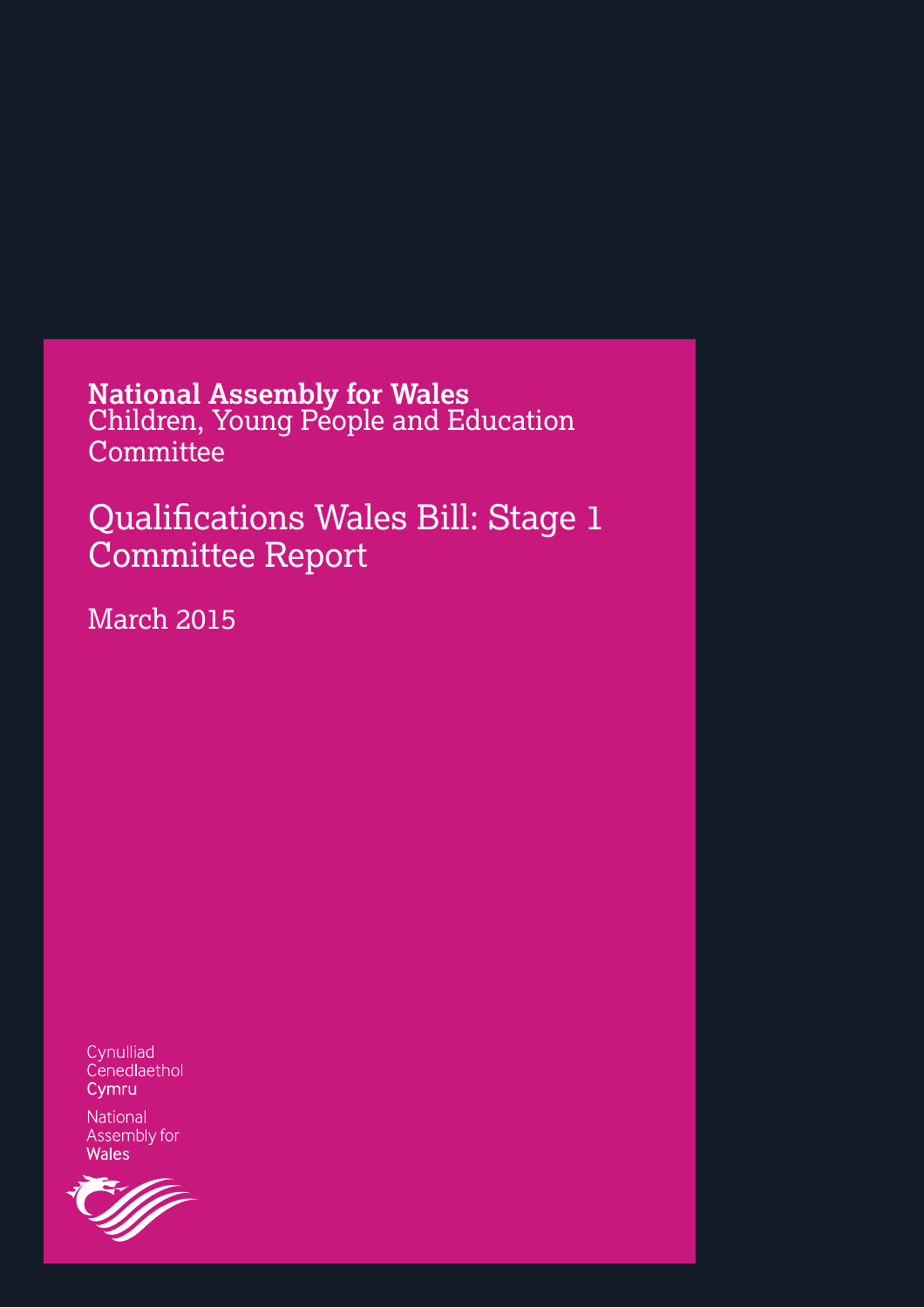The National Assembly for Wales is the democratically elected body that represents the interests of Wales and its people, makes laws for Wales and holds the Welsh Government to account.

An electronic copy of this report can be found on the National Assembly's website: www.assembly.wales

Copies of this report can also be obtained in accessible formats including Braille, large print; audio or hard copy from: Children, Young People and Education Committee **National Assembly for Wales Cardiff Bay CF991NA** 

Tel: 0300 200 6565 Email: seneddcype@assembly.wales Twitter: @SeneddCYPE

© National Assembly for Wales Commission Copyright 2015

The text of this document may be reproduced free of charge in any format or medium providing that it is reproduced accurately and not used in a misleading or derogatory context. The material must be acknowledged as copyright of the National Assembly for Wales Commission and the title of the document specified.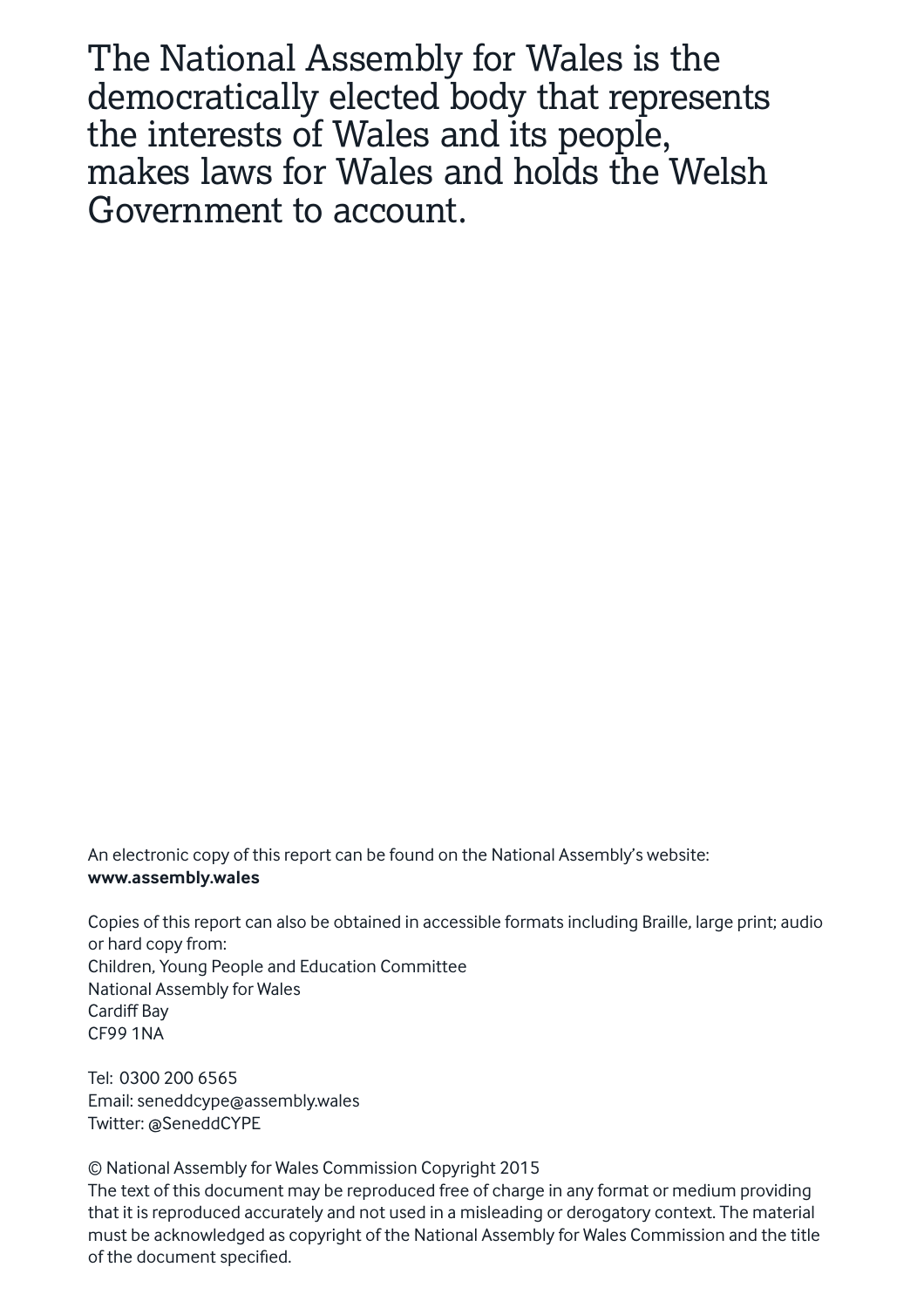# **National Assembly for Wales<br>Children, Young People and Education** Committee

Qualifications Wales Bill: Stage 1 **Committee Report** 

**March 2015** 

Cynulliad Cenedlaethol Cymru

National Assembly for Wales

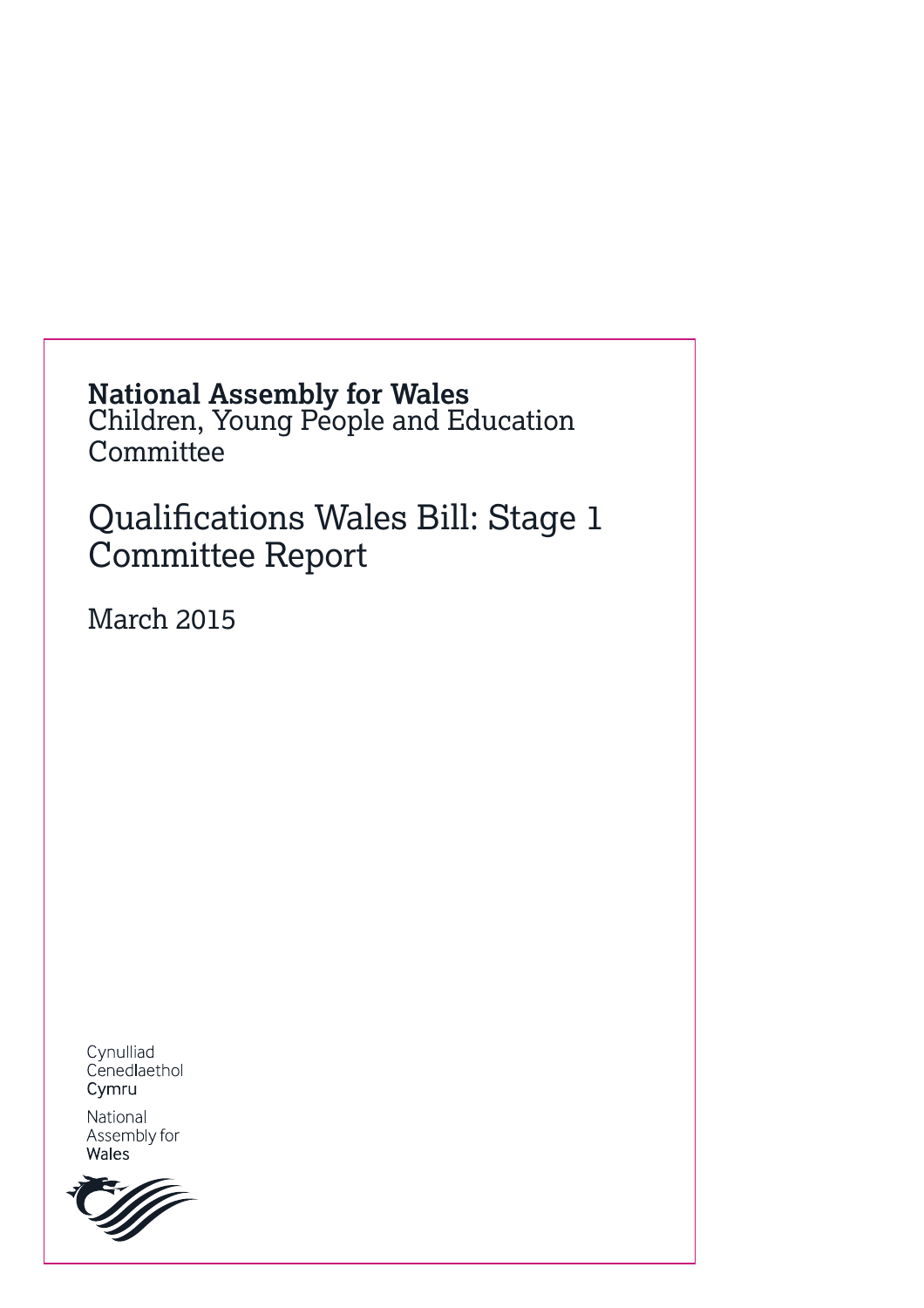### **Children, Young People and Education Committee**

The Committee was established on 22 June 2011 with a remit to examine legislation and hold the Welsh Government to account by scrutinising expenditure, administration and policy matters encompassing: the education, health and wellbeing of the children and young people of Wales, including their social care.

On 22 January 2014, the Assembly agreed to alter the remit of the Committee to include Higher Education. This subject will continue to be included in the remit of the Enterprise and Business Committee, with both committees looking at Higher Education from their particular perspectives. The Committee was previously known as the Children and Young People Committee.

#### **Current Committee membership:**



**Ann Jones (Chair)** Welsh Labour Vale of Clwyd



**Keith Davies Welsh Labour** Llanelli



**John Griffiths** Welsh Labour **Newport East** 



**Lynne Neagle Welsh Labour** Torfaen



**Aled Roberts Liberal Democrats North Wales** 



**Angela Burns Welsh Conservatives** Carmarthen West and South Pembrokeshire



**Suzy Davies Welsh Conservatives** South Wales West



**Bethan Jenkins** Plaid Cymru South Wales West



**David Rees** Welsh Labour Aberavon



**Simon Thomas** Plaid Cymru Mid and West Wales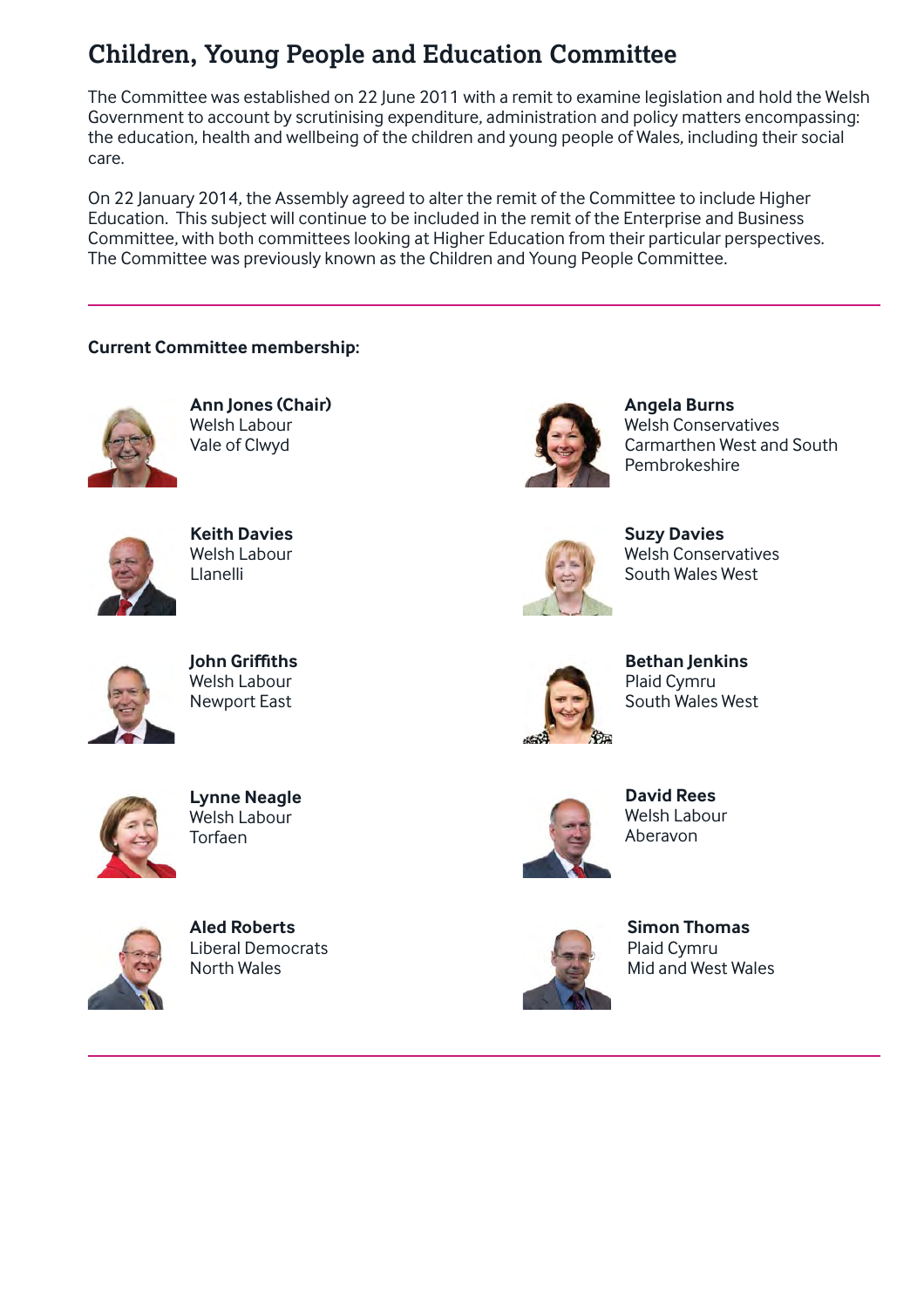### **Contents**

| 1.                                                                 |  |
|--------------------------------------------------------------------|--|
| 2.                                                                 |  |
| The Review of Qualifications for 14 to 19-year-olds in Wales 9     |  |
|                                                                    |  |
| The evolutionary approach for Qualifications Wales 10              |  |
| 3.                                                                 |  |
|                                                                    |  |
|                                                                    |  |
| 4.                                                                 |  |
| The National Assembly's legislative competence to make the Bill 15 |  |
|                                                                    |  |
|                                                                    |  |
|                                                                    |  |
|                                                                    |  |
| 5.                                                                 |  |
|                                                                    |  |
|                                                                    |  |
|                                                                    |  |
|                                                                    |  |
|                                                                    |  |
|                                                                    |  |
| 6.                                                                 |  |
|                                                                    |  |
|                                                                    |  |
|                                                                    |  |
|                                                                    |  |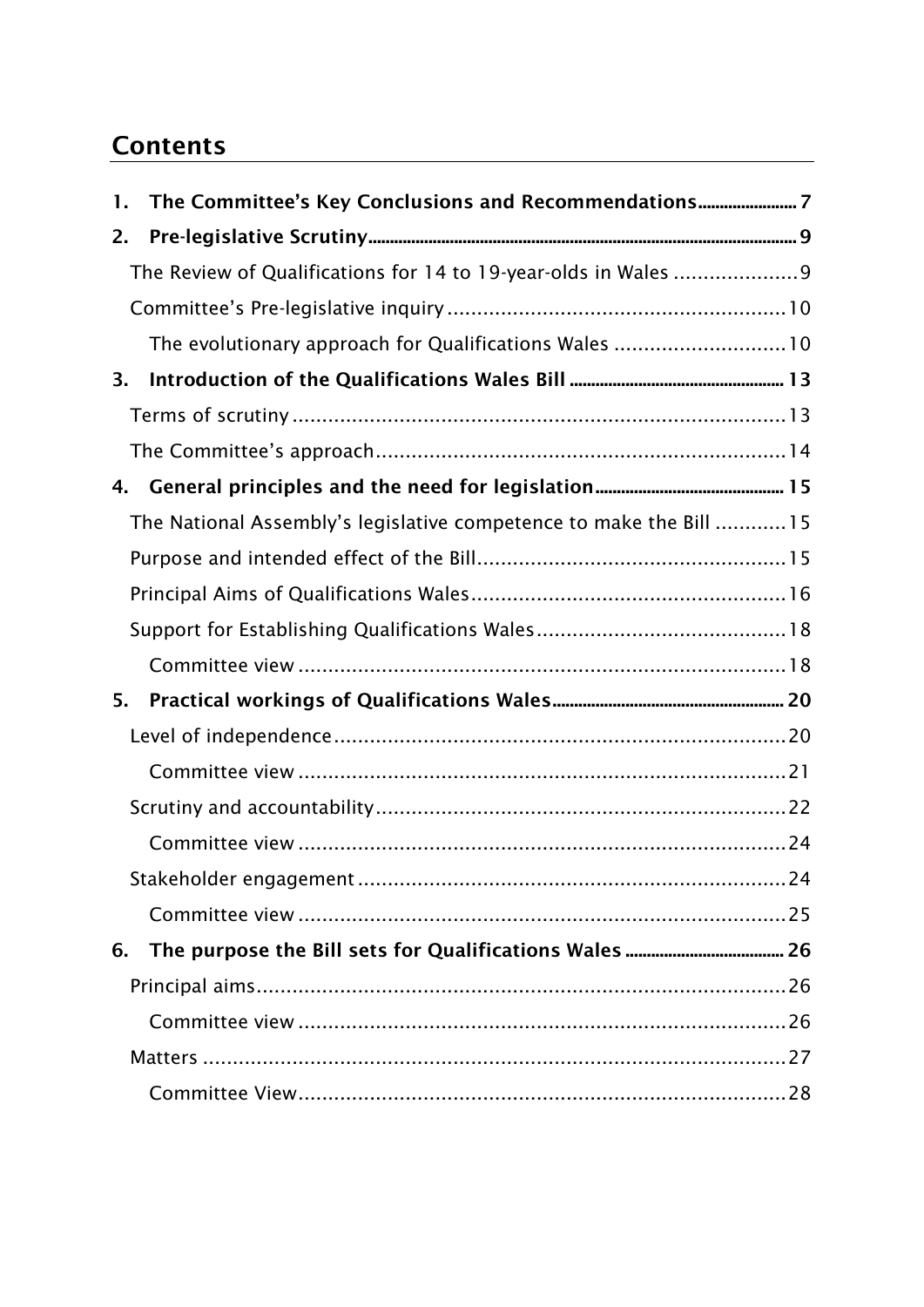| 7.  |                                                                            |    |
|-----|----------------------------------------------------------------------------|----|
|     |                                                                            |    |
|     |                                                                            |    |
|     |                                                                            |    |
|     |                                                                            |    |
| 8.  |                                                                            |    |
|     |                                                                            |    |
|     |                                                                            |    |
|     |                                                                            |    |
|     | Prioritising qualifications according to importance of public confidence34 |    |
|     |                                                                            |    |
| 9.  |                                                                            |    |
|     |                                                                            |    |
|     |                                                                            |    |
|     |                                                                            |    |
| 10. |                                                                            |    |
|     |                                                                            |    |
|     |                                                                            |    |
|     |                                                                            |    |
|     | Committee view                                                             | 44 |
|     |                                                                            |    |
|     |                                                                            |    |
| 11. |                                                                            |    |
|     |                                                                            |    |
|     |                                                                            |    |
|     | Provision for Qualifications Wales to provide commercial services 48       |    |
|     |                                                                            |    |
|     |                                                                            |    |
|     |                                                                            |    |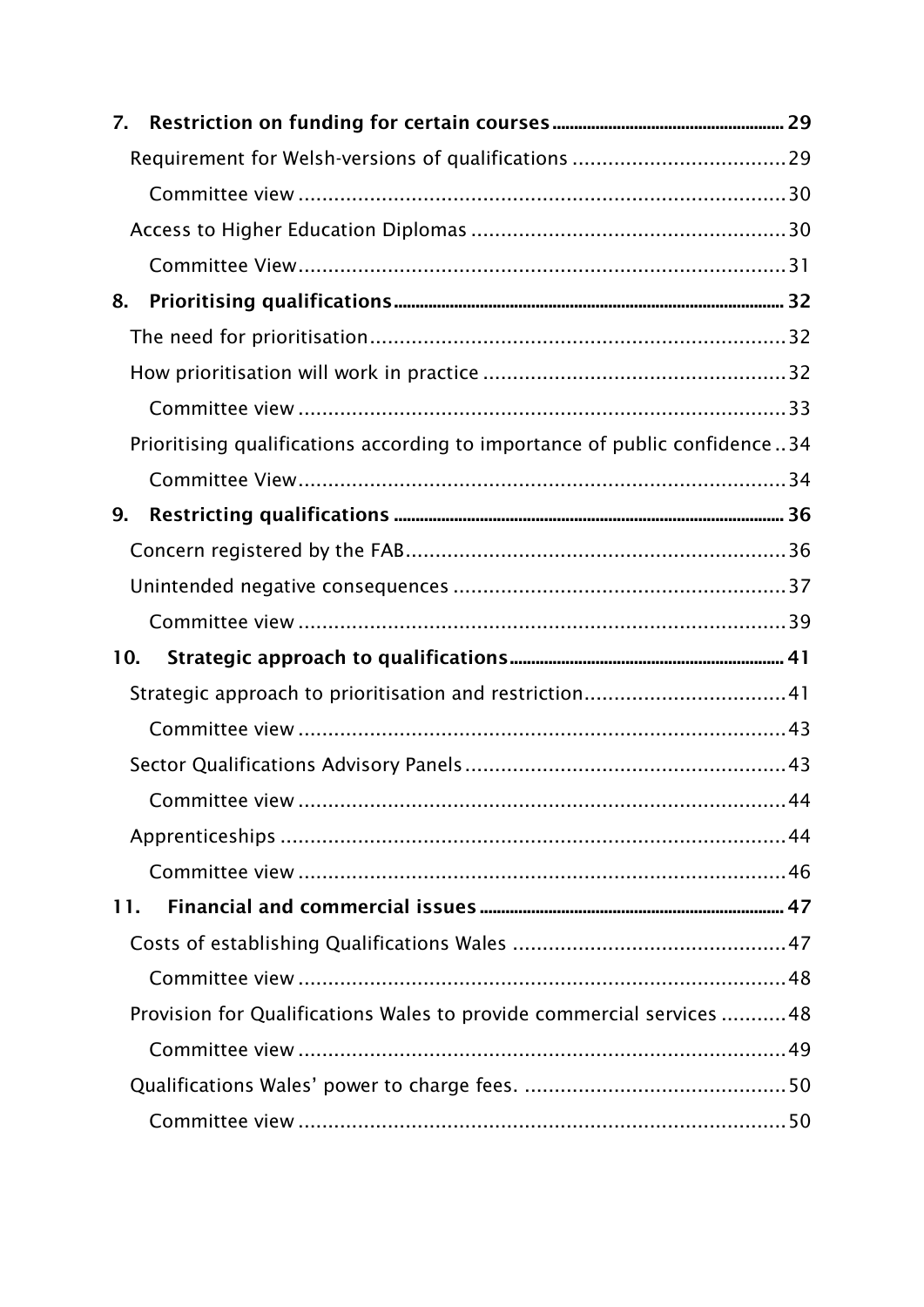<span id="page-6-0"></span>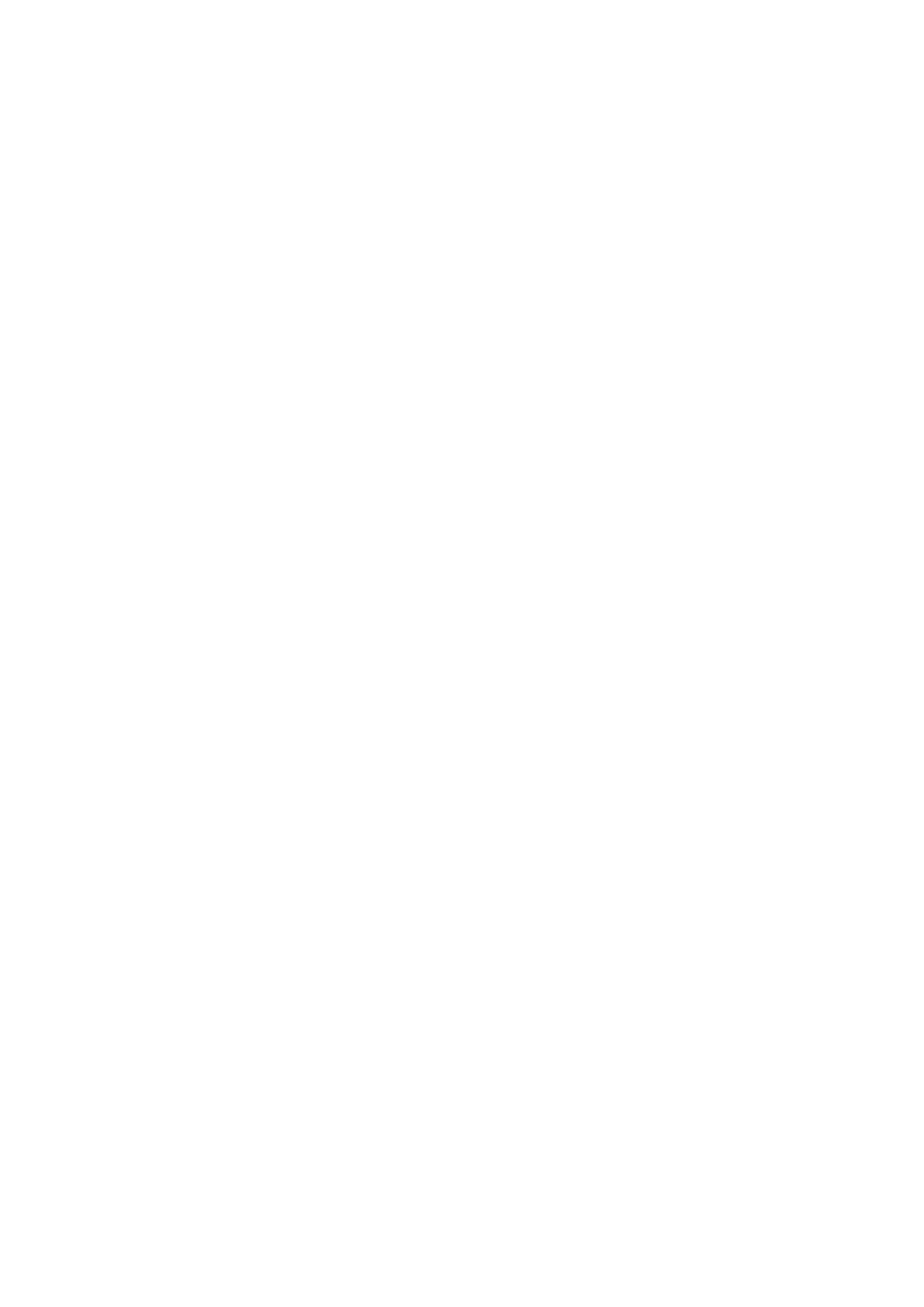### **1. The Committee's Key Conclusions and Recommendations**

**Recommendation 1.** While the Committee fully supports the establishment of Qualifications Wales, the Welsh Government must give consideration to the overarching concerns raised by stakeholders, and must work closely with the Chief Executive of Qualifications Wales, prior to the formal establishment of that body, to ensure that potential problems are fully considered in advance. (Page 19)

**Recommendation 2.** While the Committee is content that Qualifications Wales will have the level of independence required for it to undertake its role effectively, it believes that the Minister should ensure that reference to the framework document and the annual remit letter is included within the Bill, outlining the general process and including a requirement for publication of the documents. (Page 22)

**Recommendation 3.** The Welsh Government should give a commitment to holding a debate on the annual report of Qualifications Wales. (Page 24)

**Recommendation 4.** The Minister should consider including additional matters on the list within section 3(2), relating to promotion of vocational qualifications and/or a parity of esteem; and international benchmarking. (Page 28)

**Recommendation 5.** The Minister should reconsider the wording of section 29(3) of the Bill, and the reference to a "Welsh version of the qualification", in the interests of providing certainty and clarity in the meaning of this section. The contract of the section of the section of the section of the section of  $(Paqe 30)$ 

**Recommendation 6.** The Minister should consider the potential unintended consequences of the provision of section 29 of the Bill for AHE Diplomas, or any other qualification that may be similarly affected, and provide clarity on whether they will be approved and regulated by Qualifications Wales or continue to come under the responsibility of the QAA and HEFCW. (Page 31)

**Recommendation 7.** While the Committee is content with the powers for prioritisation, as contained in the Bill, the Committee calls on the Minister to fully consider concerns raised by stakeholders, and to include those concerns in early discussions with Qualifications Wales' Chief Executive.

(Page 34)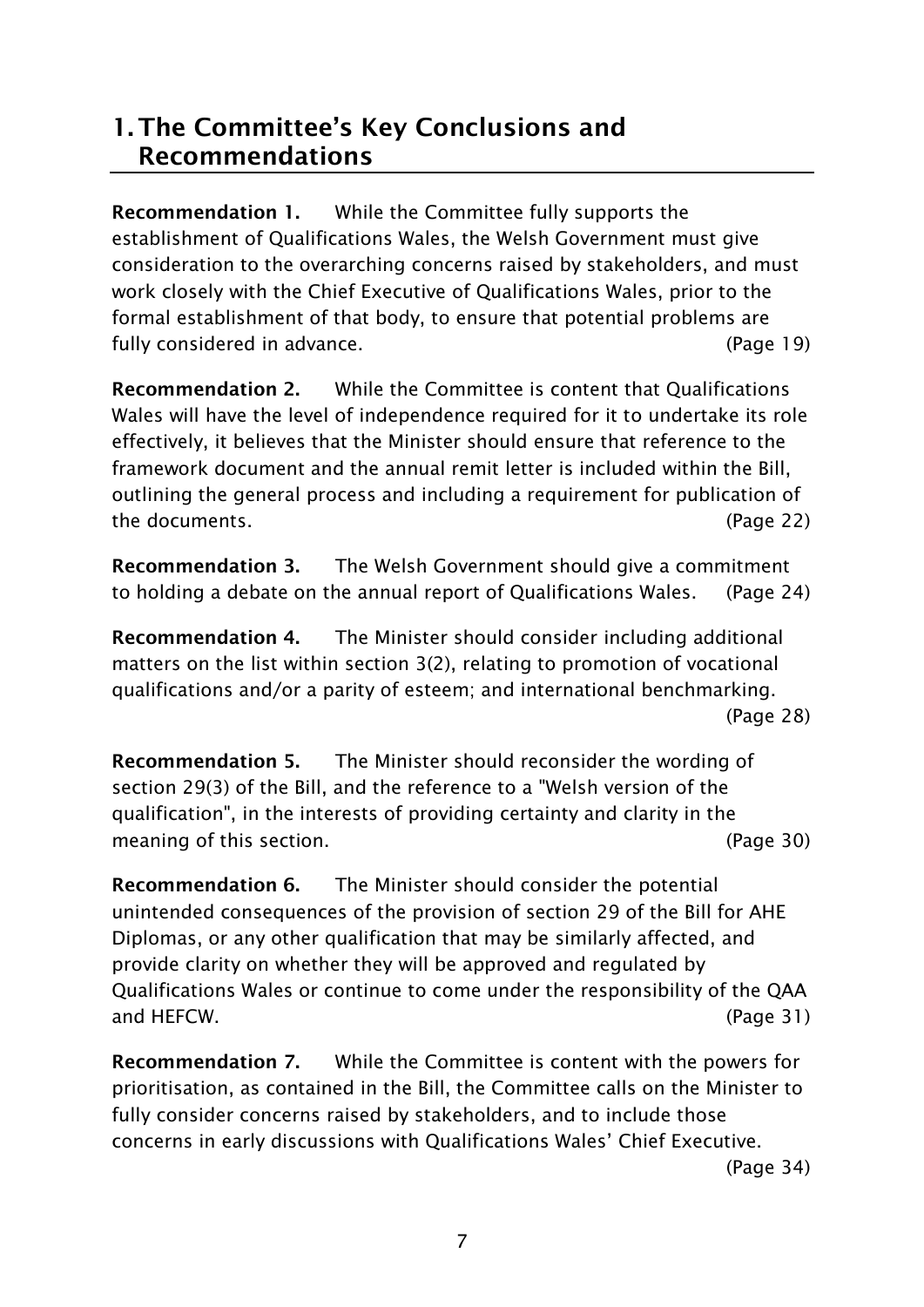**Recommendation 8.** Prior to enactment of the Bill the Minister should fully consider the concerns raised by the Federation of Awarding Bodies relating to restricting priority qualifications, particularly the potential unintended consequences. (Page 40)

**Recommendation 9.** The Welsh Government should review the impact on the qualifications market of decisions made to restrict priority qualifications, and should report the findings of that review back to the Assembly. (Page 40)

**Recommendation 10.** The Minister should consider whether to include provision within the Bill requiring details of the rationale for prioritising and restricting academic and vocational qualifications to be included in the annual report of Qualifications Wales. (Page 43)

**Recommendation 11.** Following the outcome of the review "Aligning the apprenticeship model to the needs of the Welsh economy", the Minister should fully consider the role that Qualifications Wales should have towards apprenticeships. (Page 46)

**Recommendation 12.** Prior to enactment of the Bill, the Minister / Qualifications Wales must ensure that a clear protocol is in place to mitigate any potential conflict of interest that might arise through the provision of commercial services under section 40 of the Bill. (Page 50)

**Recommendation 13.** Should Qualifications Wales use its powers to charge fees, it should be required to undertake an assessment of the impact of charging fees, which should be included within its annual report. (Page 51)

<span id="page-9-0"></span>**Recommendation 14.** The Minister should ensure that the negative Assembly procedure is applied to Commencement Orders provided for in section 55 of the Bill. (Page 52)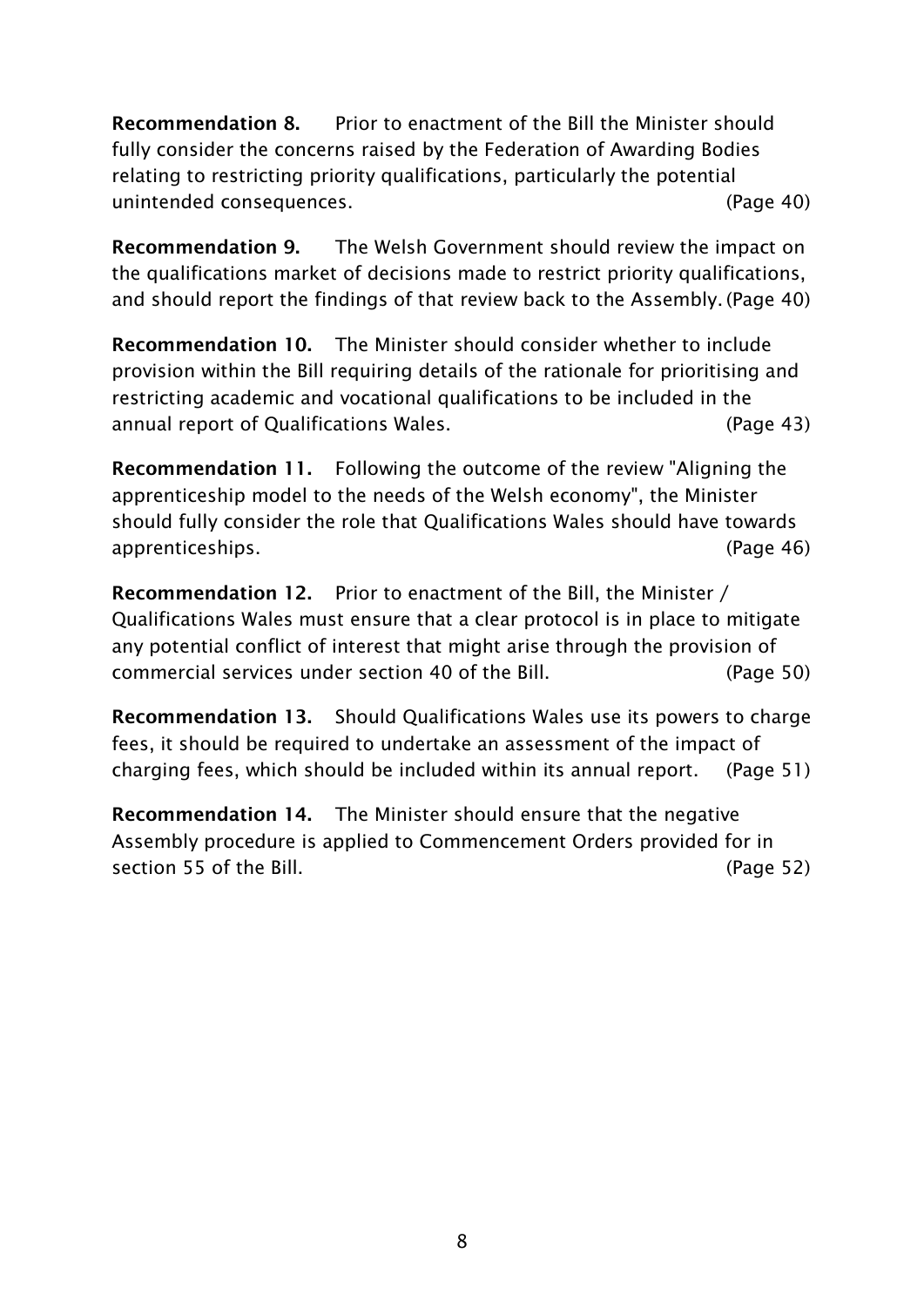#### <span id="page-10-0"></span>**The Review of Qualifications for 14 to 19-year-olds in Wales**

1. In September 2011, an independent Review of Qualifications for 14 to 19-year-olds in Wales<sup>1</sup> (the Review) was commissioned to consider how the Welsh Government could achieve a "vision of qualifications that were understood and valued and would meet the needs of our young people and the Welsh economy". The Review was prompted by a number of concerns about the complexity of the current system and the extent to which it is understood, and the relevance, value and rigour of some qualifications.

2. The Review reported in November 2012, and one of the key recommendations made was that:

> "The Welsh Government should establish a single body (Qualifications Wales) that is responsible for the regulation and quality assurance of all non-degree level qualifications available in Wales. In time, Qualifications Wales should take responsibility for developing and awarding most qualifications for learners at 14 to 16. For learners post-16, Qualifications Wales should develop and award most general qualifications and should also regulate qualifications from other awarding organisations. The Welsh Government and Qualifications Wales should work together to shape the national qualifications system for Wales and to rationalise and strengthen the processes for regulation and continuous improvement, learning from the model in operation in Scotland." 2

3. The Welsh Government accepted the recommendation, and proposed to bring forward a Bill to establish Qualifications Wales, confirming that the purpose of the Qualifications Wales Bill would be to:

- establish a single body to be responsible for the regulation and quality assurance of non-degree qualifications in Wales and remove the current regulatory responsibility for qualifications from Ministers; and
- in due course, for a single body to be responsible for the development and awarding of most general qualifications in Wales, with responsibility for awarding most qualifications for 14 to 16-year-olds as well as A levels and the Welsh Baccalaureate.

<sup>-</sup><sup>1</sup> [The Review of Qualifications for 14 to 19-year-olds in Wales](http://wales.gov.uk/topics/educationandskills/qualificationsinwales/revofqualen/?lang=en)

<sup>2</sup> Ibid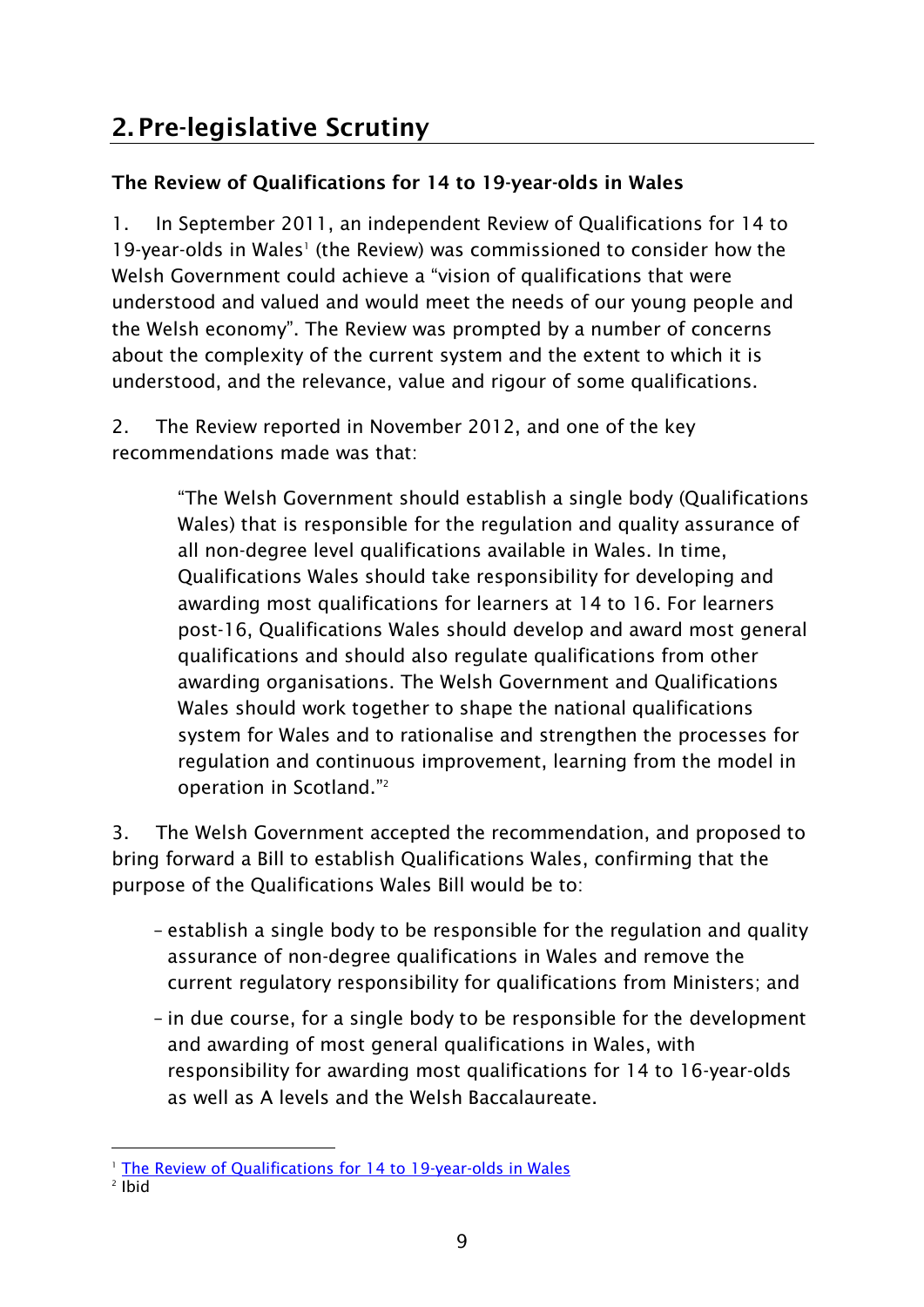#### <span id="page-11-0"></span>**Committee's Pre-legislative inquiry**

4. On 29 January 2014, the Children, Young People and Education Committee received a technical briefing from Welsh Government officials on the legislative proposal to establish Qualifications Wales. The technical briefing provided the Committee with early notice of what the Bill was likely to contain, but opened questions in numerous areas, including how the proposed model compared to that in Scotland – on which the Welsh Government had based much of the detail of its proposals.

5. In advance of the Bill's introduction therefore, the Committee undertook a short and focussed inquiry to scrutinise the Welsh Government's emerging proposals at this pre-legislative stage. The Committee established terms of reference, and agreed to focus on models elsewhere, undertaking "fact finding" visits to Quality and Qualifications Ireland  $(QQI)^3$  and the Scottish Qualifications Authority (SQA)<sup>4</sup> to explore how the qualifications systems operate in those two countries.

#### <span id="page-11-1"></span>*The evolutionary approach for Qualifications Wales*

6. The Welsh Government's initial vision for Qualifications Wales was set out in two stages. The first stage was to establish Qualifications Wales and transfer to it regulatory functions from the Welsh Government. The second stage was, in due course, to widen the remit of Qualifications Wales to include awarding functions.

7. The indication was that the "Qualifications Wales Bill" would be the primary legislation which will allow for the initial stage of establishing the new body with regulatory functions, and subsequently adding awarding functions to its remit. Although this second stage would have been enacted "in due course", the Committee's understanding was that the proposed Bill at that time would include provisions relating to both stages.

8. The Bill was being brought forward at a time of considerable review and change within the sector, which was likely to have an effect on the way in which Qualifications Wales, awarding bodies, and providers of higher education operate in both the near future and longer term. This includes the curriculum and assessment review, the second phase of which was undertaken independently by Professor Graham Donaldson, and published

<sup>-</sup>3 Committee visit to QQI: Thursday 1 May 2014

<sup>4</sup> Committee visit to SQA: Thursday 1 May 2014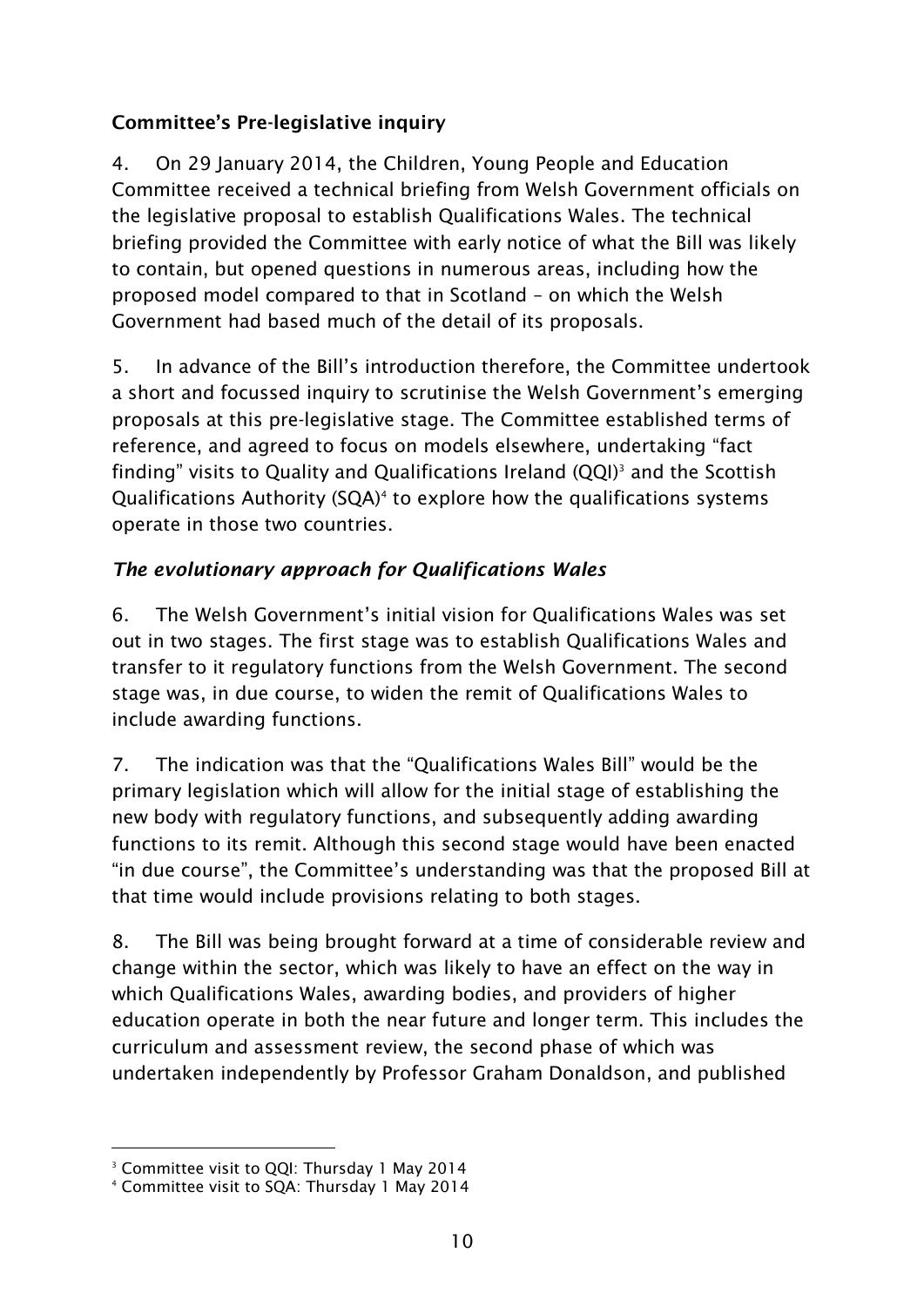on 25 February 2015.<sup>5</sup> The outcome of that review is likely to have a significant bearing on the work of Qualifications Wales. The Committee heard evidence emphasising the importance of closely aligning qualification and curriculum reform and arguments that the two must be sufficiently developed in tandem.

9. The clear view of the Committee was that the inclusion of provisions in the Bill for Qualifications Wales' future remit in respect of awarding functions would be more appropriately considered after the outcome of the on-going curriculum and assessment review and following further work on how the awarding process will operate. The Committee was unconvinced that there was sufficient clarity in terms of how the proposed commissioning model would work in practice and the responsibilities of the respective organisations involved.

10. The Committee believed that the Welsh Government would not have sufficient time to fully consider the issues relating to Qualifications Wales' wider remit, and that a greater reliance on secondary legislation would be necessary. The Committee was concerned about how the Bill will be able to account, and make provision, for such an evolving approach to the remit and responsibilities of Qualifications Wales.

11. It was vital that the process for establishing Qualifications Wales was managed in the most effective manner, which would result in an organisation that was robust and has a clear and well defined purpose.

12. The Committee believed that this would be best achieved if the Welsh Government initially brought forward a Bill to establish Qualifications Wales as a regulating body only. The full range of Qualifications Wales' role and functions, including its functions as an awarding body, should be brought forward in a future Bill following completion of reviews, after full consideration of all of the relevant issues, and once there is sufficient clarity about how the awarding process is to work in practice.

13. The Committee published its report on its Pre-legislative scrutiny of the proposed Qualifications Wales Bill<sup>6</sup> in July 2014. The report made a clear recommendation that the Bill should be drafted to establish Qualifications Wales as a regulating body only. This recommendation was accepted by the Minister for Education and Skills, who confirmed that:

<sup>-</sup><sup>5</sup> Successful Futures: Independent Review of Curriculum and Assessment Arrangements in [Wales](http://gov.wales/topics/educationandskills/schoolshome/curriculuminwales/curriculum-for-wales/?lang=en)

<sup>6</sup> [CYPE Committee Report: Pre-legislative scrutiny of the proposed Qualifications Wales Bill](http://www.assemblywales.org/bus-home/bus-business-fourth-assembly-laid-docs/cr-ld9833-e.pdf?langoption=3&ttl=CR-LD9833%20-%20Children%2C%20Young%20People%20and%20Education%20Committee%20Report%3A%20Pre-legislative%20scrutiny%20of%20the%20proposed%20Qualifications%20Wales%20Bill)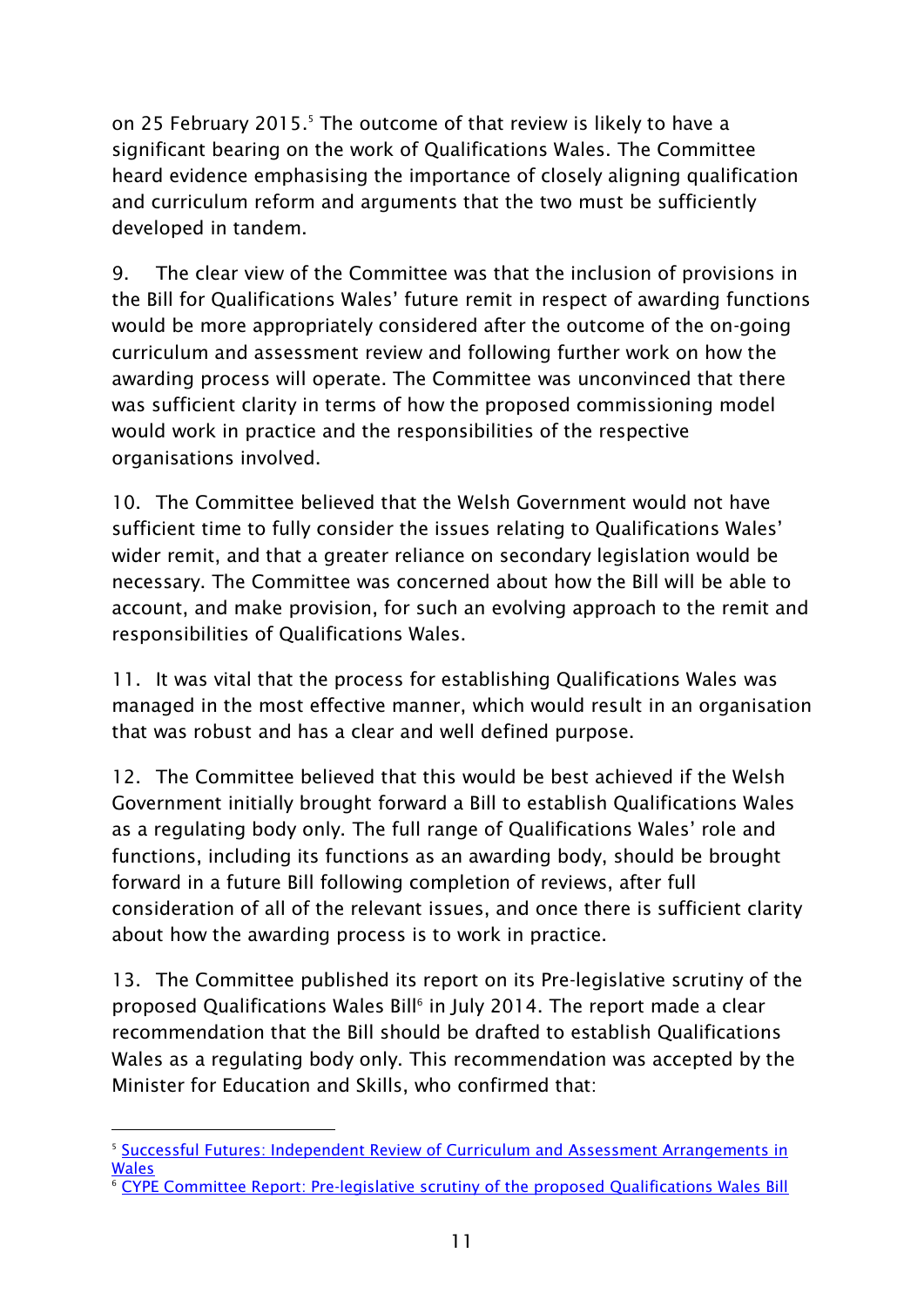"…I remain convinced that a qualifications body for Wales, which is independent of Government and which both awards and regulates qualifications, should remain our long-term national ambition. The Welsh Government will, in the first instance, bring forward legislation to establish Qualifications Wales as a national body to regulate awarding bodies and to quality assure qualifications. Future legislation would be necessary to confer awarding powers on Qualifications Wales."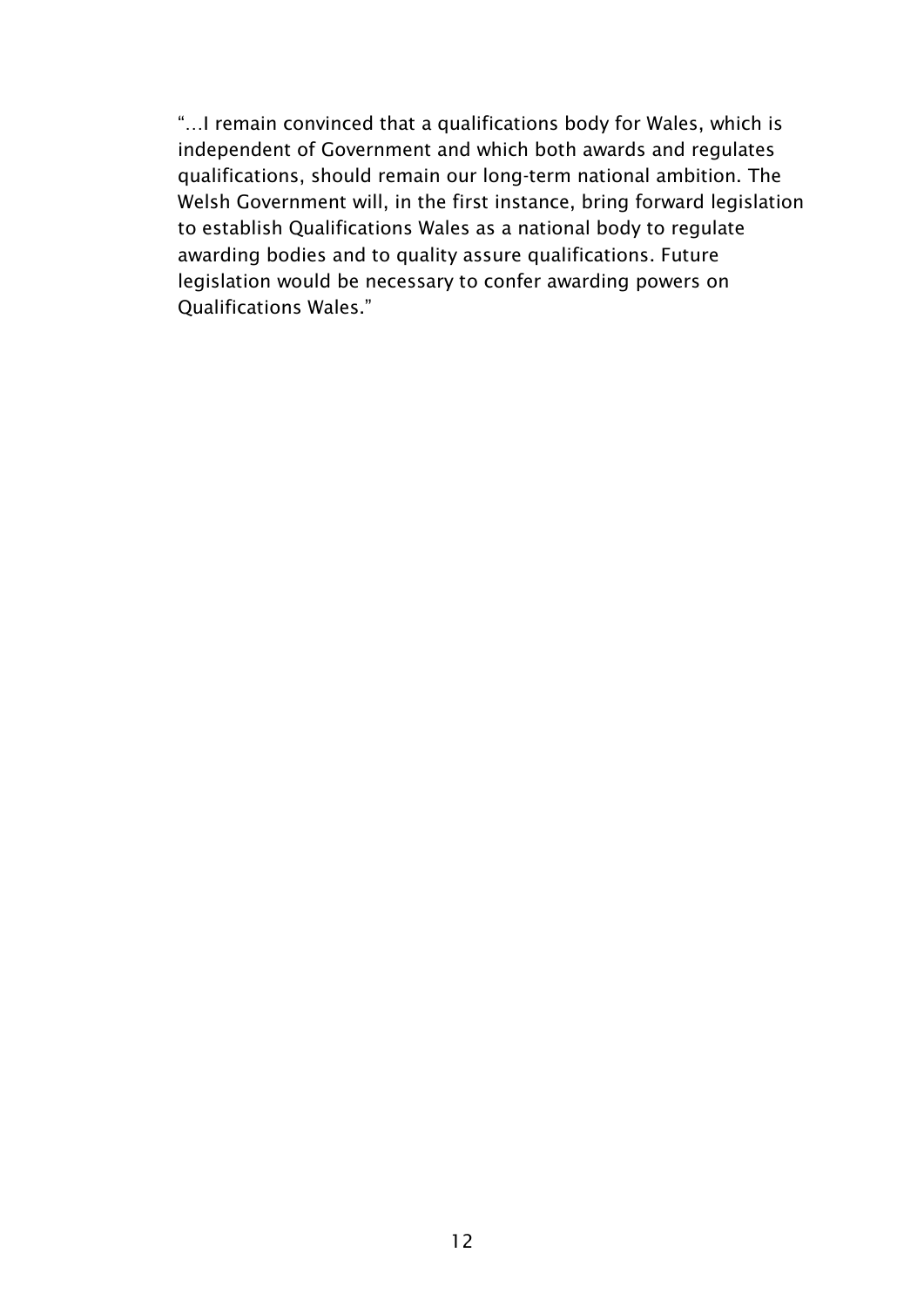# <span id="page-14-0"></span>**3. Introduction of the Qualifications Wales Bill**

14. On 1 December 2014, Huw Lewis AM, Minister for Education and Skills, introduced the Qualifications Wales Bill<sup>7</sup> (the Bill) and Explanatory Memorandum. The Minister made an oral statement in plenary $\delta$  on 2 December 2014<sup>9</sup>.

15. At its meeting on 18 November, the National Assembly's Business Committee agreed to refer the Bill to the Children, Young People and Education Committee ("the Committee") for consideration of the general principles (Stage 1), in accordance with Standing Order 26.9. The Business Committee agreed that the Committee should report to the Assembly by 13 March 2015.

#### <span id="page-14-1"></span>**Terms of scrutiny**

16. The Committee agreed the following framework within which to scrutinise the general principles of the Bill:

- 17. To consider:
	- the general principles of the Qualifications Wales Bill and whether there is a need for legislation to deliver the Bill's stated policy objectives;
	- the key provisions set out in the Bill and whether they are appropriate to deliver its stated purposes, including:
		- –whether the Welsh Government has correctly identified the four main limitations of the current arrangement and whether the two principal aims the Bill sets for Qualifications Wales, as well as the eight matters which it must have regard when exercising its functions, will effectively address these limitations; and
		- –the suitability of the proposal for determining "priority qualifications" and, within these, "restricted priority qualifications", of which Qualifications Wales may limit the forms available for public funding in Wales;
	- potential barriers to the implementation of the key provisions and whether the Bill takes account of them;

<sup>-</sup><sup>7</sup> [Qualifications Wales Bill](http://www.assembly.wales/laid%20documents/pri-ld10026%20-%20qualifications%20wales%20bill/pri-ld10026-e.pdf)

<sup>8</sup> A full meeting of the National Assembly for Wales

<sup>&</sup>lt;sup>9</sup> Plenary, 2 December 2014, <u>Record of Proceedings</u>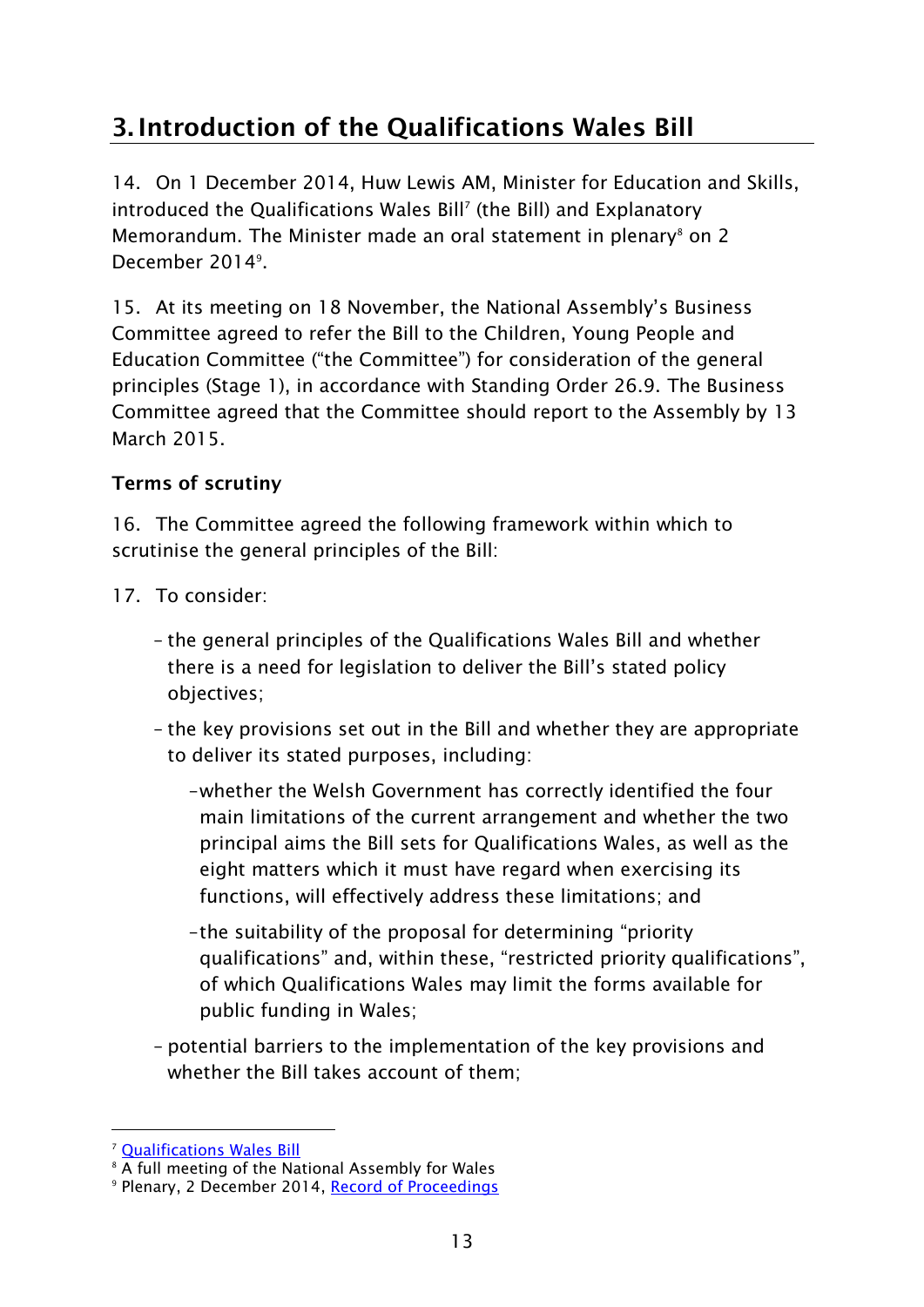- the financial implications of the Bill (as set out in Part 2 of the Explanatory Memorandum (the Regulatory Impact Assessment, which estimates the costs and benefits of implementation of the Bill)); and
- the appropriateness of the powers in the Bill for Welsh Ministers to make subordinate legislation (as set out in Chapter 5 of Part 1 of the Explanatory Memorandum, which contains a table summarising the powers for Welsh Ministers to make subordinate legislation).

#### <span id="page-15-0"></span>**The Committee's approach**

18. The Committee issued a consultation and invited key stakeholders to submit written evidence to inform the Committee's work. A list of the consultation responses is attached at Annexe 1.

19. The Committee took oral evidence from a number of witnesses. The schedule of oral evidence sessions is attached at Annexe 2.

20. The following report represents the conclusions and recommendations the Committee has reached based on the evidence received during the course of its work.

21. This report does not comment on all sections of the Bill. Where no comment is offered on a particular section, it can be assumed that the Committee is content with the provisions as drafted within the Bill.

22. The Committee would like to thank all those who have contributed to its scrutiny of the general principles of the Bill.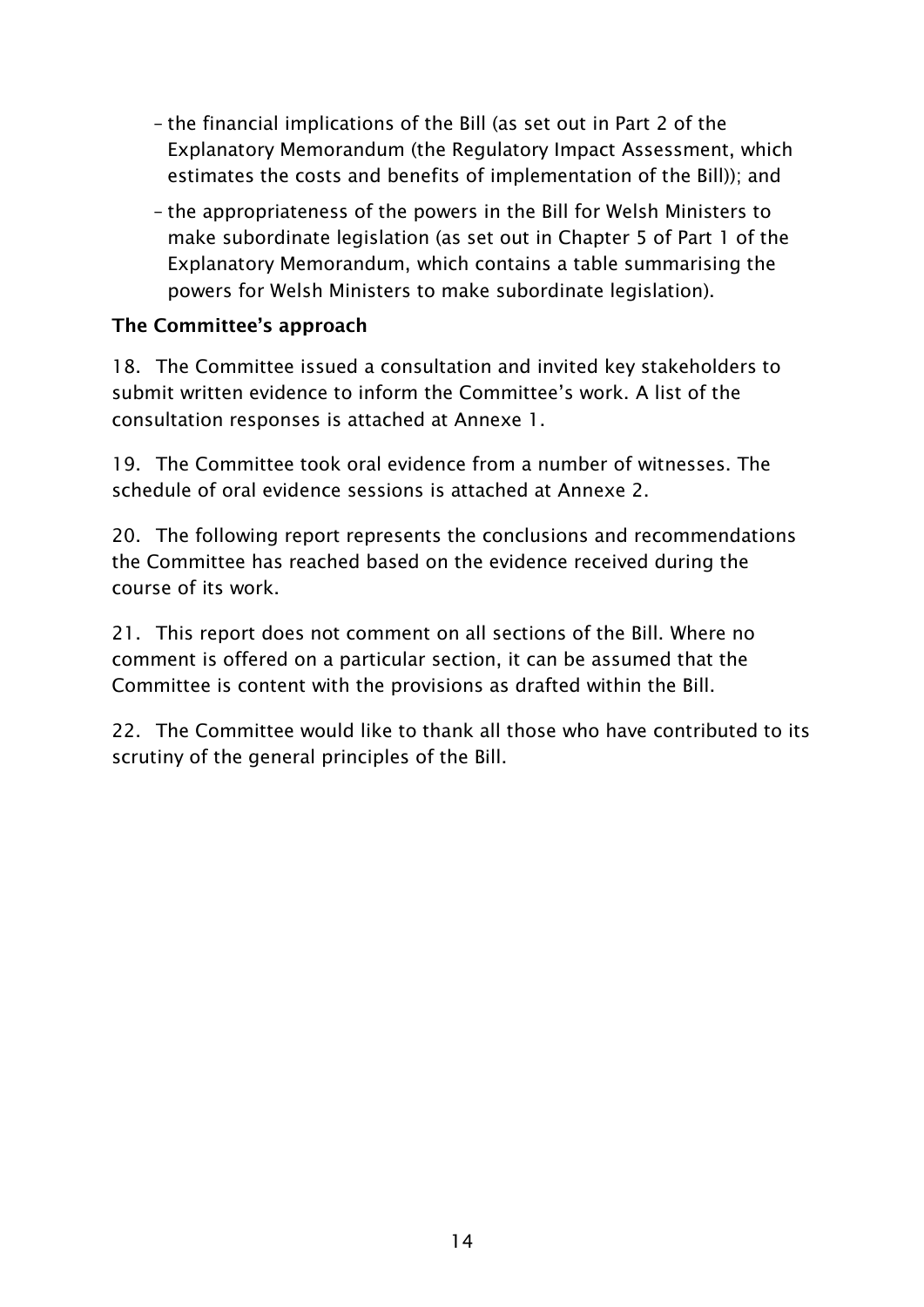### <span id="page-16-0"></span>**4. General principles and the need for legislation**

#### <span id="page-16-1"></span>**The National Assembly's legislative competence to make the Bill**

23. The Explanatory Memorandum<sup>10</sup> ("EM") states:

"The National Assembly for Wales has the legislative competence to make provision in the Qualifications Wales Bill under Part 4 of the Government of Wales Act 2006 (GoWA 2006). The relevant provisions of GoWA 2006 are set out in section 108 and Schedule 7. Paragraph 5 of Part 1 of Schedule 7 sets out the following subjects on which the Assembly may legislate under the heading 'Education and Training'…"

24. The Presiding Officer issued a statement on 1 December 2014, $<sup>11</sup>$  which</sup> stated, in her opinion, that the Bill would be within the legislative competence of the National Assembly for Wales.

#### <span id="page-16-2"></span>**Purpose and intended effect of the Bill**

25. The Bill provides for the establishment of Qualifications Wales as the independent regulatory body responsible for the recognition of awarding bodies and the review and approval of non-degree qualifications in Wales. Qualifications Wales will also, along with the Welsh Ministers, be responsible for preparing a list of priority qualifications, designated as such by reason of the significance of the qualification, having regard to the needs of learners and employers in Wales.

26. In addition, the Welsh Government is using the Bill as an opportunity to make improvements through reforms. Their intention is, through the establishment of Qualifications Wales, to strengthen the oversight of qualifications and of the qualification system in Wales. The Minister, within the Explanatory Memorandum states that one of the advantages is that:

"Primary legislation can establish Qualifications Wales with powers that go beyond those currently held by Welsh Ministers. These will include the power to commission and control the majority of general qualifications in Wales; enabling Wales to move away from the market-based approach to qualifications delivery and towards a single

-

<sup>&</sup>lt;sup>10</sup> [Explanatory Memorandum,](http://www.assembly.wales/laid%20documents/pri-ld10026-em%20-%20qualifications%20wales%20bill%20-%20explanatory%20memorandum/pri-ld10026-em-e.pdf) paragraph 2

<sup>&</sup>lt;sup>11</sup> [Presiding Officer](http://www.assembly.wales/laid%20documents/pri-ld10026-pos%20-%20qualifications%20wales%20bill%20-%20presiding%20officer%e2%80%99s%20statement%20on%20legislative%20competence/pri-ld10026-pos-e.pdf)'s Statement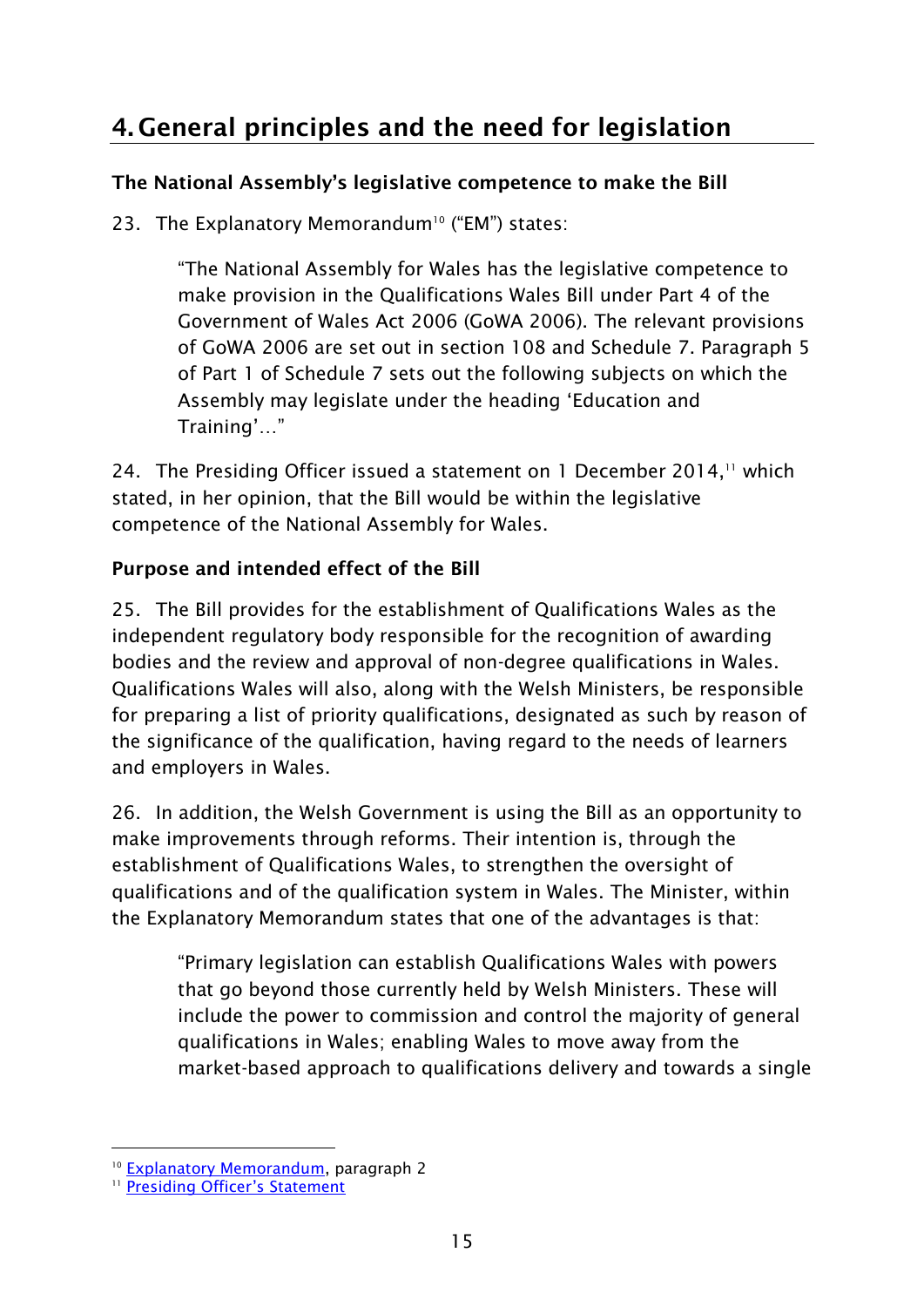suite of qualifications for Wales. This will in turn simplify the qualification system and facilitate a strengthening of regulation." 12

27. The Bill is intended to address the four main limitations of the current system, identified by the Welsh Government. These are outlined in the Explanatory Memorandum as:

- there is no single organisation that is dedicated to ensuring the effectiveness of qualifications and the qualification system;
- there are no powers to prioritise qualifications and to thereby focus regulatory activity where it is most needed – with the result that there are large numbers of regulated qualifications but limited resources to ensure effectiveness;
- there are no powers to select a single provider of a given qualification to ensure that learners across Wales take the same qualification; and
- the capacity to drive forward the strategic development of qualifications within the current arrangements is too limited - creating a risk that Wales' qualifications will not be held in as high esteem, nationally and internationally, as those in other nations.

28. The Bill does not contain any provisions conferring functions or powers on Qualifications Wales as an awarding body. The Committee very much welcomes this, given the recommendation made during pre-legislative scrutiny, and the commitment given by the Minister that any powers relating to such awarding functions would be contained in future legislation.

29. The Bill does, however, require Qualifications Wales to keep under review its relationship with awarding bodies. The Minister has stated in the Explanatory Memorandum that "It is expected that, in due course, the organisation will be responsible for performing a formal review to address the question of how it could become an awarding body".<sup>13</sup>

#### <span id="page-17-0"></span>**Principal Aims of Qualifications Wales**

30. The Bill provides Qualifications Wales with the following principal aims, and it must act compatibly with these when exercising its functions:

– Ensuring that qualifications, and the Welsh qualification system, are effective for meeting the reasonable needs of learners in Wales; and

<sup>-</sup><sup>12</sup> [Explanatory Memorandum,](http://www.assembly.wales/laid%20documents/pri-ld10026-em%20-%20qualifications%20wales%20bill%20-%20explanatory%20memorandum/pri-ld10026-em-e.pdf) paragraphs 186 and 187

<sup>&</sup>lt;sup>13</sup> [Explanatory Memorandum,](http://www.assembly.wales/laid%20documents/pri-ld10026-em%20-%20qualifications%20wales%20bill%20-%20explanatory%20memorandum/pri-ld10026-em-e.pdf) paragraph 68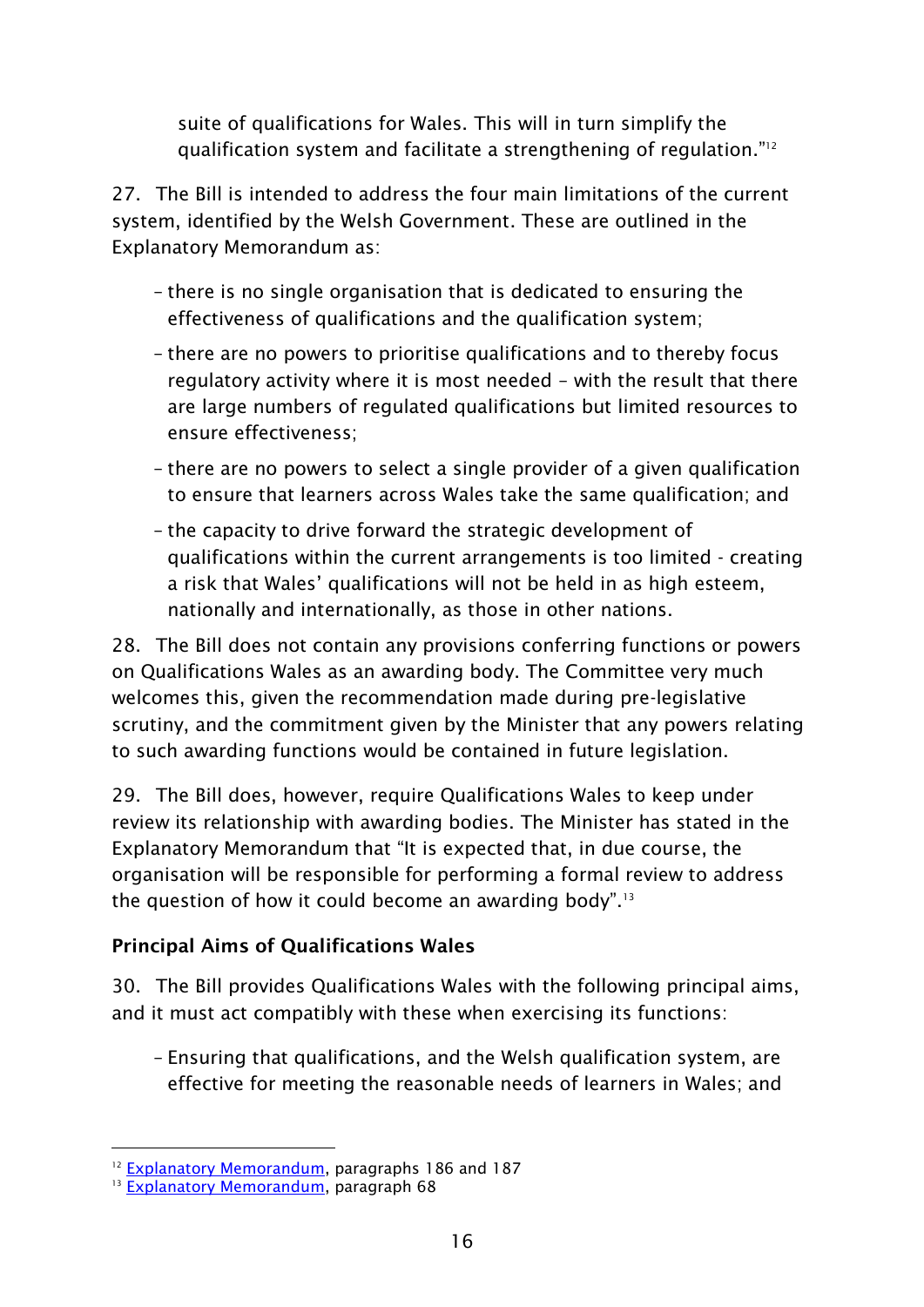– Promoting public confidence in qualifications and in the Welsh qualification system.

31. The Bill also prescribes a non-exhaustive list of eight matters to which Qualifications Wales must have regard when seeking to achieve these two principal aims. Those eight matters are:

a) the desirability of promoting sustainable growth in the Welsh economy;

b) the desirability of promoting and facilitating the use of the Welsh language, including through the availability of assessment arrangements that provide for assessment through the medium of the Welsh language, and of qualifications that otherwise promote or facilitate the use of the Welsh language;

c) the range and nature of qualifications available, and of their assessment arrangements;

d) the reasonable requirements of employers, higher education institutions and the professions regarding education and training (including as to required standards of practical competence);

e) whether the knowledge, skills and understanding required to be demonstrated for the purpose of determining whether a person is to be awarded a qualification reflect current knowledge and best practice;

f) whether qualifications indicate a consistent level of attainment with that indicated by whatever Qualifications Wales considers to be comparable qualifications, whether awarded in Wales or elsewhere;

g) whether qualifications are provided efficiently and so as to secure value for money;

h) the respective roles played by, and responsibilities of, each of the following persons in respect of the Welsh qualification system (including by reference to co-operation between those persons, and their effectiveness in performing their roles)—

(i) awarding bodies, learning providers, Qualifications Wales and the Welsh Ministers;

(ii) any other persons exercising functions that Qualifications Wales considers relevant for the purpose of the Welsh qualification system.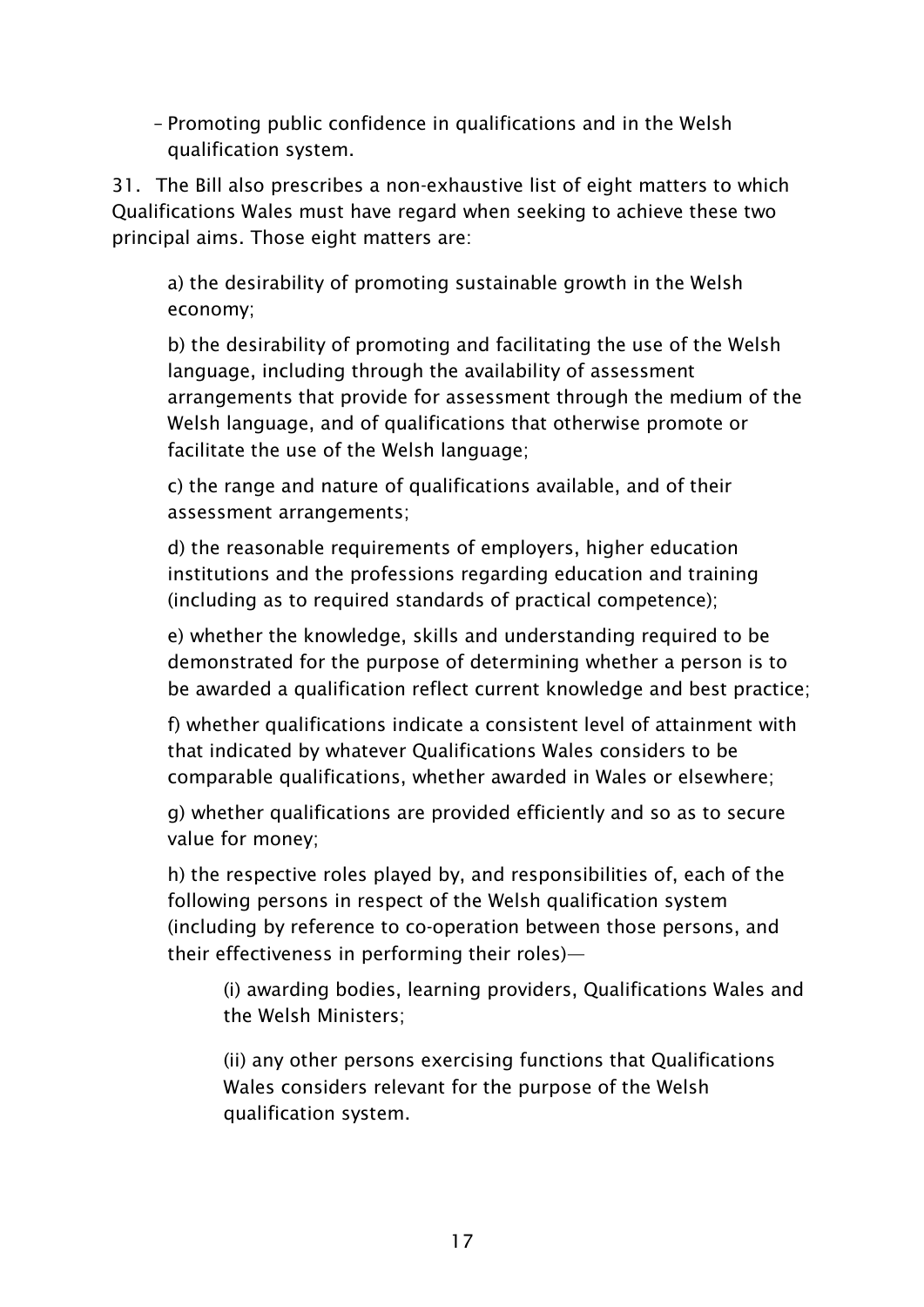#### <span id="page-19-0"></span>**Support for Establishing Qualifications Wales**

32. The Welsh Government has stated within the Explanatory Memorandum that to establish the independent body, significant changes and amendments to primary legislation would be required. Within both the written and oral evidence presented to the Committee, there has been almost universal support for the principle of transferring responsibility for the regulation of qualifications away from government and setting up a dedicated independent body for this purpose, as set out in the Bill.

33. Evidence has also, however, highlighted concerns and potential risks associated with establishing Qualifications Wales, and having too separate a qualifications system in Wales. Some of the key issues and concerns identified by those providing evidence to the Committee included:

- the practicalities of how Qualifications Wales will work;
- what is required to ensure Qualifications Wales successfully meets its purpose;
- the clarity of provisions within the Bill, in particular relating to section 29(3) regarding "Welsh versions" of qualifications;
- the advantages and disadvantages of the new arrangements for prioritising and restricting qualifications;
- whether the Bill facilitates a more strategic approach to qualifications; and
- the financial and commercial issues relating to the new system.

#### <span id="page-19-1"></span>*Committee view*

34. The Qualifications Wales Bill will provide for the establishment of a new body, independent of Welsh Government, that will be responsible for the regulation of the qualifications system in Wales. The Bill will also provide that body with additional powers enabling the new body to strengthen the regulatory system.

35. The Committee is unanimous in its view that the establishment of Qualifications Wales is a positive step forward, and fully supports the approach taken in the Bill.

36. The Bill contains a list of matters to which Qualifications Wales must have regard to when undertaking its functions, all of which are aimed at seeking improvement in the regulatory system. However, the Committee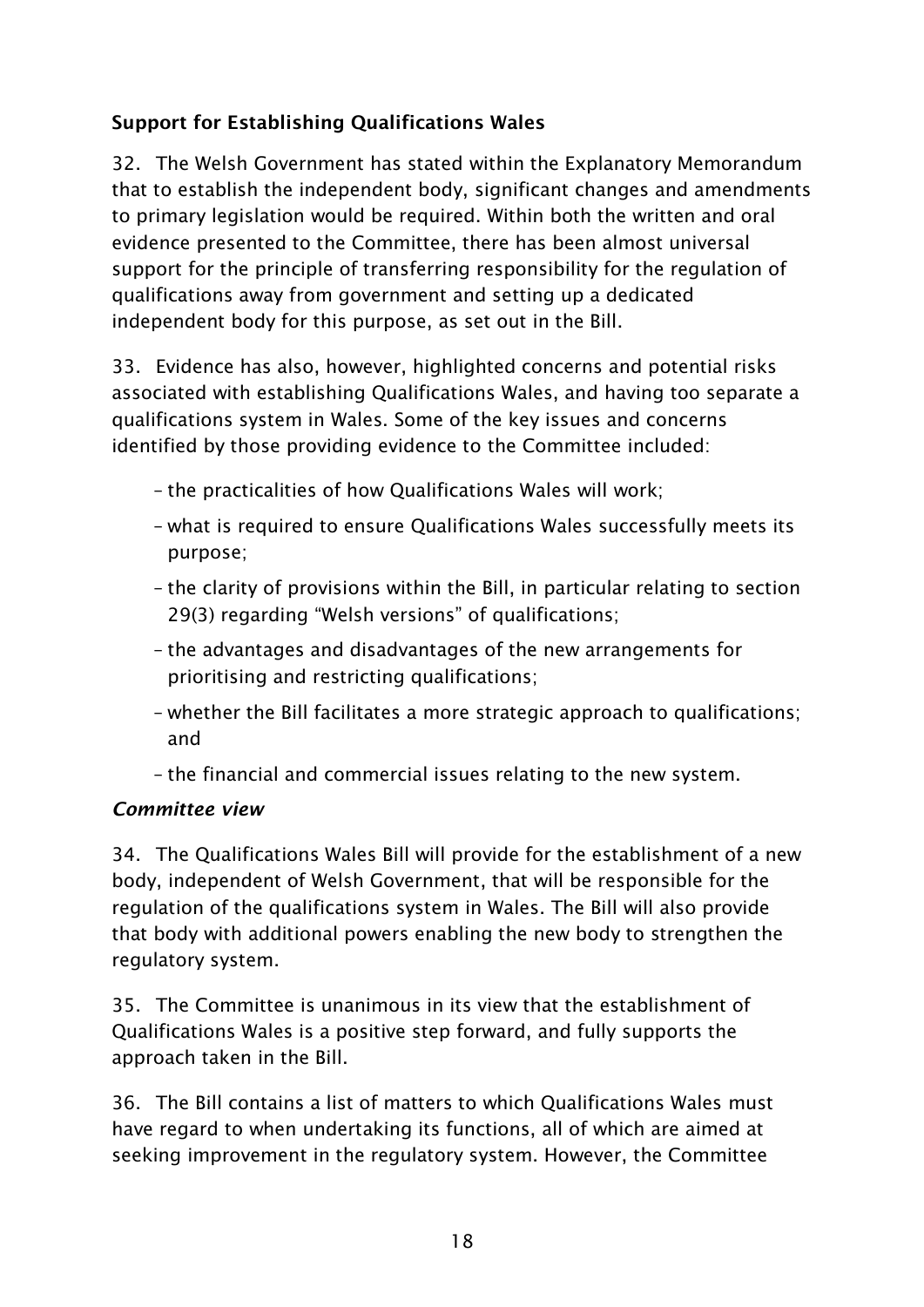believes that the establishment of Qualifications Wales itself will have a major impact in achieving the improvements / changes that are proposed.

37. The Committee also acknowledges the concerns raised by stakeholders. While these are explored in greater detail throughout the report, the Committee believes that the Welsh Government must give consideration to those overarching concerns, and must work closely with the Chief Executive of Qualifications Wales, prior to the formal establishment of that body, to ensure that potential problems are fully considered in advance.

<span id="page-20-0"></span>**Recommendation: While the Committee fully supports the establishment of Qualifications Wales, the Welsh Government must give consideration to the overarching concerns raised by stakeholders, and must work closely with the Chief Executive of Qualifications Wales, prior to the formal establishment of that body, to ensure that potential problems are fully considered in advance.**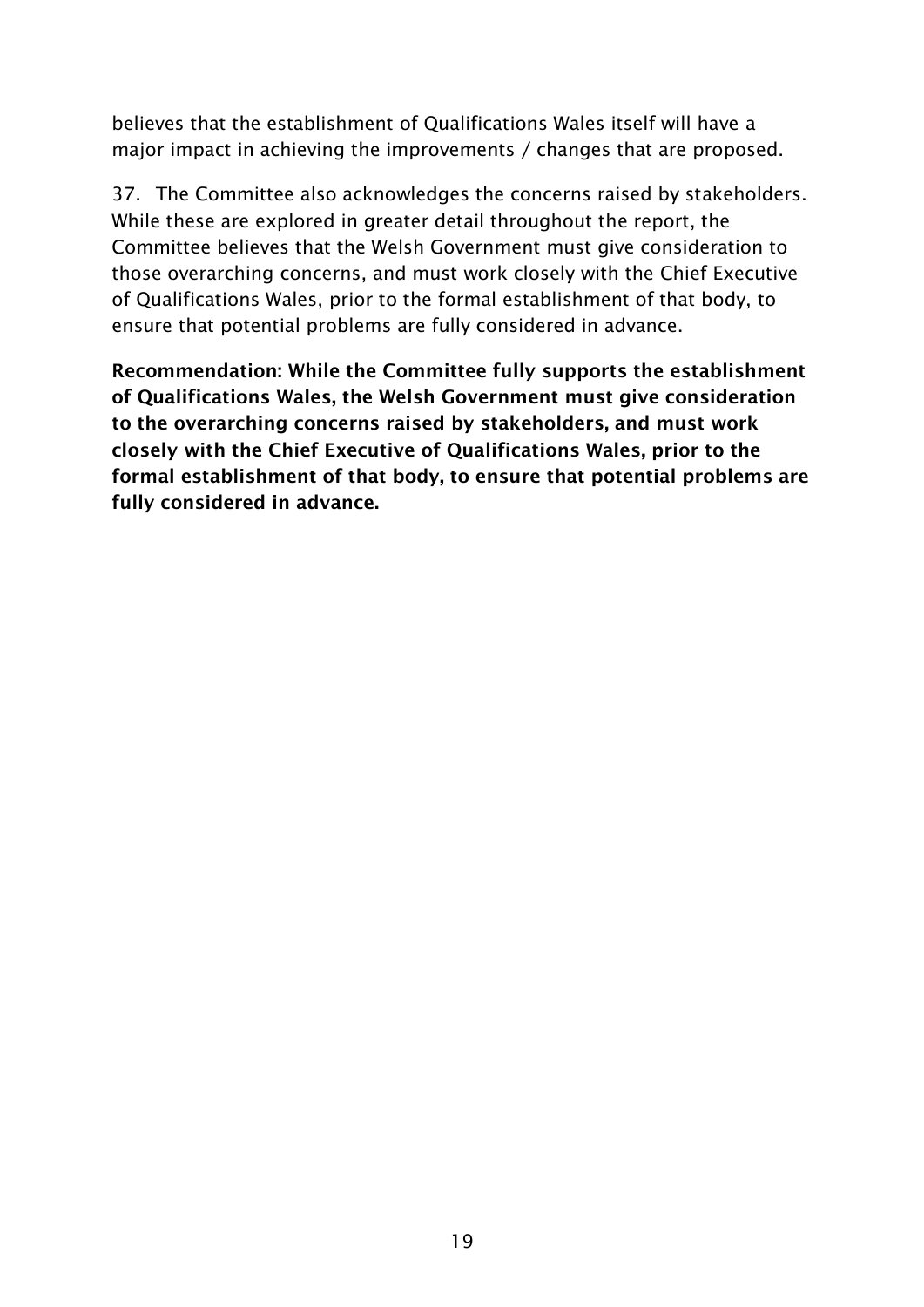# **5. Practical workings of Qualifications Wales**

#### <span id="page-21-0"></span>**Level of independence**

38. Qualifications Wales will be independent from the Welsh Government in the way in which it works towards achieving its principal aims and its qualifications functions and will report to the National Assembly for Wales (the Assembly).

39. As Qualifications Wales will be funded by the Welsh Government it will have a "framework" document which will outline its responsibilities to the Welsh Government (particularly its financial responsibilities). Those responsibilities will fall under the oversight of a sponsorship unit within the Welsh Government.

40. Both the unions representing head teachers and school/college leaders, the National Association of Headteachers (NAHT) and the Association of School and College Leaders (ASCL) expressed reservations about the genuine level of independence of Qualifications Wales. They pointed in particular to the powers of the Welsh Ministers to make appointments to the new body and to issue an annual remit letter. Concerns were also raised that the provisions of the Bill require the prioritisation of qualifications to be done jointly between Qualifications Wales and Welsh Ministers.

41. The NAHT "remain concerned that the new body will not be independent of Government" while for ASCL, "it is unclear how the independence of this new body will be maintained under the arrangements described in the Bill".

42. The importance of genuine independence for Qualifications Wales was also an issue raised in several written submissions. The Federation of Small Businesses (FSB) stressed the regulator must be fully independent from the Welsh Government and that there should be strong formal lines of accountability and commitment to regular scrutiny by an Assembly Committee.

43. The Association of Teachers and Lecturers (ATL) emphasised the importance of openness and transparency, whilst expressing concern that the Welsh Government sponsor unit may interfere with Qualifications Wales' independence.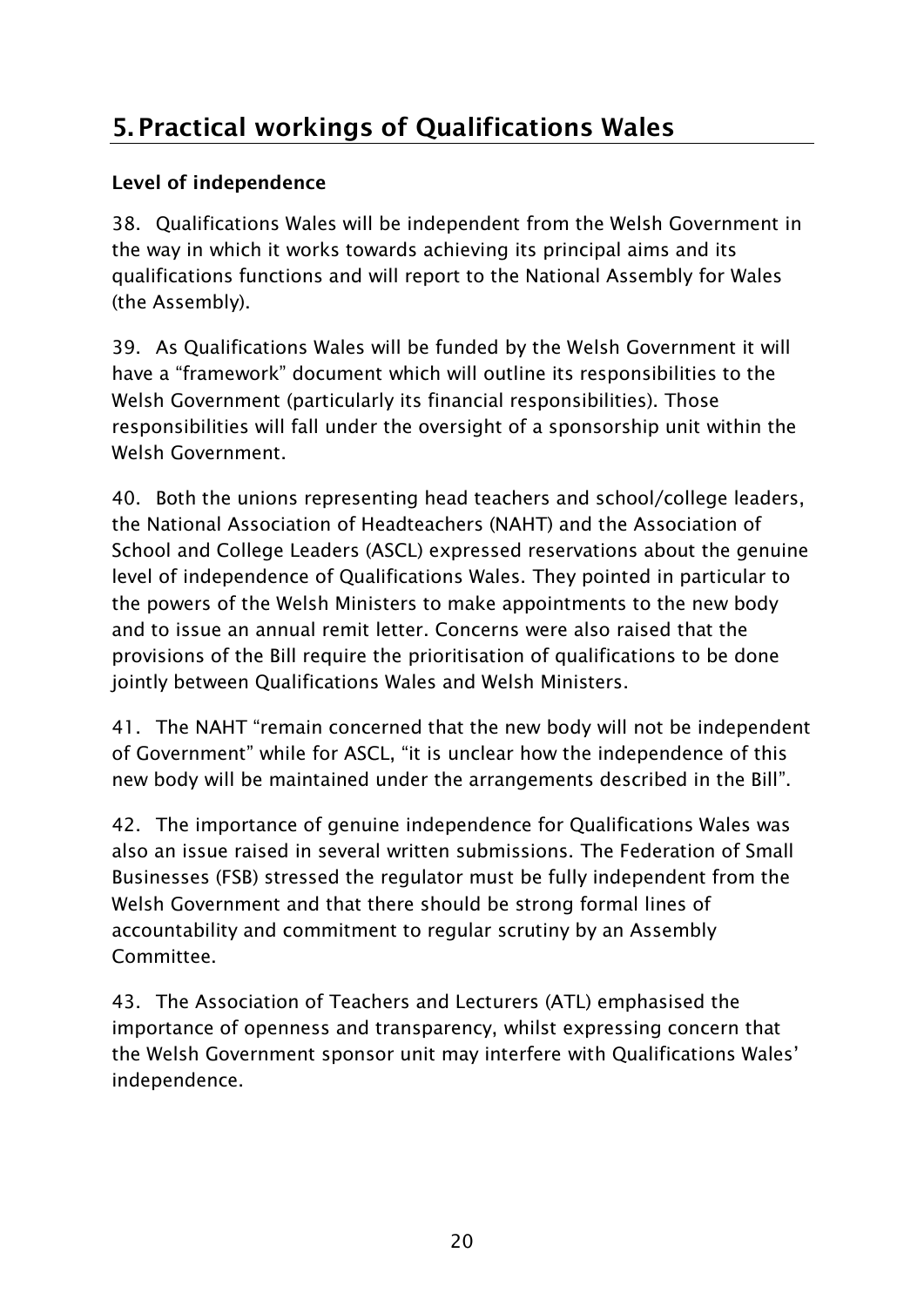44. The Minister explains in the Explanatory Memorandum<sup>14</sup> that the sponsor unit will have "oversight" of Qualifications Wales' responsibilities and that financial accountability will be provided through a "framework" document. However, the Welsh Government says that regular dialogue on policy will not undermine the independence of Qualifications Wales.

45. During pre-legislative scrutiny the Committee explored the issue of independence and accountability with Quality and Qualifications Ireland (QQI) who stressed that what was fundamental to a successful system was that the regulator had operational independence. The Minister told the Committee:

"What the Bill, as drafted, seeks to do is strike the best possible balance that we can find between that operational independence and the need for accountability."<sup>15</sup>

46. In response to concerns that the sponsor unit may be seen as undermining Qualifications Wales' independence, the Minister said:

> "In terms of the sponsor unit…. It would be a small administration team—a conduit, if you like—for communication between the Welsh Government and the new body, the primary purpose of which would be to make sure we have a good constant working relationship, particularly in relation to curriculum development." 16

#### <span id="page-22-0"></span>*Committee view*

47. Following on from the conclusions made during pre-legislative scrutiny, the main concern of the Committee was to ensure that Qualifications Wales would have operational independence from Welsh Government. While the Committee notes the concerns raised by stakeholders, it believes that the Bill provides Qualifications Wales with the level of independence required for it to undertake its role effectively.

48. The Committee notes that the Welsh Government will not determine Qualifications Wales' annual priorities or business plan, but that there will be matters of policy which the Welsh Government will wish to draw to the attention of Qualifications Wales, or additional activities that it wishes to ask Qualifications Wales to perform on its behalf. The Committee believes that

<sup>-</sup><sup>14</sup> [Explanatory Memorandum,](http://www.assembly.wales/laid%20documents/pri-ld10026-em%20-%20qualifications%20wales%20bill%20-%20explanatory%20memorandum/pri-ld10026-em-e.pdf) paragraph 59

<sup>&</sup>lt;sup>15</sup> Oral Evidence, 5 February 2015, [Record of Proceedings](http://www.senedd.assembly.wales/documents/s36636/5%20February%202015.pdf)

 $16$  Ihid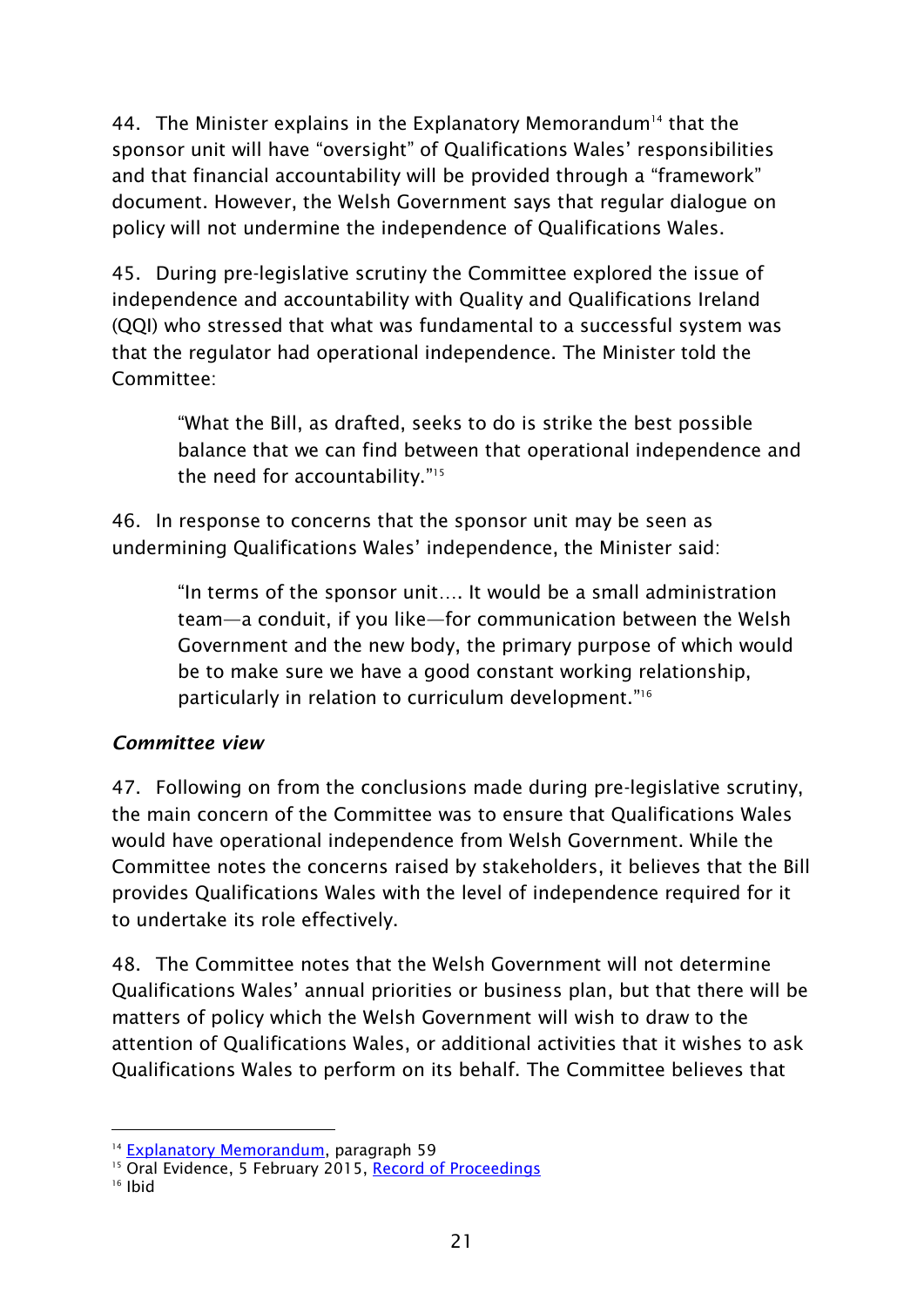this will not detract from the operational independence of Qualifications Wales.

49. Similarly, the Committee notes the statement in the Explanatory Memorandum<sup>17</sup> that the annual "remit" letter will set out any particular areas of focus or activities that would supplement the core functions of Qualifications Wales, as well as settling the annual grant to be provided. Again, the Committee believes that this will not detract from the body's operational independence.

50. The Committee is also content with the proposed role of the sponsor unit, as outlined by the Minister, and that the unit will not interfere with the independence of Qualifications Wales, as had been suggested.

51. The Committee is however, unclear on the process for agreeing the framework document and annual remit letter referred to. While these are clear mechanisms proposed by the Minister in moving towards establishing the independent body, there is no provision on the face of the Bill on the process for agreeing either document.

52. The Committee therefore believes that the Minister should ensure that reference to the framework document and the annual remit letter is included within the Bill, outlining the general process and including a requirement for publication of the documents.

**Recommendation: While the Committee is content that Qualifications Wales will have the level of independence required for it to undertake its role effectively, it believes that the Minister should ensure that reference to the framework document and the annual remit letter is included within the Bill, outlining the general process and including a requirement for publication of the documents.** 

#### <span id="page-23-0"></span>**Scrutiny and accountability**

53. Both NAHT and ASCL suggested stronger scrutiny would be required from the National Assembly to balance the perceived influence that the Welsh Government might have over Qualifications Wales.

54. Robin Hughes, Secretary of ASCL, referred to the fact that the annual report would simply be laid before the Assembly, asking whether there would be an assurance that there would be opportunity to look into the depths of the new body.

<sup>-</sup><sup>17</sup> [Explanatory Memorandum,](http://www.assembly.wales/laid%20documents/pri-ld10026-em%20-%20qualifications%20wales%20bill%20-%20explanatory%20memorandum/pri-ld10026-em-e.pdf) paragraph 62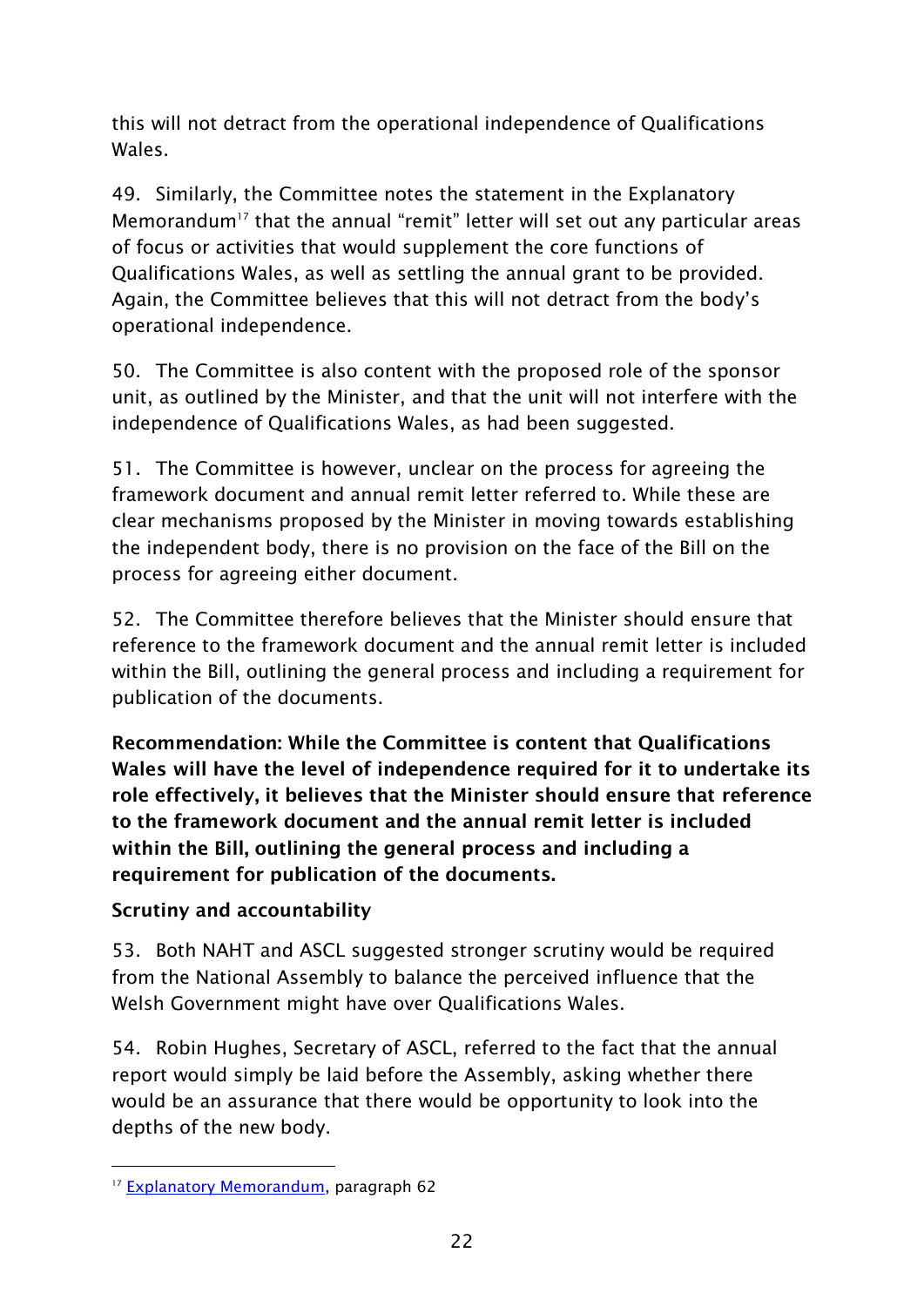55. Dr Chris Howard, Acting Director of NAHT Wales, expressed concerns that there may be times when, as an independent body, Qualifications Wales would not be "on the same page" as the Minister, and suggested that the Bill would be more secure if there was opportunity for the Assembly to hear from Qualifications Wales two or three times during the year.

56. The Bill requires Qualifications Wales to lay a copy of their annual report before the National Assembly for Wales and to publish the report. However, the Bill does not make any provision detailing what would happen after Qualifications Wales' report is laid or whether it would be subject to debate by Members.

57. The fact that a document is laid does not in itself require it to be debated by the Assembly. However, the Explanatory Memorandum suggests that Members would scrutinise the annual report, stating that "Qualifications Wales will be held to account by the National Assembly for Wales either in full session or by Committee".<sup>18</sup>

58. When asked about this by the Committee, the Minister said:

"Well, this, of course, would be a matter for the Assembly itself, or for committees and Assembly Members to decide. I would envisage that we would have an analogous process to that which Estyn, for instance, will undergo every year." 19

59. The Minister also stated in evidence that the Bill was deliberately set out in the way it is to allow the Assembly to call the new body to account. He suggested that (for example) in a sector where policy developments might suddenly change that it is necessary not just to restrict the ability of the Assembly to have oversight of the new body to the annual report. There could be day-to-day matters on which a committee or the wider Assembly would need to hold Qualifications Wales to account.

60. In considering the provisions in the Bill relating to the Annual Report of Qualifications Wales, the Committee has looked at the relevant legislation concerning annual reports produced by Estyn's Chief Inspector and the Children's Commissioner. In both cases, the legislation requires only that their annual reports be laid before the National Assembly for Wales. However, in relation to both, the responsible Committee holds an annual

-

<sup>&</sup>lt;sup>18</sup> [Explanatory Memorandum,](http://www.assembly.wales/laid%20documents/pri-ld10026-em%20-%20qualifications%20wales%20bill%20-%20explanatory%20memorandum/pri-ld10026-em-e.pdf) paragraph 322

<sup>&</sup>lt;sup>19</sup> Oral evidence, 5 February 2015, [Record of Proceedings](http://www.senedd.assembly.wales/documents/s36636/5%20February%202015.pdf)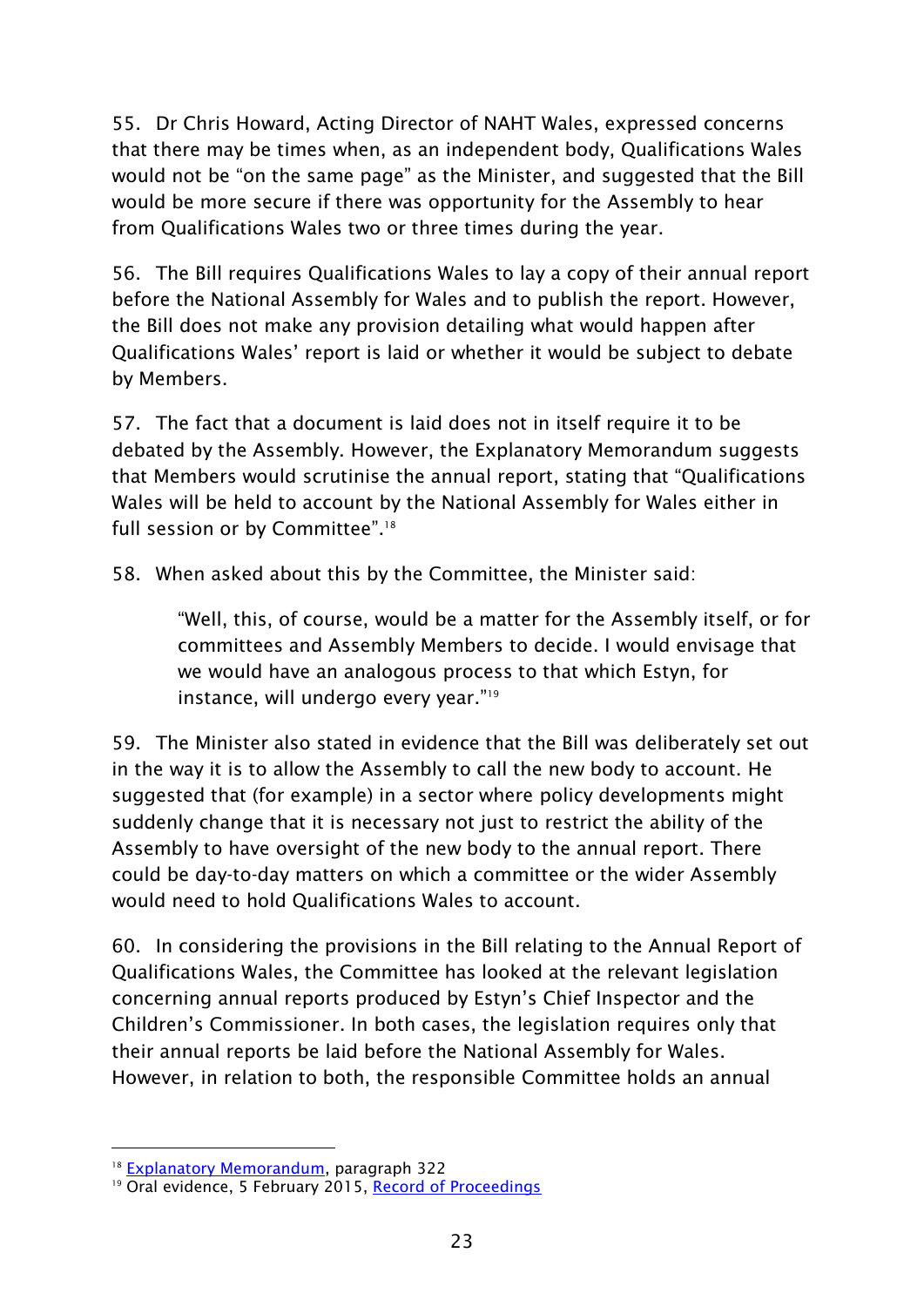scrutiny session, and the Government holds a debate each year, on their annual report.

#### <span id="page-25-0"></span>*Committee view*

61. The provisions in the Bill relating to the annual report of Qualifications Wales are comparable to the legislative arrangements for the annual reports of similar bodies, such as the Children's Commissioner for Wales and Estyn. The Committee is therefore content that the Bill's provisions are adequate in this regard.

62. The Committee believes that the Bill would be too restrictive, were it to contain provision specifying how or when Qualifications Wales should be brought before the Assembly for scrutiny. However, the Committee also believes that as with the annual reports of similar bodies, the Welsh Government should give a commitment to holding a debate on the annual report of Qualifications Wales.

#### **Recommendation: The Welsh Government should give a commitment to holding a debate on the annual report of Qualifications Wales.**

#### <span id="page-25-1"></span>**Stakeholder engagement**

63. Section 42(3) of the Bill requires Qualifications Wales to publish a statement setting out the circumstances in which it proposes to carry out consultation and the manner in which it proposes to carry out that consultation.

64. A number of respondents to the Committee's written consultation, including the NUT, FSB, NUS, ATL, and UCAC, argued the Bill should include more detail on how Qualifications Wales is expected to engage and consult with stakeholders. The NUT in particular argued that it would like the Bill to specify a detailed list of the stakeholders Qualifications Wales must consult as "leaving it to a vague list to be determined could lead to accusations that the body is not engaging efficiently".  $20$ 

65. UCAC also called for clear arrangements to communicate with stakeholders, while the ATL would prefer the "hope" for engagement expressed in the Explanatory Memorandum<sup>21</sup> to be translated into something more concrete in the Bill.

-

<sup>&</sup>lt;sup>20</sup> Written evidence, [NUT Cymru: QW15](http://www.senedd.assembly.wales/documents/s35671/QW%2015%20NUT%20Cymru.pdf)

<sup>21</sup> [Explanatory Memorandum,](http://www.assembly.wales/laid%20documents/pri-ld10026-em%20-%20qualifications%20wales%20bill%20-%20explanatory%20memorandum/pri-ld10026-em-e.pdf) paragraph 101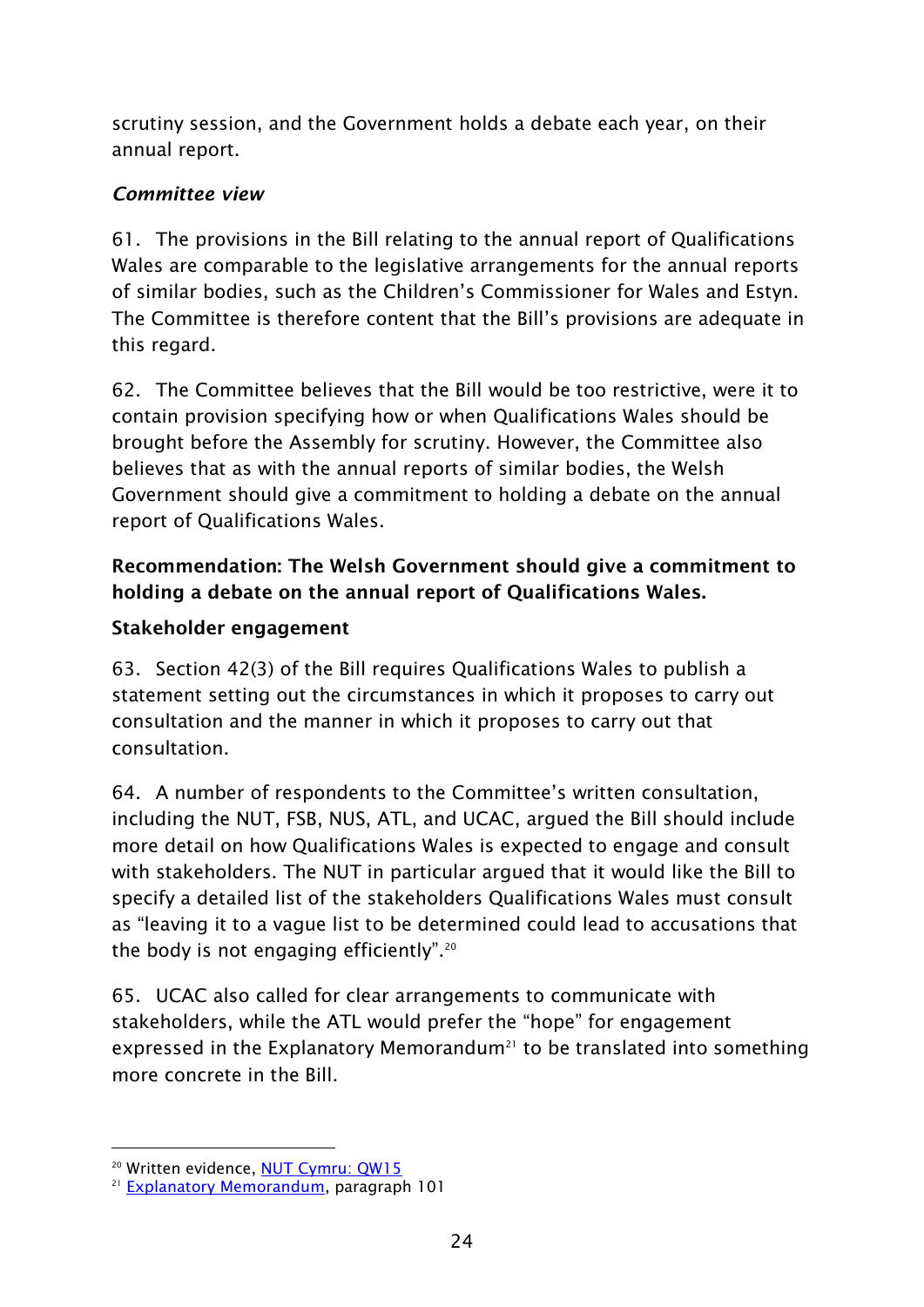66. The Minister told the Committee that Qualifications Wales will be required to be in regular conversation with universities throughout the UK and throughout the world; similarly, with employers and professional bodies.

67. The Minister also confirmed that the annual report would have to contain details of how Qualifications Wales has actually engaged with stakeholders. The Minister stated that that would be an expected part of Qualifications Wales' day-to-day workings.

#### <span id="page-26-0"></span>*Committee view*

68. The Bill requires Qualifications Wales to publish a statement setting out the circumstances in which it proposes to carry out consultation and the manner in which it proposes to carry out that consultation. The Bill also requires Qualifications Wales to include within its annual report details of how it has involved stakeholders in the exercise of its functions.

<span id="page-26-1"></span>69. The Committee therefore notes the concerns raised, but believes that the Bill provides sufficient safeguards to ensure that Qualifications Wales engages and consults effectively with stakeholders.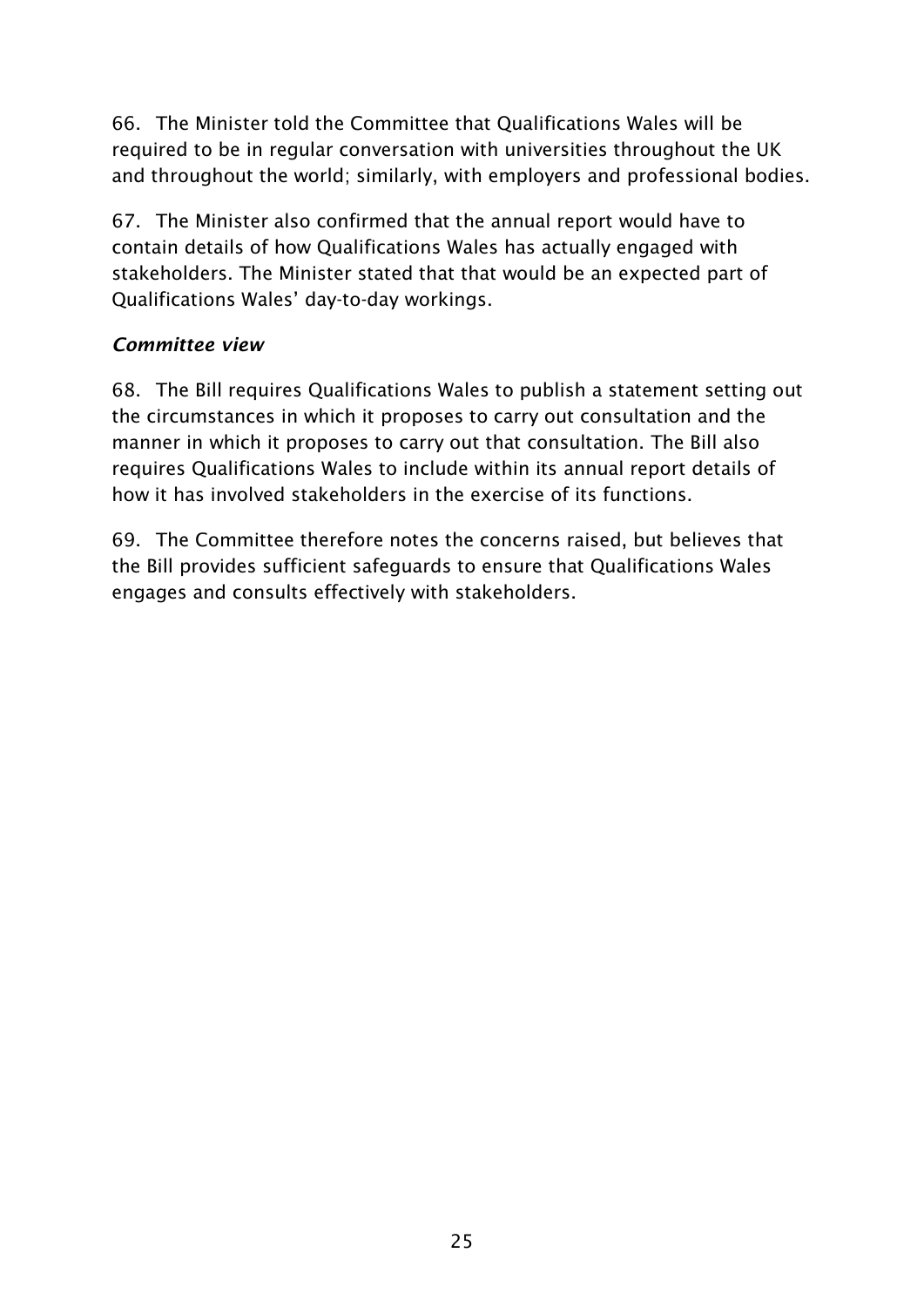# **6. The purpose the Bill sets for Qualifications Wales**

70. The Bill's main purpose is to address the four main limitations in the current system that have been identified by the Welsh Government. In doing so, the Bill sets out two principal aims for Qualifications Wales and includes a non-exhaustive list of eight matters that Qualifications Wales must have regard to in achieving its principal aims.

71. The evidence the Committee has received generally agrees that the Welsh Government has correctly identified those four limitations. However ColegauCymru and the WJEC highlight the fact that regulation is currently carried out by government as effectively a fifth limitation, although recognise this is directly addressed by the Bill itself.

#### <span id="page-27-0"></span>**Principal aims**

72. The principal aims of Qualifications Wales are set out on the face of the Bill at section 3. Evidence received by the Committee was generally in favour of the principal aims, there was however some concern expressed in relation to the second principal aim of "promoting public confidence".

73. In emphasising the importance of promoting public confidence in Wales' qualifications system outside of Wales, Universities Wales suggested the second principal aim may be too narrow and that "the new body will need also to inspire the confidence of employers, universities and other stakeholders not just in Wales but across the UK and internationally".

74. When asked by the Committee whether the second principal aim should be broadened to explicitly refer to the international dimension, the Minister stated that there isn't mention of the word "international" within the principal aims because it is taken to be part and parcel of what Qualifications Wales needs to be doing every day.

#### <span id="page-27-1"></span>*Committee view*

75. The Committee is content with the two principal aims the Bill sets for Qualifications Wales, as drafted in section 3(1) of the Bill. The Committee notes that the second principal aim does not refer specifically to promoting public confidence internationally, but agrees with the Minister's view that the day to day operation of promoting public confidence would include that international dimension, whether or not it is stated on the face of the Bill.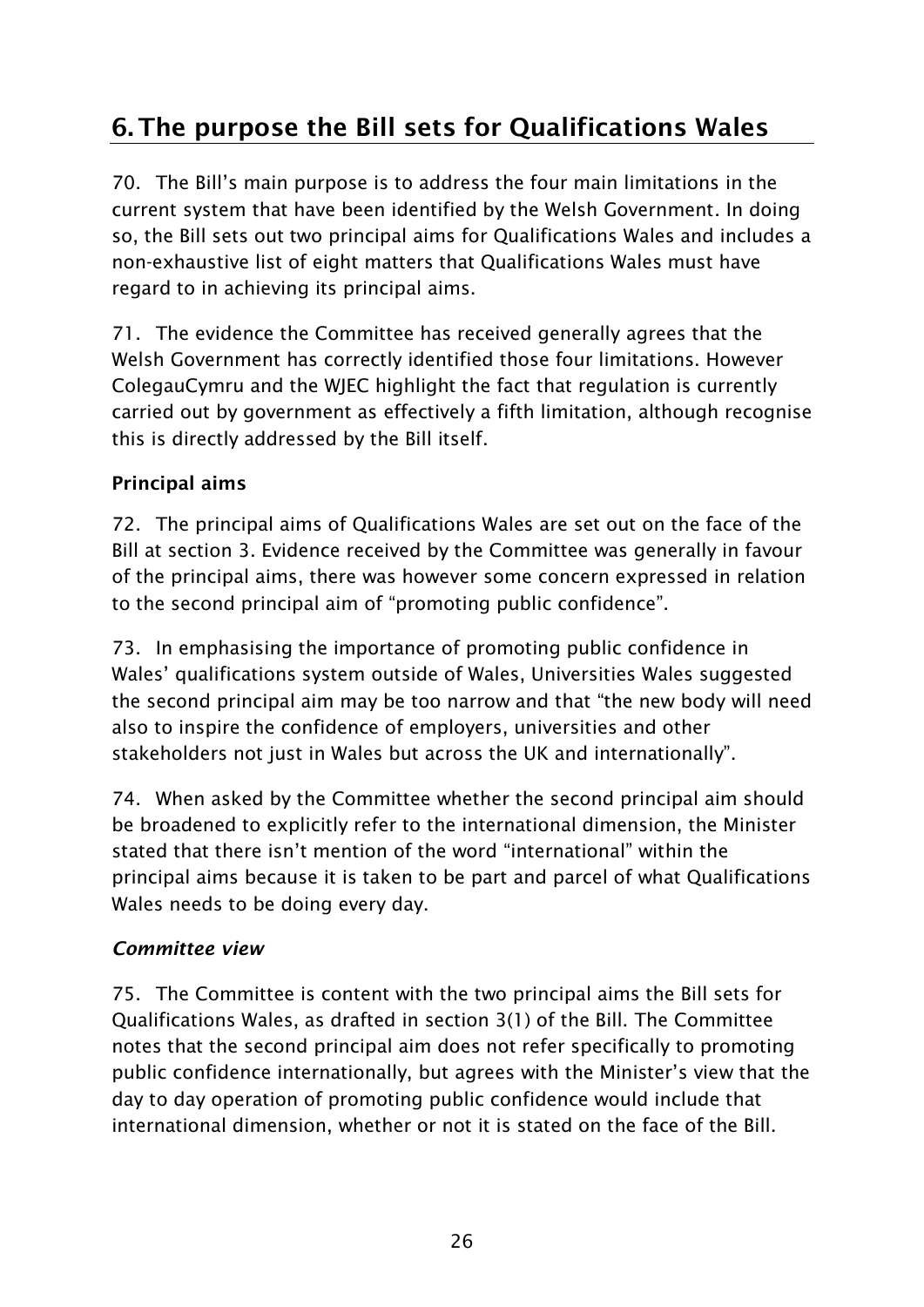#### <span id="page-28-0"></span>**Matters**

76. No comments were received that disagreed with any of the eight matters, set out in section 3(2) of the Bill. However, it was noted that the list of eight matters was non-exhaustive and several suggested additions were put forward by consultees.

77. ColegauCymru believes there is a need for a clearer remit for Qualifications Wales to fulfil the following two purposes, which they recommend are also listed under section 3(2):

- To promote the parity of esteem between academic and vocational qualifications;
- To promote the compatibility of qualifications in Wales with the relevant European credit and qualifications frameworks.

78. Emphasising the inclusion of vocational qualifications in the offer to learners is also a matter which the WJEC would like added to section 3(2) along with something that explicitly relates to the needs of learners and their progression.

79. UCAC also advocate making more explicit reference within the eight matters to vocational qualifications, suggesting the words "to the learner, including vocational qualifications" are appended to the matter which refers to the "range and nature of qualifications available". The importance of aligning Wales' qualifications with those of other nations was also highlighted by the responses from Universities Wales and the NAHT.

80. On adding a matter specifically promoting a "parity of esteem", the Minister told the Committee:

"Well, everyone agrees that we need to make absolutely crystal clear to everyone involved the parity of esteem between general and vocational qualifications. This is our aim in Wales; this is our commitment. There are two ways to go about that. I suppose, you could get into the business of wording something on the face of the Bill that underscores that, or—and this is the approach we've taken you simply make no distinction in the Bill between general and vocational qualifications. We just talk about "qualifications", and that is your job, as a regulator—the whole gamut of qualifications, and no distinction being made." 22

<sup>-</sup><sup>22</sup> Oral evidence, 5 February 2015, <u>Record of Proceedings</u>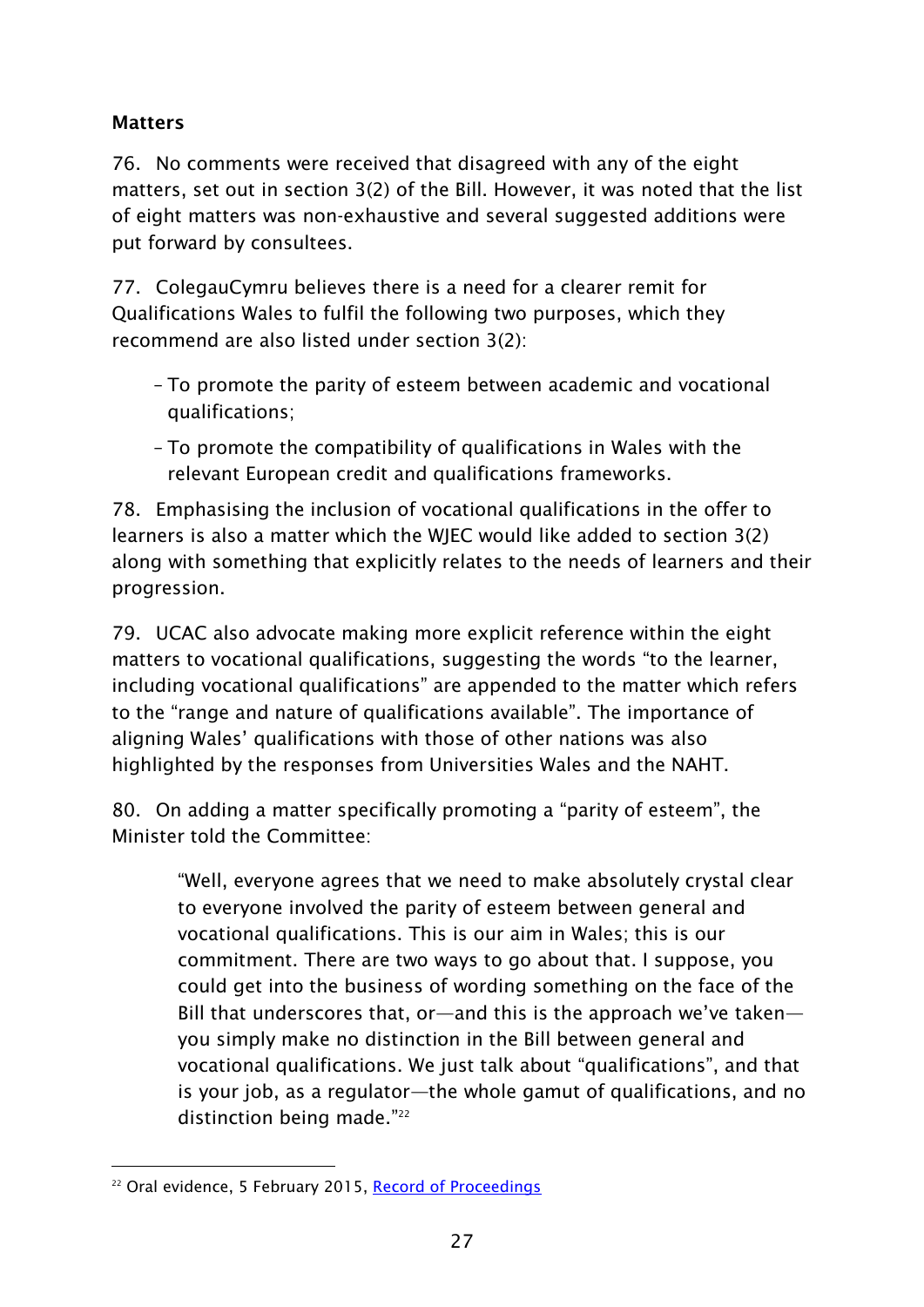81. In relation to international benchmarking of qualifications, the Minister stated that colleagues working on qualifications already engage with Europe and are cognisant of the European qualifications framework. The Minister confirmed that work is ongoing at the moment to ensure that qualifications are of the appropriate level and comparable with Europe and that he would expect Qualifications Wales to continue in a similar vein if it saw fit.

82. The Minister also stated that it was important to remember that Qualifications Wales would have operational independence from Welsh Government, so it was very important that Welsh Government did not overspecify how Qualifications Wales should go about prioritising its business, or start to micromanage what the organisation did.

#### <span id="page-29-0"></span>*Committee View*

83. The Committee is content with the eight matters listed within section 3(2) of the Bill, and notes that as this is a non-exhaustive list, it would not prevent Qualifications Wales having regard to other matters that were not necessarily included on the face of the Bill.

84. The Committee is however concerned that the matters listed on the face of the Bill should include the main areas identified by stakeholders as being relevant. Evidence has been provided that there are other areas that are not currently included within the list of matters.

85. Of particular concern to stakeholders was the promotion of vocational qualifications and/or a parity of esteem; and international benchmarking. The Committee believes that the Minister should give consideration to including these additional matters on the list within section 3(2).

<span id="page-29-1"></span>**Recommendation: The Minister should consider including additional matters on the list within section 3(2), relating to promotion of vocational qualifications and/or a parity of esteem and international benchmarking.**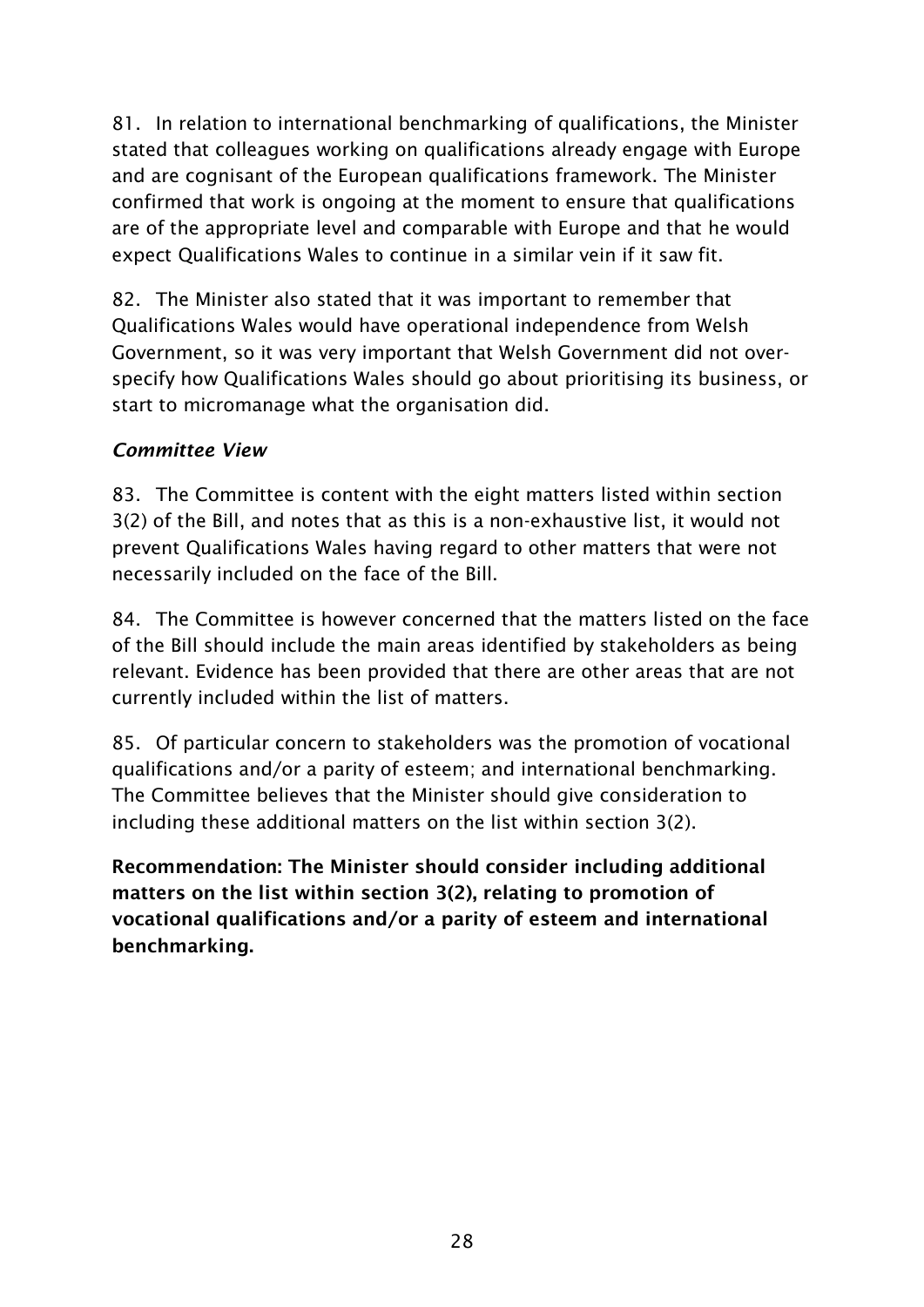### **7. Restriction on funding for certain courses**

#### <span id="page-30-0"></span>**Requirement for Welsh-versions of qualifications**

86. The Committee has heard concerns about the wording of section 29(3) of the Bill. Section 29(3) requires that for a course of education or training to be publicly funded it must lead to a qualification that is "a Welsh version of the qualification". Both the Explanatory Memorandum (para 64) and the Explanatory Notes (para 64) indicate this means the qualification must be approved by Qualifications Wales. This is different from a requirement for a specific version unique to Wales, as inferred by the wording of section 29(3).

87. The WJEC wrote that the wording of section 29(3) "is not particularly helpful and seems to be unnecessary" given other sections of the Bill refer to the condition that a qualification is approved by Qualifications Wales. The WJEC believe this is a "more appropriate descriptor". $^{23}$ 

88. Gareth Pierce, WJEC Chief Executive, told the Committee<sup>24</sup> the "idea that we need a Welsh version of everything" is "quite negative" and he does not "foresee it being necessary or efficient". When asked for their views, Pearson and OCR told the Committee<sup>25</sup> that the wording of section 29(3) appeared "vague" and they would like it clarified.

89. The Federation of Awarding Bodies (FAB), along with its three members who submitted very similar consultation responses, urged for any requirements for Welsh versions of qualifications to be at "a sufficiently high level" so that awarding bodies are able to "contextualise qualifications and/or use core and options approaches to meet those requirements". For the FAB, this would help ensure "the Welsh market does not become too specific" and avoid awarding bodies viewing offering qualifications as unattractive or unviable.

90. The FAB suggest if a "slightly different separate version of what is basically the same qualification" is necessary, this could be "confusing for learners, employers and other stakeholders", adversely affecting learner mobility. The FAB recommends, therefore, that the Bill is amended to "clarify that the term "Welsh version" should be an administrative label only, which is

-

<sup>&</sup>lt;sup>23</sup> Written evidence, [WJEC, QW01](http://www.senedd.assembly.wales/documents/s35657/QW%2001%20WJEC.pdf)

<sup>&</sup>lt;sup>24</sup> Oral evidence, 14 January 2015, [Record of Proceedings](http://www.senedd.assembly.wales/documents/s35697/14%20January%202015.pdf)

<sup>&</sup>lt;sup>25</sup> Oral evidence, 22 January 2015, [Record of Proceedings](http://www.senedd.assembly.wales/documents/s35968/22%20January%202015.pdf)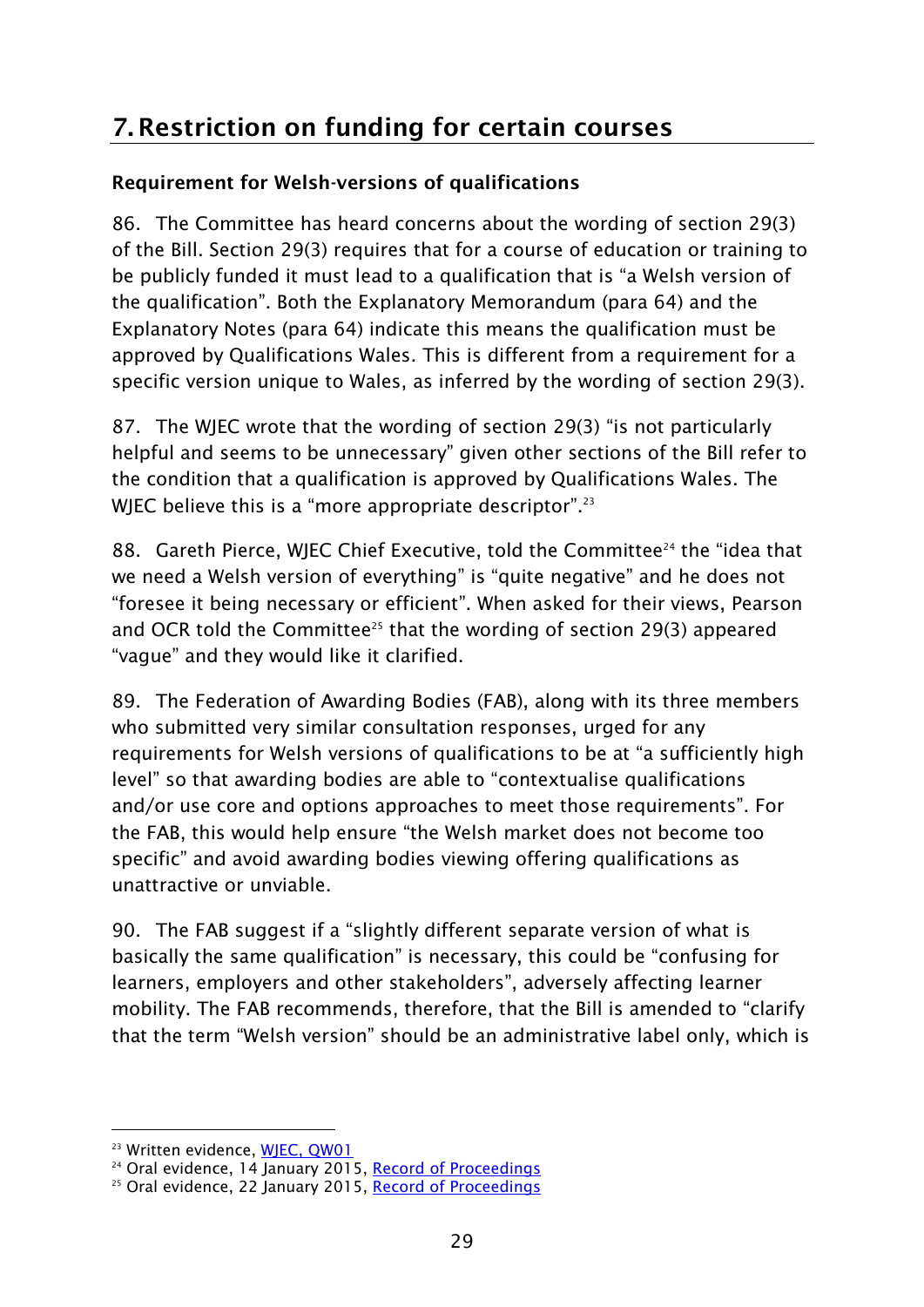used to refer to those qualifications that are accredited by Qualifications Wales for use in Wales". 26

91. The Minister responded confirming that the term "Welsh version" is essentially an administrative or legal label, which signals that a qualification comes under the remit of Qualifications Wales. The Minister also confirmed that the term "Welsh version" could apply to a qualification that was no different to what was provided in England, other than perhaps its reference number.

#### <span id="page-31-0"></span>*Committee view*

92. The Committee acknowledges the explanation provided by the Minister regarding the meaning of "Welsh version" within section 29(3) of the Bill, and is content with the policy intention behind that section. However, the Committee also notes the concerns of stakeholders that the wording of section 29(3) of the Bill is unclear, and believes the Welsh Government should reconsider the wording in the interests of certainty and clarity.

**Recommendation: The Minister should reconsider the wording of section 29(3) of the Bill, and the reference to a "Welsh version of the qualification" in the interests of providing certainty and clarity in the meaning of this section.** 

#### <span id="page-31-1"></span>**Access to Higher Education Diplomas**

93. Section 51(1) defines a qualification to which the Act applies as "an academic or vocational qualification awarded in Wales, other than a foundation degree; a first degree or a degree at a higher level". The Committee takes this to mean that Access to Higher Education (AHE) Diplomas would fall under the remit of Qualifications Wales.

94. The Committee received written evidence from Agored Cymru suggesting that there is an "anomaly" regarding the "unique position" of AHE Diplomas. Agored Cymru is the Access Validating Agency for Wales, which means it validates all AHE Diplomas. The recognition scheme for AHE Diplomas is set by the Quality Assurance Agency (QAA), a UK wide organisation which is contracted by the Higher Education Funding Council for Wales (HEFCW) to regulate and quality assure higher education provision in Wales.

<sup>-</sup><sup>26</sup> Written evidence, [Federation of Awarding Bodies: QW16](http://www.senedd.assembly.wales/documents/s35672/QW%2016%20Federation%20of%20Awarding%20Bodies%20FAB.pdf)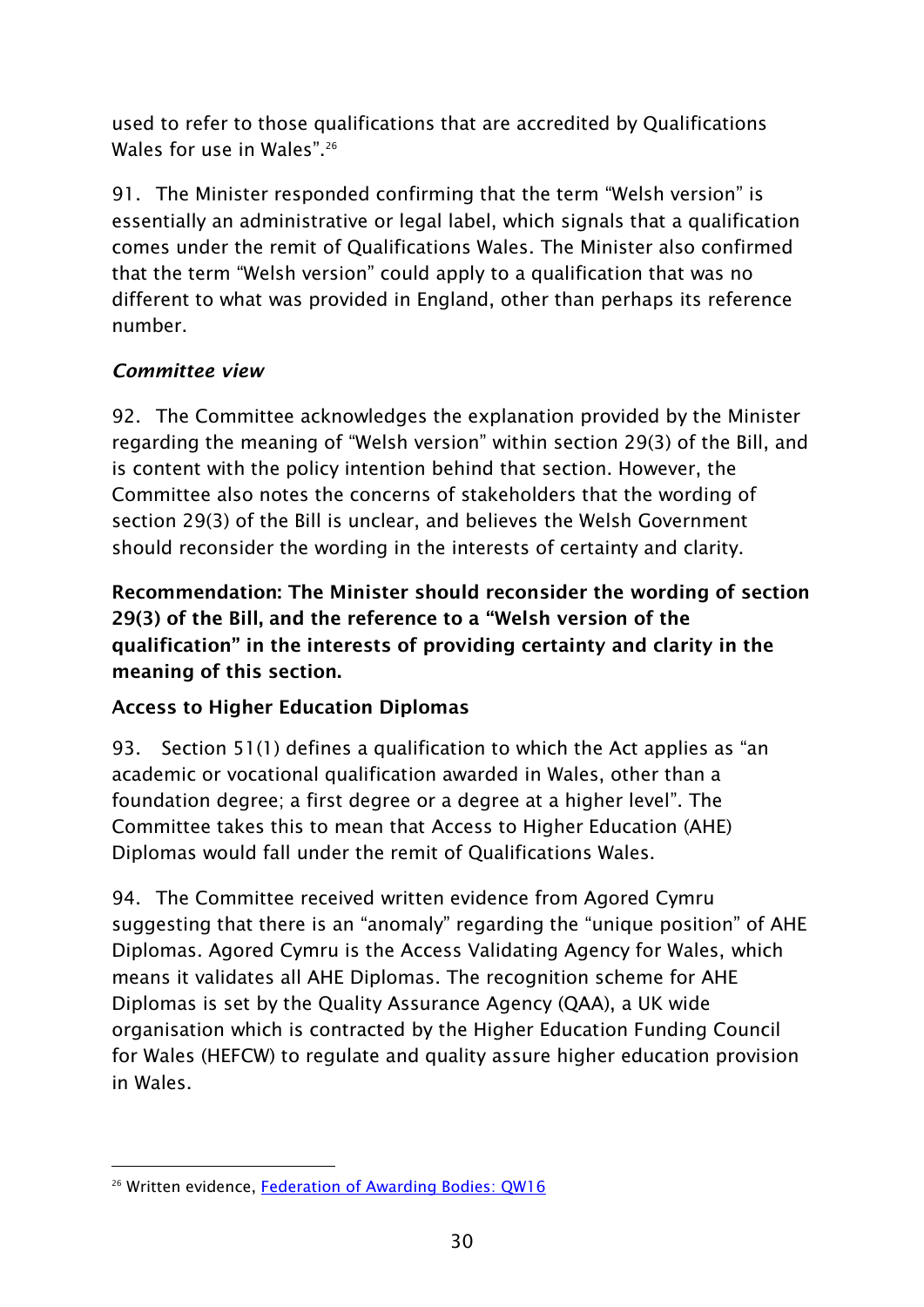95. On the face of it, AHE Diplomas will be within the remit of Qualifications Wales as they are a Level 3 qualification and below Foundation Degree level. However, Agored Cymru say that as these qualifications are regulated by the QAA, they "will not be approved by Qualifications Wales". 27

96. Whilst the majority of learners undertaking AHE Diplomas are over 19 and therefore exempt from the requirement in section 29 that for a course to be publicly funded it must lead to a Qualifications Wales-approved qualification, Agored highlight that AHE Diplomas can be suitable for learners aged below 19 in special circumstances. Agored argue "the Bill will need to accommodate a mechanism for approval of the AHE Diploma that does not prevent it being publicly funded in appropriate circumstances".<sup>28</sup>

#### <span id="page-32-0"></span>*Committee View*

97. The Committee notes the provision of section 29(6) for the Welsh Ministers to designate any course of education and training as eligible for public funding. Such "anomalies" may therefore be addressed through using such a power.

98. However, Committee is concerned about potential unintended consequences of the provision of section 29 of the Bill (that only courses which lead to Qualifications Wales-approved qualifications will be publicly funded for learners aged below 19) arising for AHE Diplomas or any other qualification that may be similarly affected.

99. The Committee believes that the Minister should clarify the position of AHE Diplomas, or similar qualifications, and whether they will be approved and regulated by Qualifications Wales or continue to come under the responsibility of the QAA and HEFCW.

**Recommendation: The Minister should consider the potential unintended consequences of the provision of section 29 of the Bill for AHE Diplomas, or any other qualification that may be similarly affected, and provide clarity on whether they will be approved and regulated by Qualifications Wales or continue to come under the responsibility of the QAA and HEFCW.** 

-

<sup>&</sup>lt;sup>27</sup> Written evidence, **Agored Cymru: QW21** 

<sup>28</sup> Ibid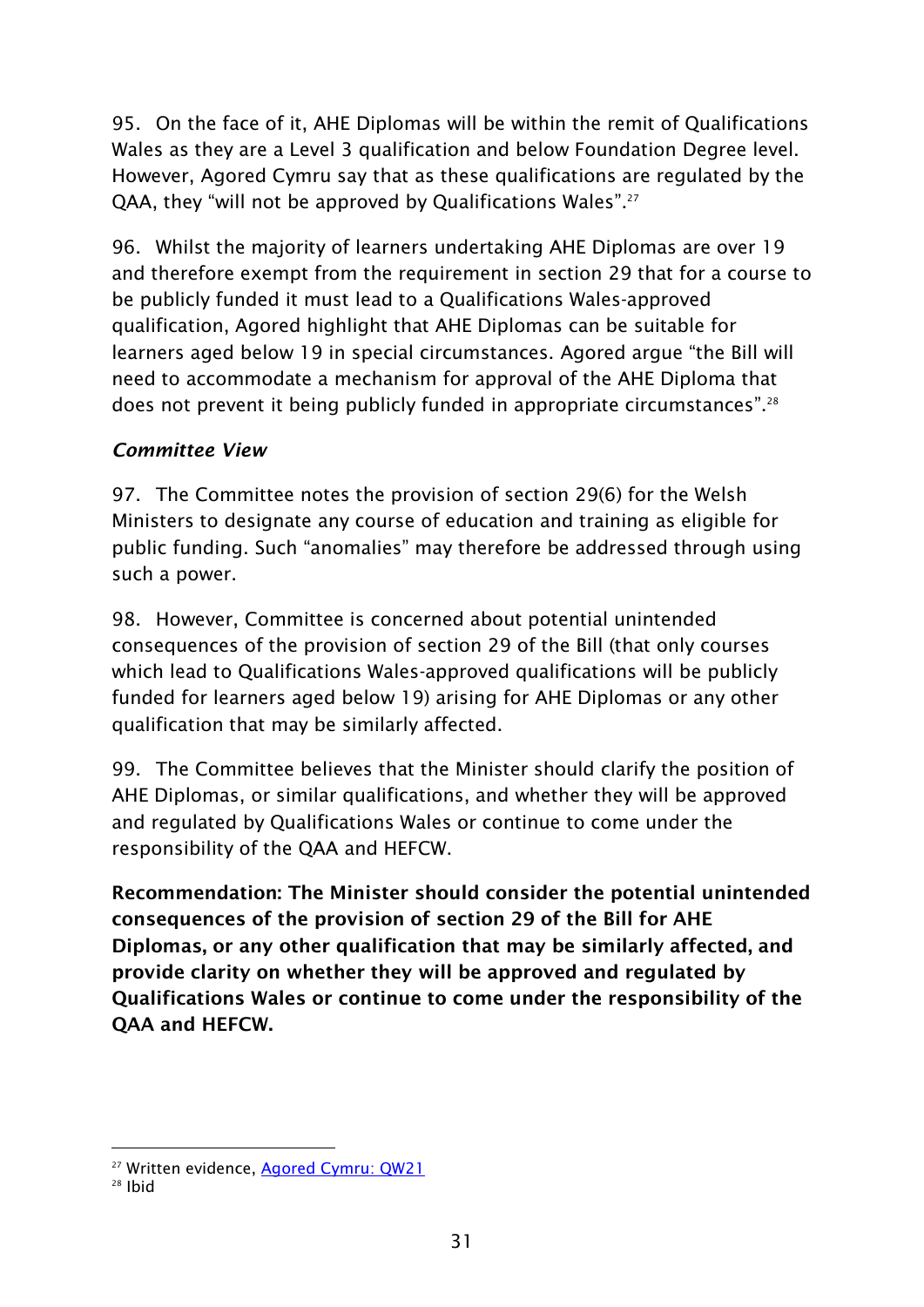# <span id="page-33-0"></span>**8. Prioritising qualifications**

#### <span id="page-33-1"></span>**The need for prioritisation**

100.The majority of evidence received by the Committee generally recognises the need to streamline and rationalise the volume of vocational qualification that currently exist in Wales. The powers the Bill gives to Qualifications Wales and the Welsh Ministers to prioritise qualifications will enable this.

101.The Explanatory Memorandum states that having a list of priority qualifications will enable Qualifications Wales to focus public resources most effectively on qualifications that are most significant. Qualifications Wales will not be obliged to consider approving non-priority qualifications. It may decide not to do so, provided the decision is clear and in accordance with its published decision-making process.

102.The Minister described the priority qualifications list as a tool that enables Qualifications Wales to strategise, and concentrate efforts on particular types of qualifications. The Minister also suggested that the priority list will help tackle the over-proliferation of qualifications that are available, which he stated was widely perceived to be a problem.

#### <span id="page-33-2"></span>**How prioritisation will work in practice**

103. Several witnesses have highlighted that the process of prioritisation will not be straightforward. The Council for the Curriculum Examinations & Assessment (CCEA), who are the qualifications regulator for Northern Ireland, advised in their written evidence that "across the current suite of non-degree level, general and vocational qualifications, this is a potentially large item of work … and it will take some time to meet the objectives stated". 29

104.They also warn that it will be a "significant challenge" to review all vocational and general qualifications for the purposes of prioritisation or otherwise even before this process takes place.

105.In oral evidence, the CCEA Chief Executive, Justin Edwards, said:

"I think one of the challenges around establishing prioritisation is how often you cycle or identify these priorities. If you identify the priorities too often and take in every opportunity, you could end up

<sup>-</sup><sup>29</sup> Written evidence, [Council for the Curriculum Examinations and Assessment: QW13](http://www.senedd.assembly.wales/documents/s35669/QW%2013%20Council%20for%20the%20Curriculum%20Examinations%20and%20Assessment.pdf)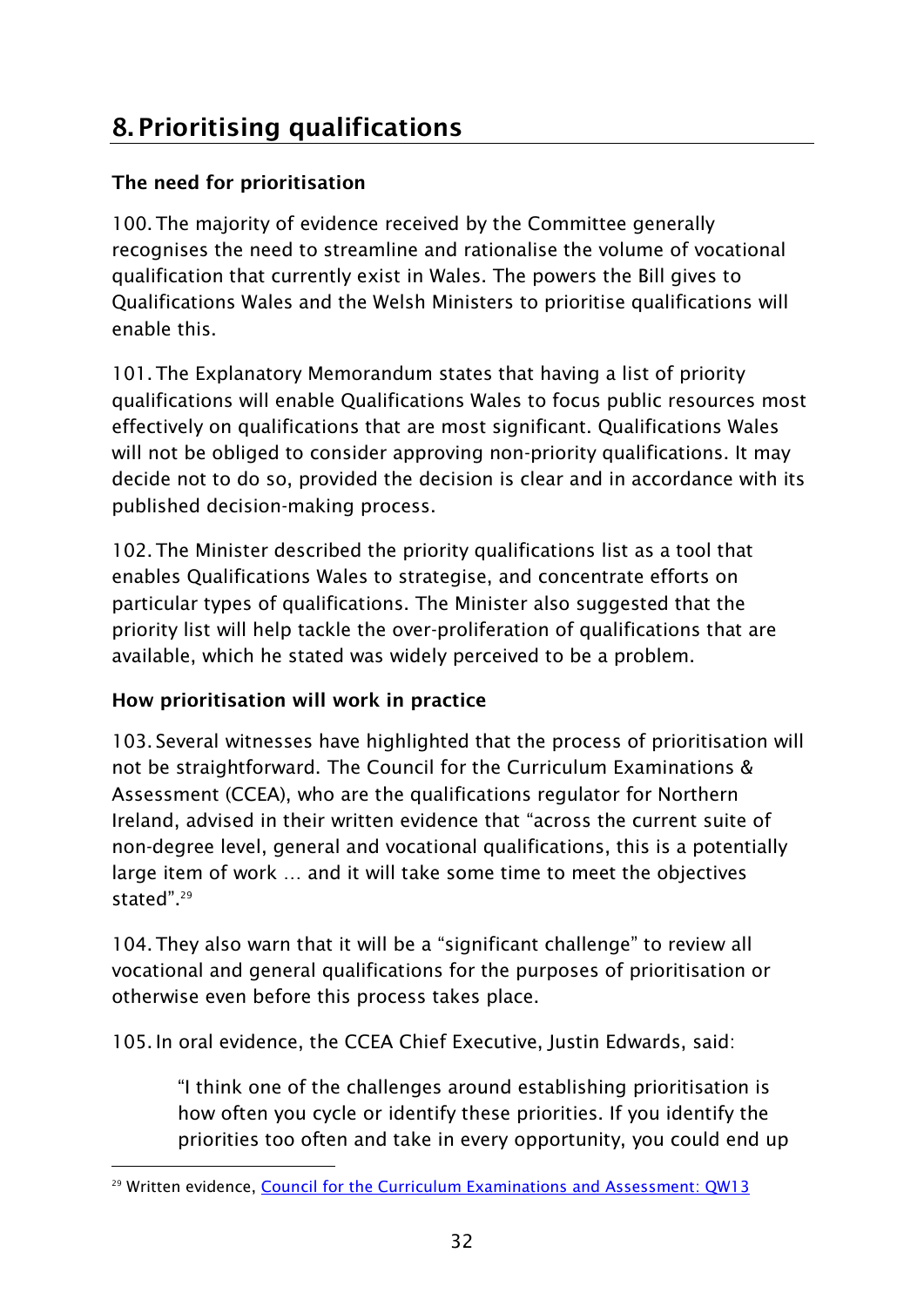differentiating the market, to an extent, or having smaller qualifications that are difficult to benchmark, and, if you leave it too long, you could miss an economic or a social opportunity that is presenting itself." 30

106.The FAB expressed concern that a list of priority qualifications risks becoming quickly out of step with the needs of employers and the wider economy, despite measures to update it on a regular basis. They believe there are better, alternative approaches to address the rationale behind prioritisation than by Qualifications Wales and the Welsh Ministers producing a list.

107.The FAB recommended that consideration be given to "different ways that can be used to target the regulatory resources that are available to ensure they are effectively allocated" <sup>31</sup>, adding "exploration of risk based approaches to regulation may present an alternative approach to a priority list approach". 32

108. When asked about the scale of the task of prioritising qualifications and how the process will actually work, the Minister said:

"But, in terms of how we set off on this road now, I will be having early discussions with Philip Blaker, the Chief Executive Officer of Qualifications Wales, about how that first priority list is actually drawn up. It will be a decision for the board of Qualifications Wales, working alongside, and consulting obviously, with me. It is about recognising the fact that the qualifications landscape is complex, overly complex in fact." 33

#### <span id="page-34-0"></span>*Committee view*

109.The majority of evidence received suggests that there is a need to streamline and rationalise the qualification that currently exist in Wales. The Committee believes that that having a list of priority qualifications will enable Qualifications Wales to focus public resources most effectively on qualifications that are most significant, and is content with the powers for prioritisation, as contained in the Bill.

-

<sup>&</sup>lt;sup>30</sup> Oral evidence, 22 January 2015, [Record of Proceedings](http://www.senedd.assembly.wales/documents/s35968/22%20January%202015.pdf)

<sup>&</sup>lt;sup>31</sup> Written evidence, [Federation of Awarding Bodies: QW16](http://www.senedd.assembly.wales/documents/s35672/QW%2016%20Federation%20of%20Awarding%20Bodies%20FAB.pdf)

<sup>32</sup> Ibid

<sup>&</sup>lt;sup>33</sup> Oral Evidence, 5 February 2015, [Record of Proceedings](http://www.senedd.assembly.wales/documents/s36636/5%20February%202015.pdf)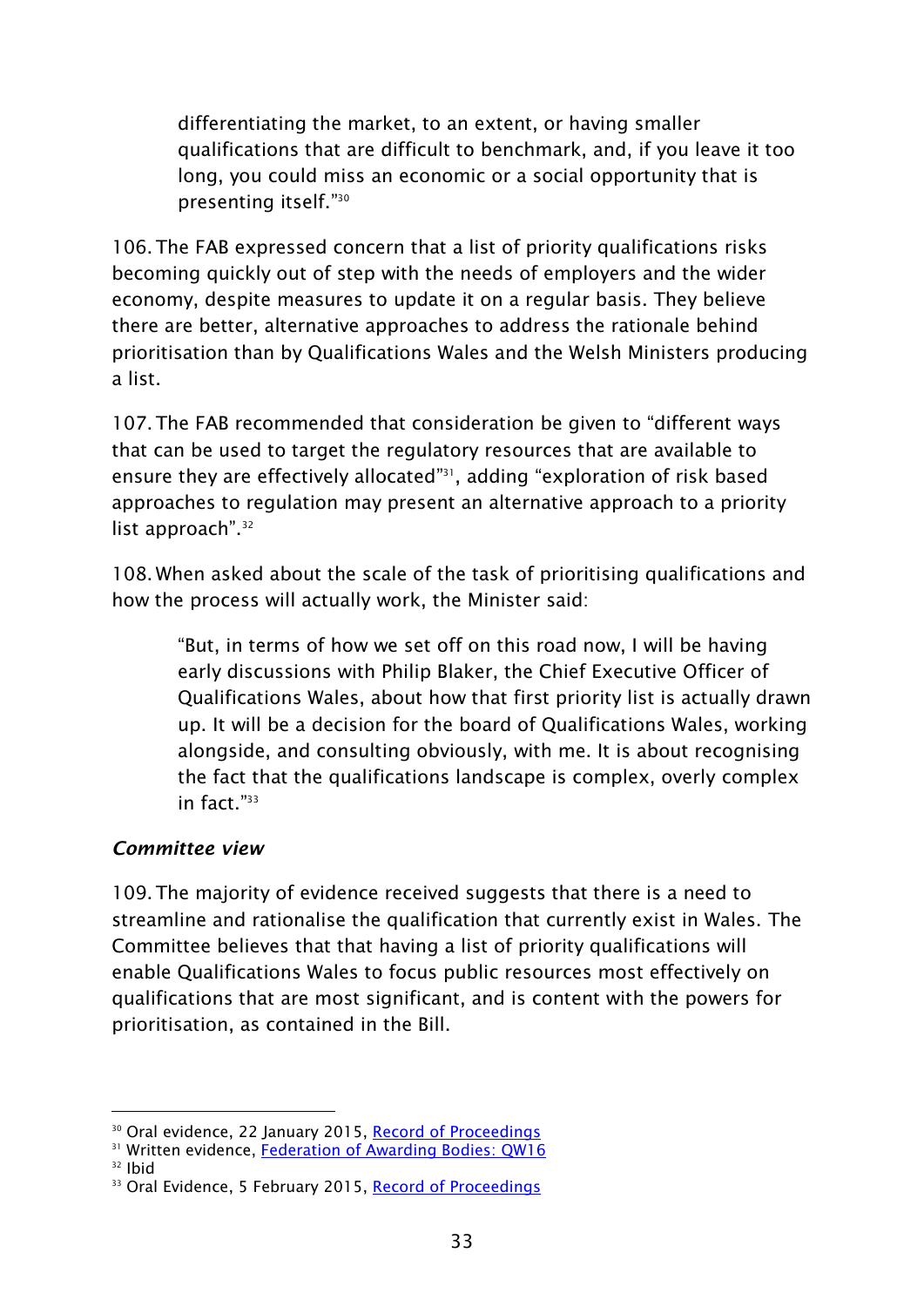110.The Committee acknowledges concerns raised by stakeholders about the potential difficulties involved in prioritising qualifications in Wales, and believes the Minister should fully consider these concerns. The Committee welcome the commitment from the Minister that in moving forward with prioritising he will be having early discussions with Qualifications Wales' Chief Executive, about how that first priority list is actually drawn up, and believes that concerns raised should form part of those early discussions.

**Recommendation: While the Committee is content with the powers for prioritisation, as contained in the Bill, the Committee calls on the Minister to fully consider concerns raised by stakeholders, and to include those concerns in early discussions with Qualifications Wales' Chief Executive.** 

#### <span id="page-35-0"></span>**Prioritising qualifications according to the importance of public confidence**

111. Whilst the WJEC agreed with the principle of prioritising qualifications, they are uncomfortable with the main criteria section 13(2) sets for decisions over this. According to the WJEC, care is needed in introducing the notion that public confidence is more important for some qualifications than others. In Committee, Gareth Pierce explained it as follows:

"Surely, the public has a right to expect to be able to place the same confidence in all qualifications, whether it's a GCSE in mathematics or a competence qualification in electrical installation. I would hope that we're placing the same level of confidence. So, that's my concern, that this concept of confidence seems to drive the whole process of prioritising and, therefore, will create a rank order of confidence, which I think is not the right thing."<sup>34</sup>

112.The WJEC argue a better basis for prioritisation would be the need for consistency in design and standards, similar to the criteria for restricting qualifications.

#### <span id="page-35-1"></span>*Committee View*

113.In relation to prioritising a qualification, section 13(2) of the Bill sets the condition that "Qualifications Wales and the Welsh Government must be satisfied that maintaining public confidence in that qualification is a priority for Qualifications Wales…".

<sup>-</sup><sup>34</sup> Oral evidence, 14 January 2015, [Record of Proceedings](http://www.senedd.assembly.wales/documents/s35697/14%20January%202015.pdf)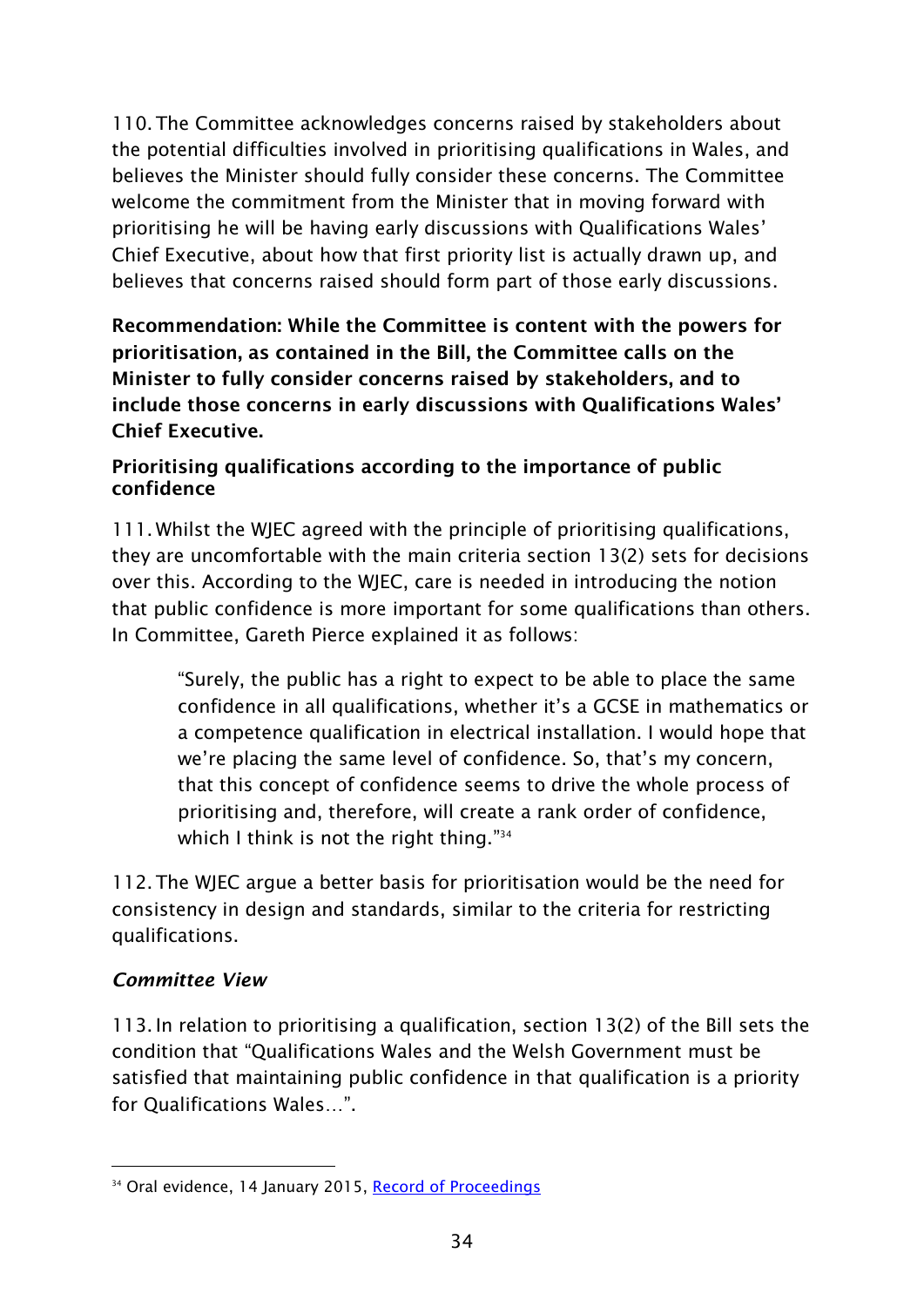114. Section 13(2) does however go further and states that a decision to prioritise is also made "…by reason of the significance of the qualification having regard to the needs of learners and employers in Wales".

115. While the Committee acknowledges the point raised by the WJEC, the Committee believes that the decision to prioritise a qualification, in accordance with section 13(2), will be based on more than just maintaining public confidence. In reaching a decision to prioritise, Qualifications Wales must also have considered the significance of the qualification having regard to the needs of the learner and of employers.

<span id="page-36-0"></span>116.The Committee agrees that the public should have confidence in all qualifications offered in Wales, and is content that section 13(2) does not work against that concept. The Committee believes that the condition set out in section 13(2) marries public importance to the significance of the qualification, and as such the Committee is content with the wording of this section.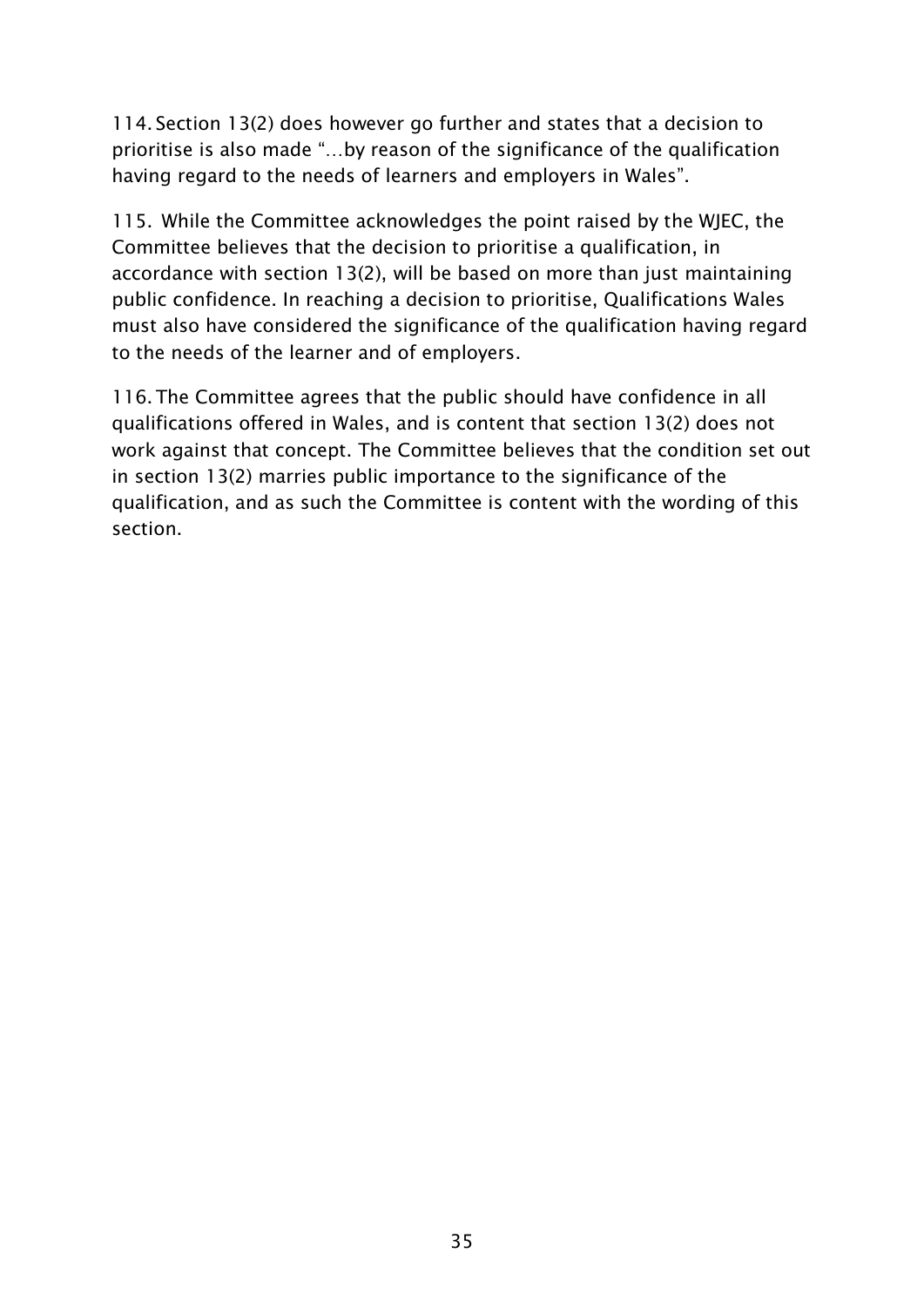### **9. Restricting qualifications**

117. Evidence received on the sections of the Bill establishing the processes for restricting qualifications was mixed. Interpretations of what the Bill proposes can be characterised on either side as:

- Either: a mechanism of simplifying and streamlining the quantity of qualifications on offer to young people, as well as establishing more consistency;
- Or: adversely limiting choice over which qualification is best suited for an individual and potentially distorting the qualifications market in Wales.

118.Those that supported the provisions for restriction mainly did so for the purposes of consistency in the qualifications taken by learners, for example Estyn, NUS and the Catholic Education Service.

#### <span id="page-37-0"></span>**Concern registered by the FAB**

119.Opposition to the sections of the Bill which make provision for the prioritisation and restriction of qualifications comes predominantly from the FAB and its three members (HABC, Agored Cymru and CMI) who submitted near-identical responses to their umbrella representative.

120. The FAB argue that the proposal for prioritisation and restriction may impact on the qualifications market in Wales and the needs of learners. Much of their evidence was framed within a context of distortion of the qualifications market in Wales and the potential for some/many awarding bodies to withdraw from Wales as a result of these aspects of the Bill.

121.The FAB believes that restricting a qualification to a single provider will have a negative effect on the qualifications market in Wales. They would prefer Qualifications Wales to use its research functions provided by the Bill to "support the effective comparability of qualifications" and "focus on taking steps to improve the public perception of the current competitive market". 35

122.Risks identified by the FAB include:

– Removal of centres' (employers, colleges and training providers) choice over which awarding body's qualification best meets their own and their learner's needs;

<sup>-</sup><sup>35</sup> Written evidence, [Federation of Awarding Bodies: QW16](http://www.senedd.assembly.wales/documents/s35672/QW%2016%20Federation%20of%20Awarding%20Bodies%20FAB.pdf)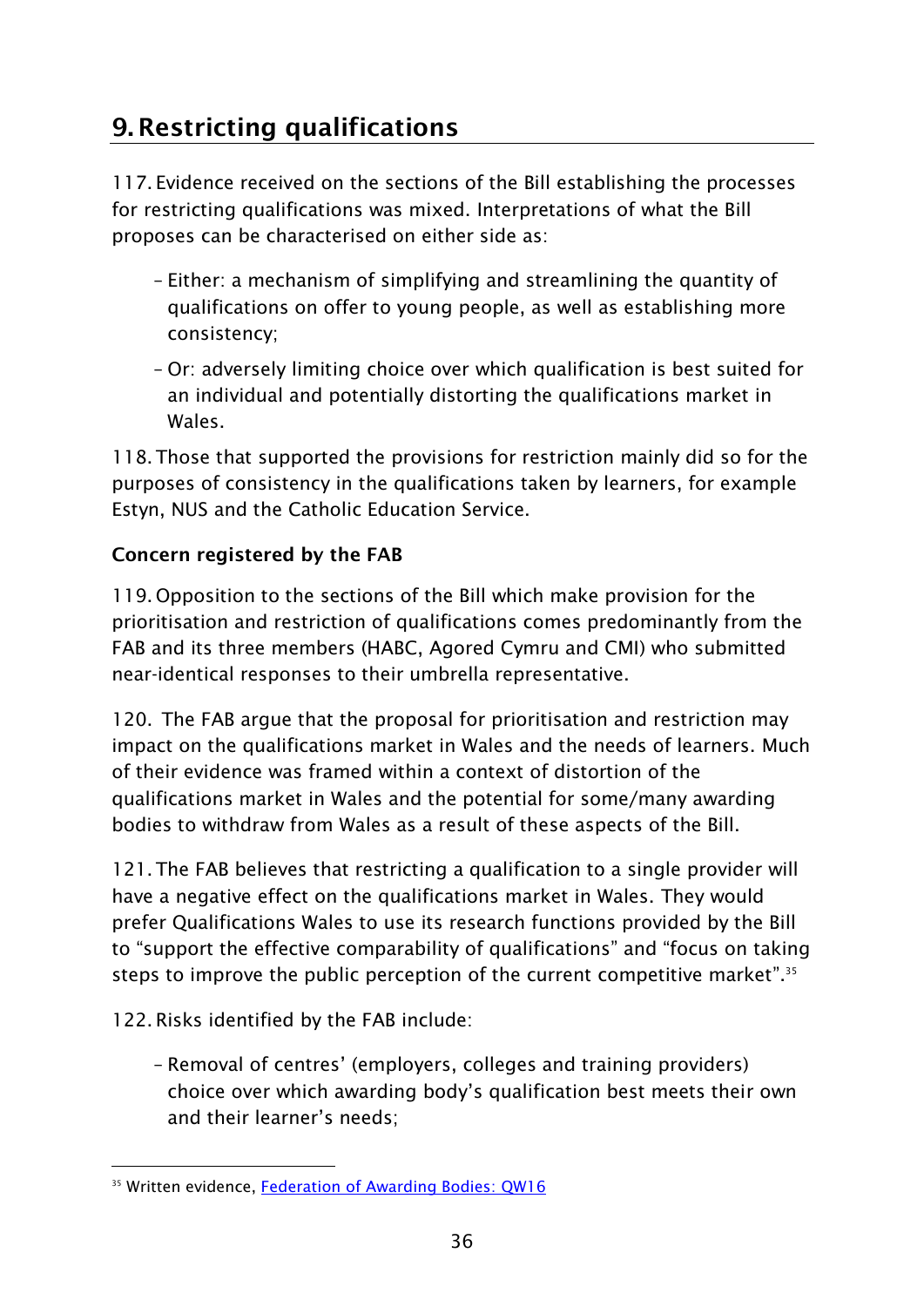- Added complexity for centres if different awarding bodies are selected for different restricted priority qualifications (at present they may opt to use the same provider for all/or some of the qualifications they offer);
- Lack of choice for learners over which awarding body suits them best (may be particularly relevant where certain bodies have resonance within a certain industry sector);
- Diminishing incentive for awarding bodies to innovate due to removal of the competitive driver to do so;
- Whether Welsh versions of qualifications will be sufficiently portable into England, Europe and beyond;
- Impact on the future shape of the vocational qualifications market (see unintended consequences below).

123. Pearson were also sceptical of the benefits which the Welsh Government claim will arise from being able to select a single provider for certain qualifications. They commented in their response to the Welsh Government's consultation in 2013<sup>36</sup> that:

"Competition, when aligned with effective regulation, is the best means of delivering efficient outcomes.

"By contrast a system that is reliant on a single supplier of qualifications is likely to become less responsive to the market and less efficient in delivery. It will also be a single point of failure in the system which can often make quick remedial action more difficult to accomplish."

#### <span id="page-38-0"></span>**Unintended negative consequences**

124.The FAB identify some possible outcomes to Qualifications Wales' restriction of priority qualifications which could be described as potential unintended consequences of the Bill. They highlight that the market in Wales is likely to be relatively small for most awarding bodies in most sectors compared to their overall business.

125. FAB also say that, if an awarding body is prevented from providing a particular restricted priority qualification which generates significant revenue, it may decide for commercial reasons not to bother offering any of

<sup>-</sup><sup>36</sup> Our Qualifications - Our Future: Consultation on proposals to establish a new [qualifications body for Wales](http://wales.gov.uk/consultations/education/our-qualifications-our-future/?status=closed&lang=en)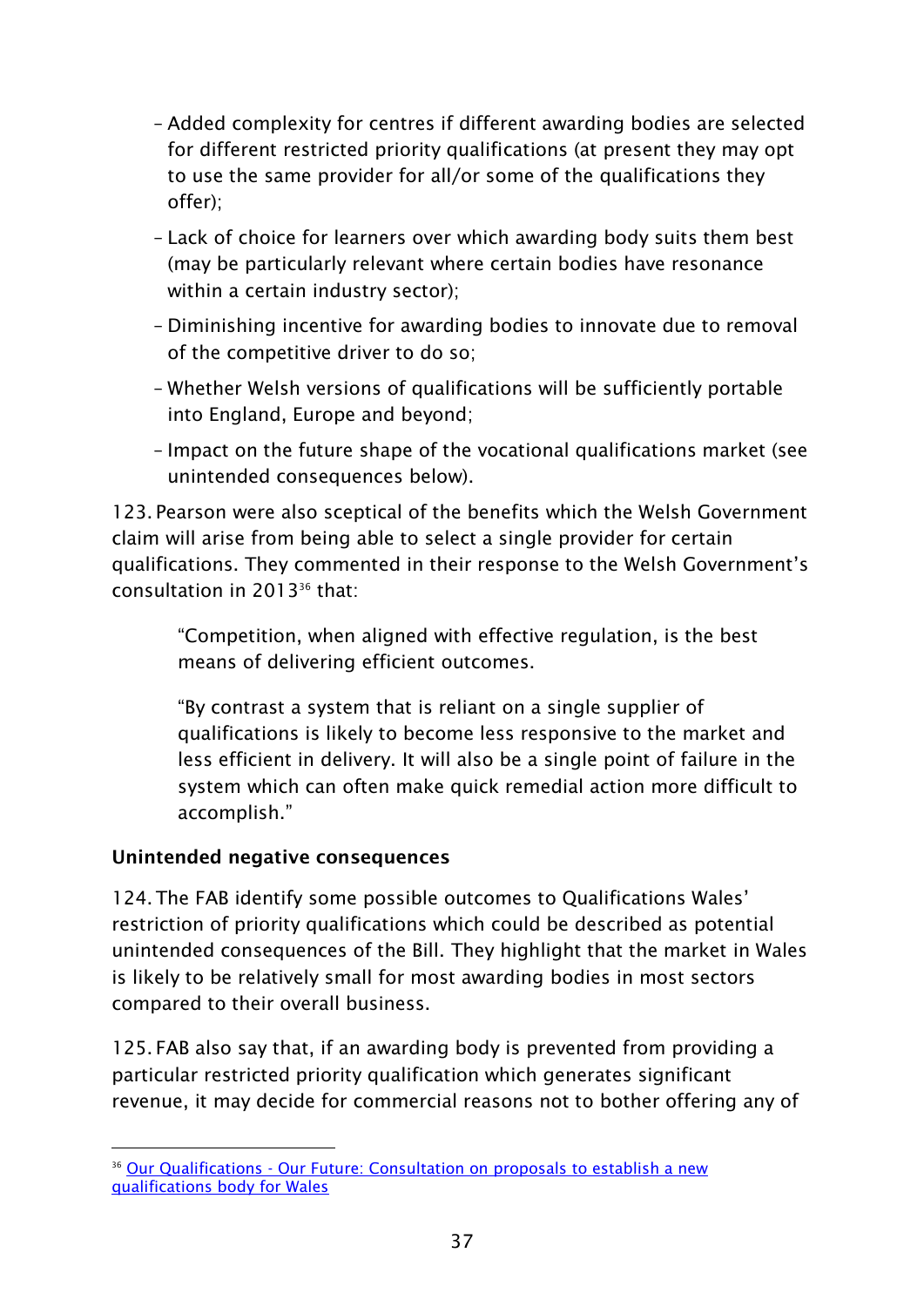their qualifications at all in Wales, particularly if they are those that are less profitable. This could impact on some niche sectors which may find their qualifications are not catered for.

126.In addition, the FAB state that there is no guarantee that an awarding organisation would wish to return to the Welsh market when a further commissioning exercise is undertaken in future or if the qualification is no longer restricted. This, they say, could leave Qualifications Wales in a "high risk position" and result in a scenario where one provider, is by default, the only realistic provider of some vocational qualifications.

127. For the FAB, these factors are part of a combination of reasons why awarding bodies may be less inclined to offer qualifications in Wales as a result of the Bill, contrary to what the Welsh Government anticipates.

128.Responding to the points raised by the FAB, the Minister told Committee:

> "Well, we should all be concerned if someone is coming out with that kind of comment, and then we should move on swiftly to making sure that it's a baseless comment. You see, this will be a matter for Qualifications Wales: to make sure that the strategy enables stakeholders to have a fair crack of the whip. So, in other words, you know, it'll have to sit down with awarding bodies." 37

129.The Minister had previously explained to Committee how he felt the new provision for commissioning or selecting an awarding body to be the sole provider of a given qualification would be more attractive to awarding bodies than the present arrangements. Describing the current position, the Minister said:

"Now that is not very attractive for some awarding bodies, particularly those that are England based. There is a very large market in England and a very small market in Wales. Essentially, what you would be asking them to do is to collaborate with WJEC and/or others for a small proportion of a small proportion of their business. Their response to that was, 'Sorry, but that's not worth our while'. So, you are left effectively with a default position of WJEC being the only player in town.

<sup>-</sup><sup>37</sup> Oral evidence, 5 February 2015, [Record of Proceedings](http://www.senedd.assembly.wales/documents/s36636/5%20February%202015.pdf)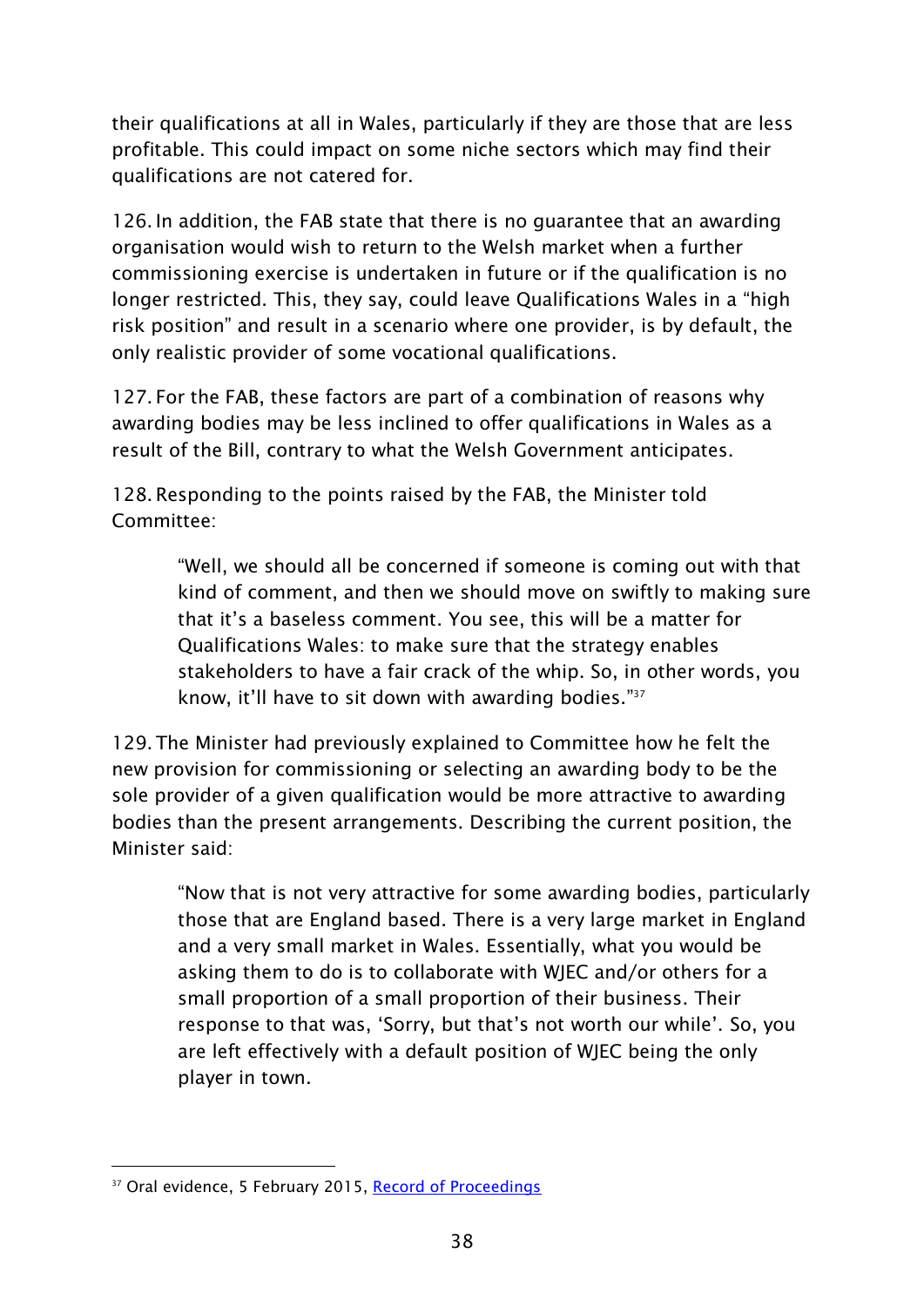"What the new system will allow is a more attractive proposition for all awarding bodies because they can all step up and compete equally for the business.

"…the new system will give us clarity and will actually open up the system to a greater degree than it is at the moment."<sup>38</sup>

130. Explaining the response of awarding bodies other than the WJEC to what the Welsh Government is proposing in the Bill: the Minister's official said:

"I need to confirm that, when we met with senior officials in the main awarding bodies, they explained why they had withdrawn from the collaborative option, which was because it would not have been favourable to their business to have to share intellectual property rights and so on with a provider on a single specification. If they had the opportunity, they told us, to compete for a whole qualification or a specific suite of qualifications, then they would have been very interested in doing so and they were very welcoming of, and receptive to, the idea and the proposals that we were developing."<sup>39</sup>

131. When the Committee asked OCR and Pearson whether they would be interested in being commissioned to provide a given qualifications to the whole of the publicly funded market, they both said they potentially would.

#### <span id="page-40-0"></span>*Committee view*

132.The Committee is concerned that there is a clear split in opinion in the evidence it has received, and that there is no firm evidence either way to suggest what the on-going impact of restricting priority qualifications will be.

133.The Committee is particularly concerned about the potential unintended consequences raised by the FAB, and believes that the Minister should fully consider these concerns prior to enactment of the Bill.

134.The Committee also believes that the Welsh Government should review the impact on the qualifications market of decisions made to restrict priority qualifications, and should report the findings of that review back to the Assembly.

-

<sup>&</sup>lt;sup>38</sup> Oral evidence, 11 December 2014, [Record of Proceedings](http://www.senedd.assembly.wales/documents/s35116/11%20December%202014.pdf)

<sup>39</sup> Ibid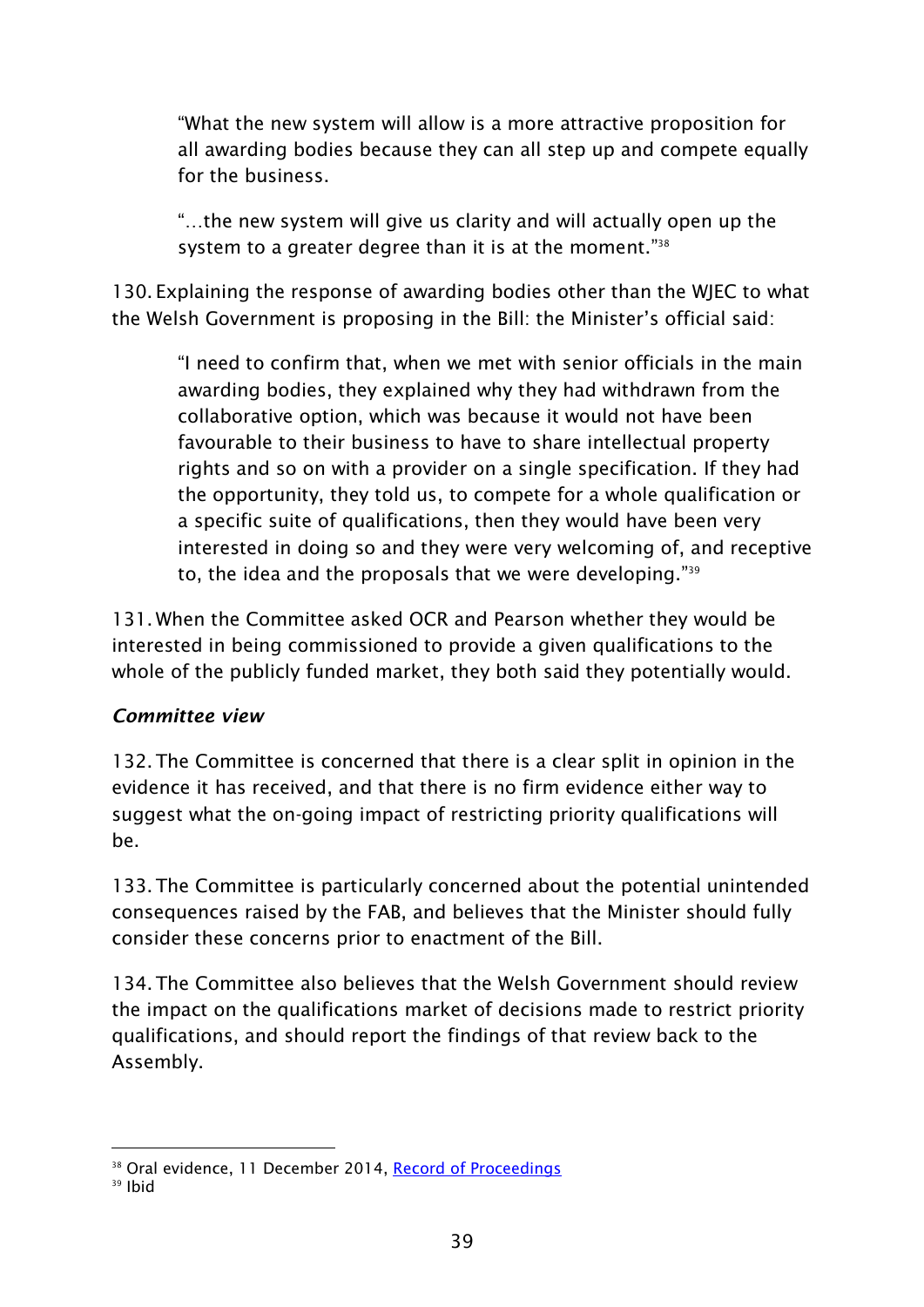**Recommendation: Prior to enactment of the Bill the Minister should fully consider the concerns raised by the Federation of Awarding Bodies relating to restricting priority qualifications, particularly the potential unintended consequences.** 

<span id="page-41-0"></span>**Recommendation: The Welsh Government should review the impact on the qualifications market of decisions made to restrict priority qualifications, and should report the findings of that review back to the Assembly.**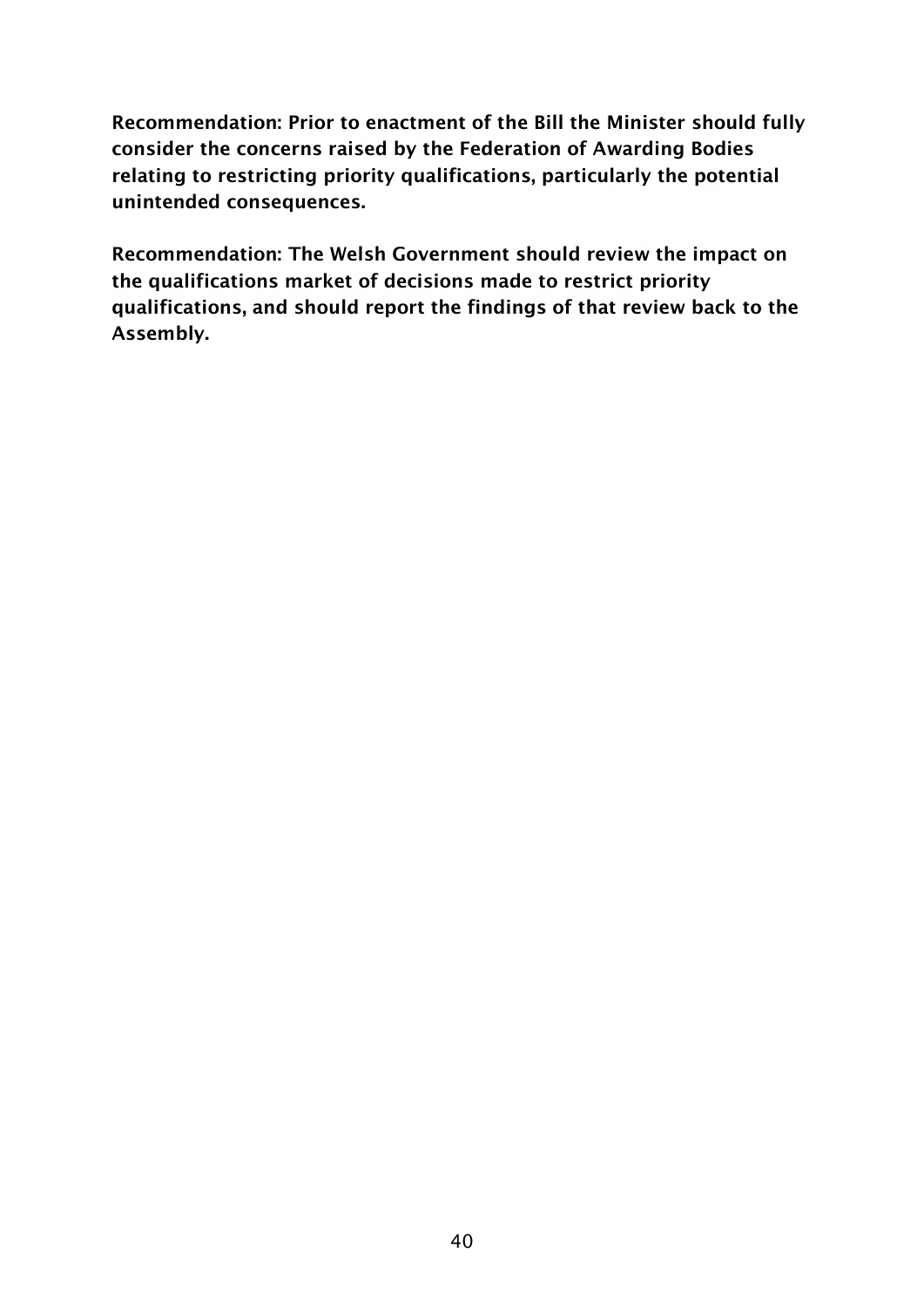### **10. Strategic approach to qualifications**

135. Much of the evidence the Committee has received stressed the importance of taking opportunities to develop a more strategic approach to vocational qualifications and to promote a parity of esteem with their general/academic counterparts.

136. Following introduction of the Bill, in an oral statement the Minister said that he envisaged Qualifications Wales being active in the vocational field:

"There has been a wall of confusion in terms of vocational qualifications for some time, but I am sure that Qualifications Wales will bring further progressive pressure in order to make sure that the landscape for learners is clearer, that we have a simpler path to navigate, and that we have that reassurance around the quality of individual qualifications." 40

#### <span id="page-42-0"></span>**Strategic approach to prioritisation and restriction**

137.The inference in the Explanatory Memorandum is that the commissioning model for restricted qualifications is more likely to be adopted for academic than vocational qualifications with the anticipation that:

While some vocational qualifications will continue to exist in a multiprovider market, Qualifications Wales may determine that for others a single suite approach is most appropriate.<sup>41</sup>

138.This approach would be supported by the National Training Federation for Wales (NTfW) who argued that whilst restricting priority academic qualifications may be beneficial in the interests of uniformity and consistency, the same would not be true of the vocational sector.

139.The NTfW, which accepts there is a strong need for the Bill, would also be concerned if the provision for restricting qualifications to one form and one provider was applied to vocational qualifications. Whilst the NTfW argue strongly for a parity of esteem between vocational and academic qualifications, this does not necessarily mean treating them the same. They wrote that:

-

<sup>40</sup> Plenary, 2 December 2014, [Record of Proceedings](http://www.assembly.wales/en/bus-home/pages/rop.aspx?meetingid=2767&assembly=4&c=Record%20of%20Proceedings&startDt=02/12/2014&endDt=03/12/2014)

<sup>41</sup> [Explanatory Memorandum,](http://www.assembly.wales/laid%20documents/pri-ld10026-em%20-%20qualifications%20wales%20bill%20-%20explanatory%20memorandum/pri-ld10026-em-e.pdf) paragraph 87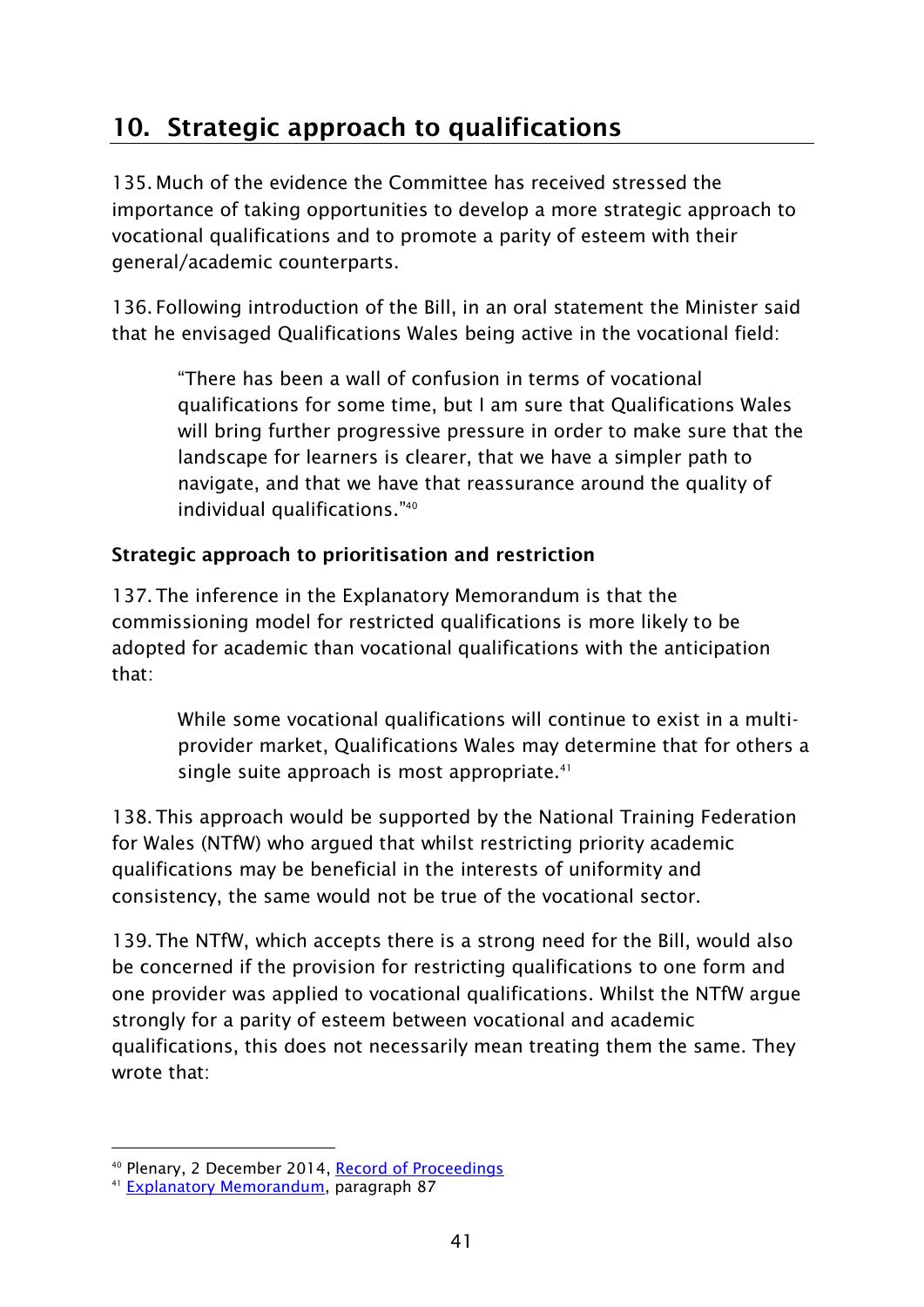"…any restriction on awarding bodies to operate in Wales would have a detrimental effect on choice, especially as it is felt that no one awarding body would have the breadth of specialism required to work across the broad spectrum of sectors within Wales." 42

140.The NTfW added:

"In addition, we must recognise that the qualifications 'market' in Wales is comparatively small, and that a restrictive commissioning process will be counterproductive to provider and employer choice and/or meeting the unique needs of learners."

141. However, the Minister told the Committee<sup>43</sup> that there was no reason to distinguish between academic and vocational qualifications and that Initial Vocational Education and Training (IVET) courses were one of the obvious candidate areas for prioritising and possibly restricting qualifications. This is in line with the Welsh Government's policy of not referring specifically to vocational qualifications or a parity of esteem within the Qualifications Wales' principal aims or matters to which it must have regard.

142. For the Minister, any difference in approach would emerge from the way Qualifications Wales used the powers given to it by the Bill, rather than being defined in the legislation itself:

"… there's no distinction in the Bill between vocational and other qualifications. So, that toolkit around restriction and commissioning is exactly the same in terms of the two strands of qualification. So, essentially, it would be up to Qualifications Wales to utilise that toolkit as it saw fit, in terms of what it saw as the best strategic way forward. The toolkit is there, and it is exactly the same toolkit, no matter what kind of qualification we're talking about."<sup>44</sup>

143. When asked whether he could actually set out the strategic direction Qualifications Wales will take on vocational qualifications, the Minister answered that while he could give a political opinion on it, in terms of this piece of legislation, he should not provide that strategic direction.

-

<sup>&</sup>lt;sup>42</sup> Written evidence, [National Training Federation for Wales: QW24](http://www.senedd.assembly.wales/documents/s35680/QW%2024%20National%20Training%20Federation%20for%20Wales.pdf)

<sup>43</sup> Oral evidence, 11 December 2014, [Record of Proceedings](http://www.senedd.assembly.wales/documents/s35116/11%20December%202014.pdf)

<sup>44</sup> Oral evidence, 5 February 2015, [Record of Proceedings](http://www.senedd.assembly.wales/documents/s36636/5%20February%202015.pdf)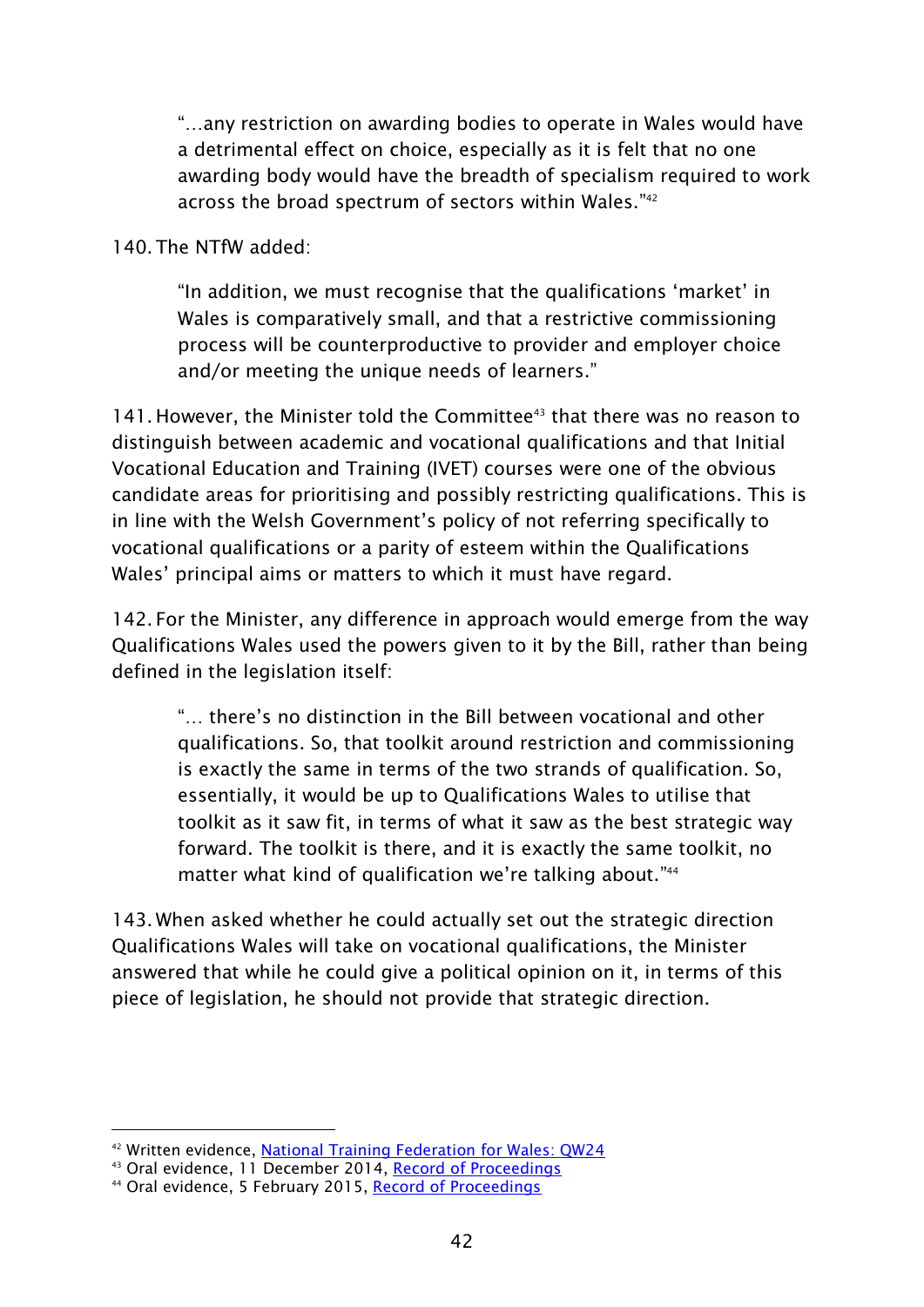#### <span id="page-44-0"></span>*Committee view*

144.The Committee believes that the Bill makes sufficient provision to enable Qualifications Wales to take a strategic approach to vocational qualifications.

145.As outlined by the Minister, the Bill does provide Qualifications Wales with a "toolkit" allowing them to tailor their approach for both general/academic and vocational qualifications where necessary.

146. However, the Committee is concerned that where the approach by Qualifications Wales does vary, there needs to be an effective mechanism for scrutiny and accountability of how this has been done. The Committee believes that the Minister should consider whether to include provision within the Bill to require details of any such varied approach to be included within the annual report of Qualifications Wales.

**Recommendation: The Minister should consider whether to include provision within the Bill requiring details of the rationale for prioritising and restricting academic and vocational qualifications to be included in the annual report of Qualifications Wales.** 

#### <span id="page-44-1"></span>**Sector Qualifications Advisory Panels**

147.The Committee heard clear views from the NTfW about the relationship Qualifications Wales should have with the new Sector Qualifications Advisory Panels (SQAPs). The NTfW emphasised the importance of the SQAPs, which the Welsh Government say will offer a strategic view of qualifications and identify any gaps in particular sectors.

148.The NTfW believe Qualifications Wales should have a "strong role in coordinating the SQAPs to ensure that the vocational qualifications developed in Wales (for Wales) are fit for purpose". 45

149.The Glossary accompanying the Explanatory Memorandum describes SQAPs as follows:

Sector Qualifications Advisory Panels are a new system for involving employer representatives and experts in the review of qualifications in Wales. Currently in development for a number of sectors it is the

<sup>-</sup>45 Written evidence, [National Training Federation for Wales: QW24](http://www.senedd.assembly.wales/documents/s35680/QW%2024%20National%20Training%20Federation%20for%20Wales.pdf)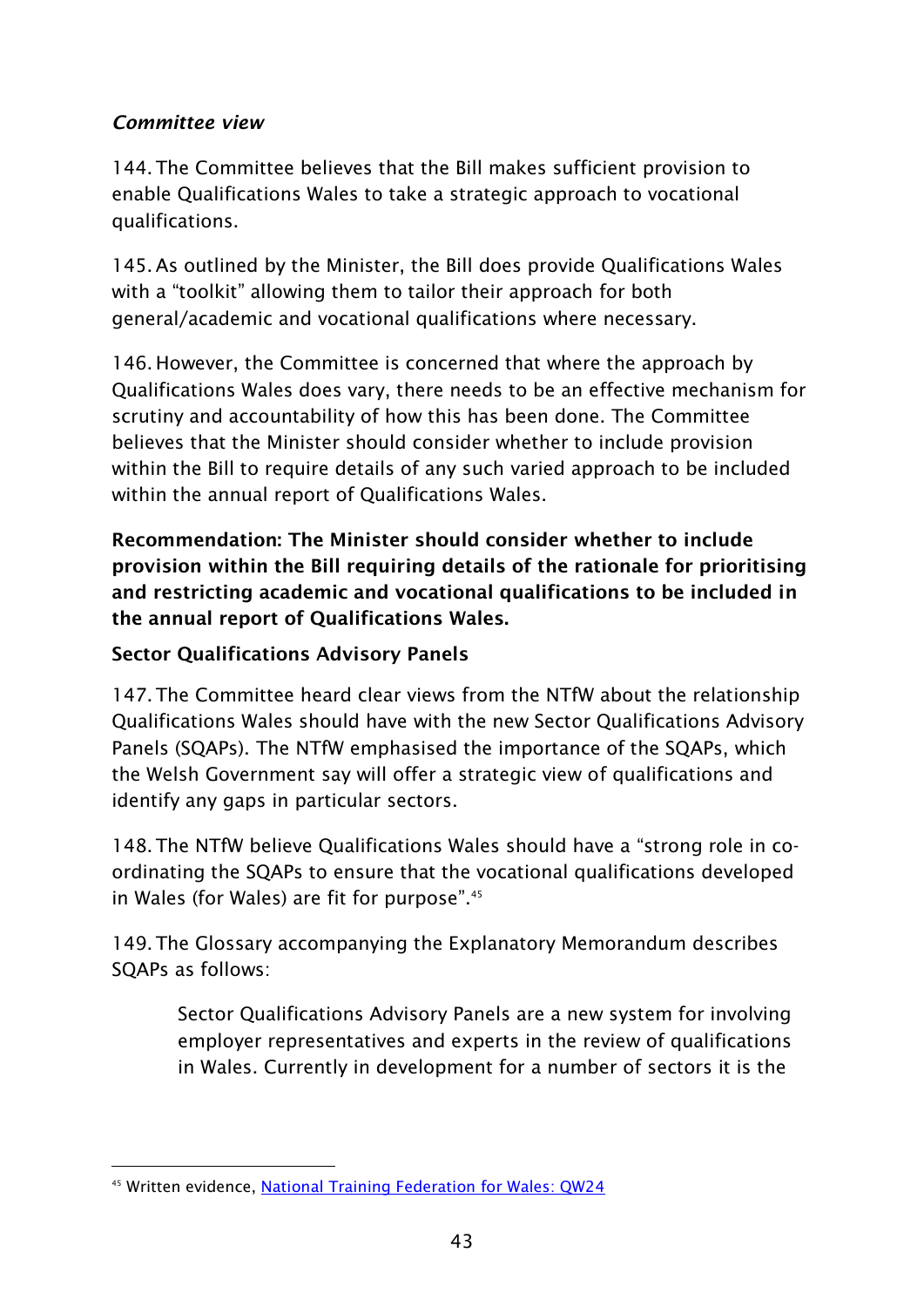intention that they will provide key advice to Qualifications Wales on the qualifications needs of the sectors that they represent.<sup>46</sup>

150.The Minister confirmed his intention that there should be close links between Qualifications Wales and SQAPs. The Minister said that although SQAP's are not mentioned specifically within the Bill, there has to be a constant, well-maintained relationship between them and Qualifications Wales.

#### <span id="page-45-0"></span>*Committee view*

151.The Committee acknowledges the important role that SQAPs have to play in the review of qualifications in Wales, and believes that Qualifications Wales must maintain a close relationship with SQAPs.

#### <span id="page-45-1"></span>**Apprenticeships**

152.Apprenticeships issuing authorities are responsible for ensuring that only those apprenticeship frameworks which comply with the Specification of Apprenticeship Standards for Wales are issued and therefore recognised. Currently, the issuing authorities in Wales are primarily sector skills councils and standard setting bodies.

153. Both the NTfW and the FAB referred in their written evidence papers<sup>47</sup> to the absence of a defined role for Qualifications Wales in relation to apprenticeships.

154.The FAB write that Qualifications Wales' remit in this area is not clear either from the Bill or the Explanatory Memorandum. The NTfW told the Committee that they "strongly advocate that Qualifications Wales takes a stronger position with regard to apprenticeships, in terms of being the gatekeeper for apprenticeships within Wales". 48

155. NTfW also told the Committee that "as apprenticeships are made up of qualifications, generally, there needs to be a single body that is responsible for the whole apprenticeship offer, in terms of making sure that the framework is correct, in terms of the qualifications that go into the apprenticeship framework". 49

<sup>-</sup><sup>46</sup> [Explanatory Memorandum,](http://www.assembly.wales/laid%20documents/pri-ld10026-em%20-%20qualifications%20wales%20bill%20-%20explanatory%20memorandum/pri-ld10026-em-e.pdf) Annex C

<sup>47</sup> Written evidence, [Federation of Awarding Bodies: QW16](http://www.senedd.assembly.wales/documents/s35672/QW%2016%20Federation%20of%20Awarding%20Bodies%20FAB.pdf) and [National Training Federation](http://www.senedd.assembly.wales/documents/s35680/QW%2024%20National%20Training%20Federation%20for%20Wales.pdf)  [for Wales: QW24](http://www.senedd.assembly.wales/documents/s35680/QW%2024%20National%20Training%20Federation%20for%20Wales.pdf)

<sup>48</sup> Oral evidence, 28 January 2015. [Record of Proceedings](http://www.senedd.assembly.wales/documents/s36106/28%20January%202015.pdf)

<sup>49</sup> Ibid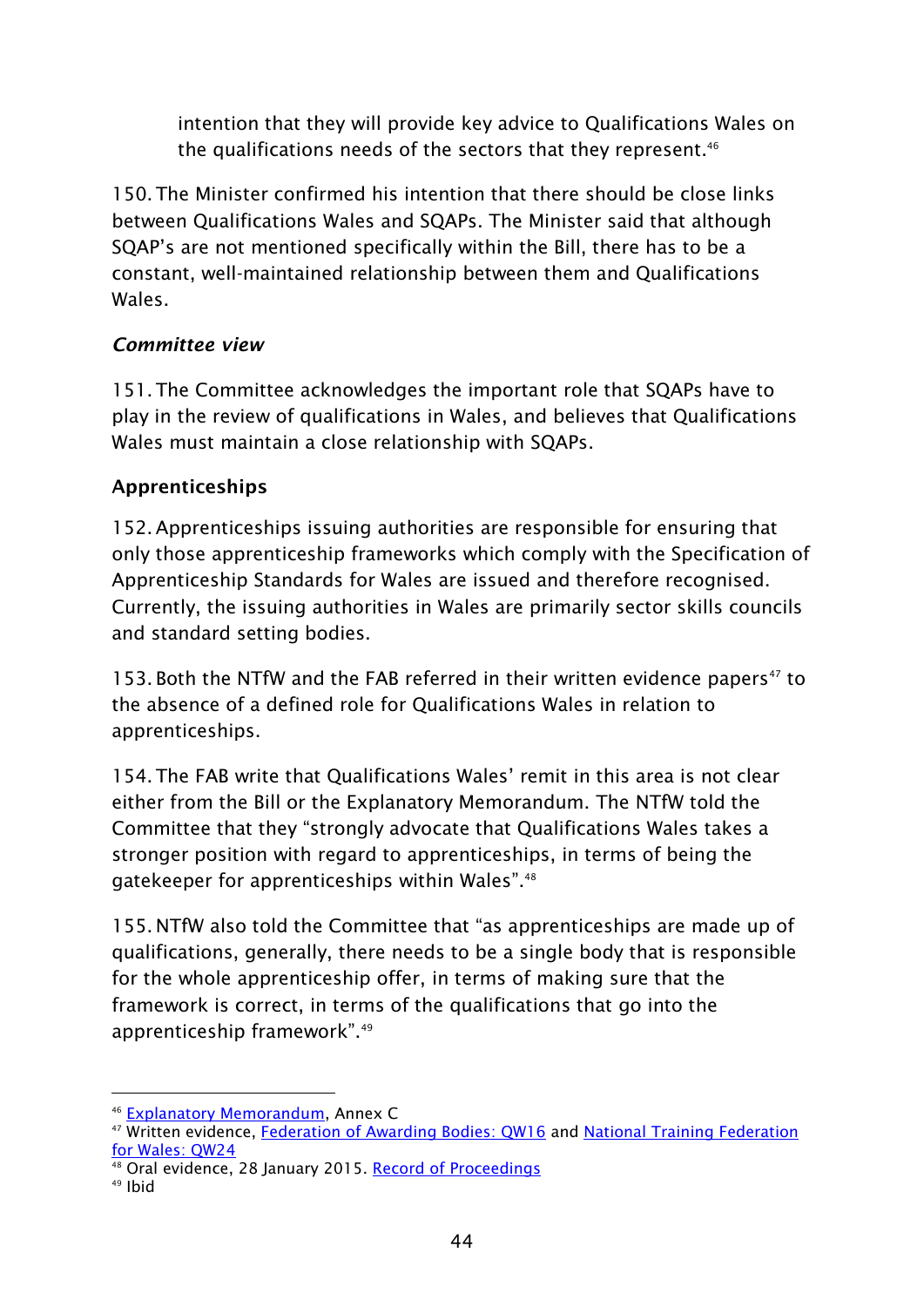156. However, there is the consultation on apprenticeship frameworks that was launched by the Welsh Government on 22 January 2015, and which is open until 24 April 2015. Some of the areas that are explored within that consultation include whether or not Qualifications Wales should be taking more of an active role in becoming either the gatekeeper and/or an issuing authority.

157. While NTfW strongly advocate Qualifications Wales being the single body that looks after apprenticeships in Wales, they also acknowledged that it is for the Welsh Minister to decide who is an issuing authority.

158.The Explanatory Memorandum (Annex C) explains that the Bill does not make provision for Qualifications Wales to take responsibility for regulating or quality assuring apprenticeships. Should the Welsh Ministers decide to do so, they could designate Qualifications Wales as the issuing authority for apprenticeships using existing powers under the Apprenticeships, Skills, Children and Learning Act 2009. 50

159.The Minister told the Committee that there was no need for the Bill to provide new powers in respect of apprenticeships and any change in policy should wait until after the current consultation "Aligning the apprenticeship model to the needs of the Welsh economy", <sup>51</sup> which is currently on-going. The Minister said:

"Well, we're currently going through the review of the apprenticeships system and we'll have to take into account the results of that review that'll come along later in the year.

"We do have existing legislation with the 2009 Act, which allows Welsh Ministers to designate, or would allow Ministers to designate, Qualification Wales as a Welsh issuing authority for apprenticeships in other words, issues and publishes the frameworks for apprenticeships. So, that role is compatible with the powers that Qualifications Wales would have, but we also need to take into account what the review...is actually going to tell us."<sup>52</sup>

160. Following his appearances at Committee, the Minister wrote to the Chair saying "it would be premature to commit Qualifications Wales to a specific role in relation to apprenticeships before the outcome of that review is

<sup>-</sup><sup>50</sup> [Apprenticeships, Skills, Children and Learning Act 2009](http://www.legislation.gov.uk/ukpga/2009/22/contents)

<sup>&</sup>lt;sup>51</sup> [Aligning the apprenticeship model to the needs of the Welsh economy](http://wales.gov.uk/consultations/education/aligning-the-apprenticeship-model/?status=open&lang=en)

<sup>&</sup>lt;sup>52</sup> Oral evidence, 5 February 2015, [Record of Proceedings](http://www.senedd.assembly.wales/documents/s36636/5%20February%202015.pdf)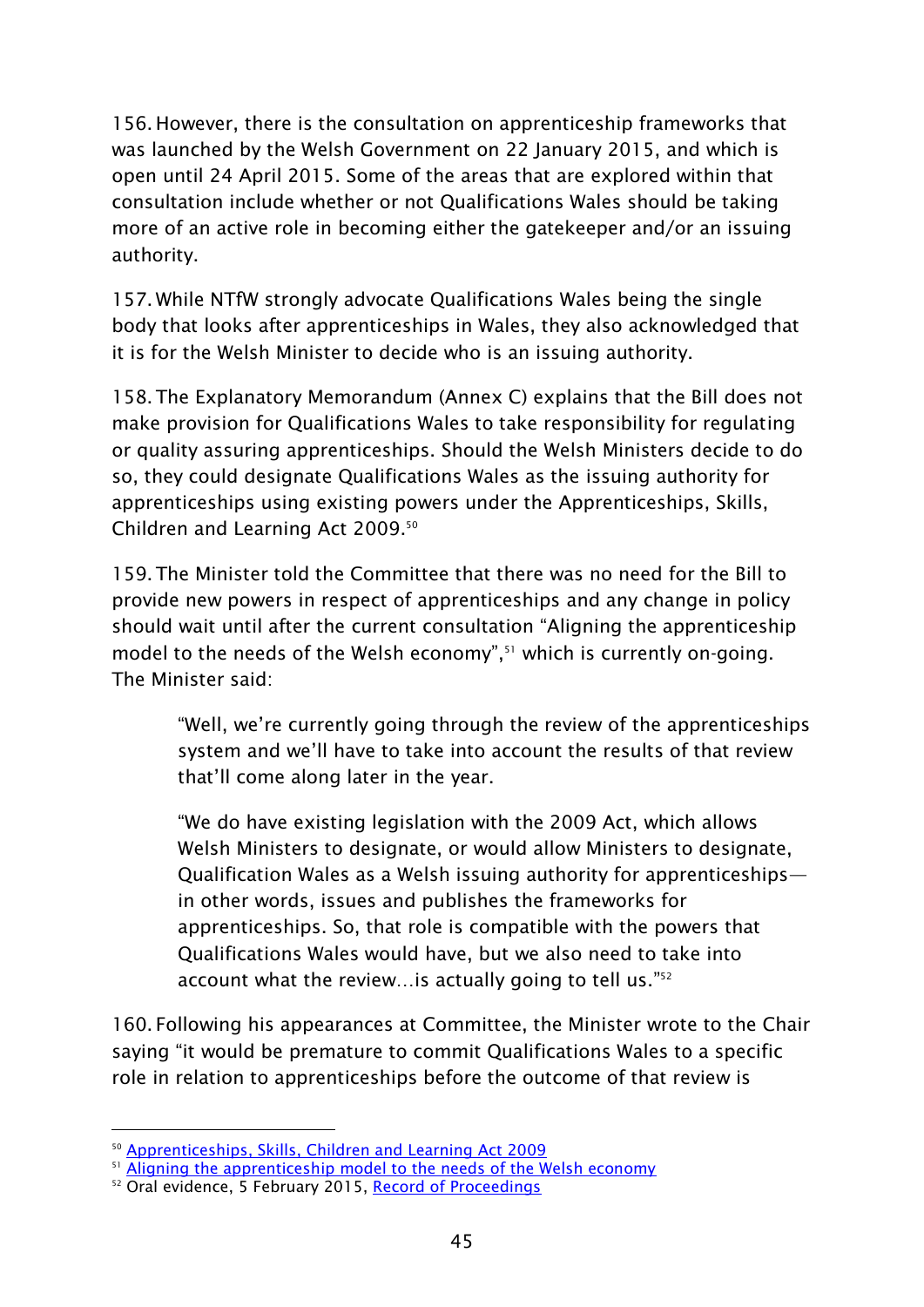known". <sup>53</sup> The Minister added that, if it is decided that Qualifications Wales should become the issuing authority for apprenticeships, "there is nothing in the proposed Qualifications Wales Bill that would preclude this from taking place".

#### <span id="page-47-0"></span>*Committee view*

161.The Committee believes that the Minister should fully consider the role that Qualifications Wales should have towards apprenticeships. It is however clear that this should be done following the review "Aligning the apprenticeship model to the needs of the Welsh economy", which is currently on-going.

<span id="page-47-1"></span>**Recommendation: Following the outcome of the review "Aligning the apprenticeship model to the needs of the Welsh economy", the Minister should fully consider the role that Qualifications Wales should have towards apprenticeships.** 

<sup>-</sup> $53$  CYPE(4)-07-15 - [Paper to Note 1](http://www.senedd.assembly.wales/documents/s37156/CYPE4-07-15%20-%20Paper%20to%20note%201.pdf)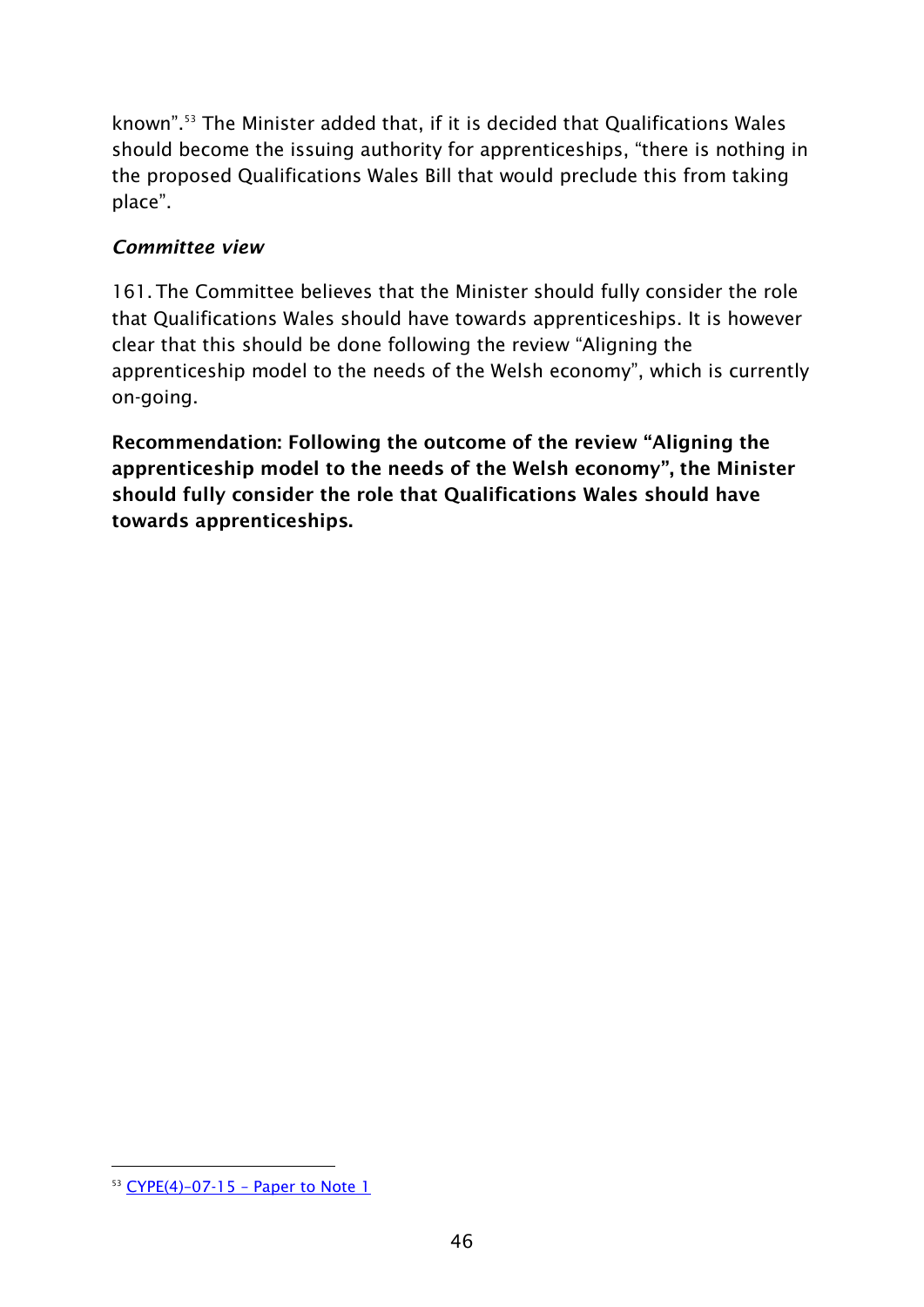### **11. Financial and commercial issues**

#### <span id="page-48-0"></span>**Costs of establishing Qualifications Wales**

162. None of the evidence the Committee has received actually disputes that Option 3 (the preferred option) is the best option and no witnesses expresses any direct opposition to additional funding being allocated to establishing Qualifications Wales.

163. However, several stakeholders, including ColegauCymru have stressed the importance of ensuring value for money and "rigorous scrutiny" of the budget provide to Qualifications Wales, particularly in an on-going climate of austerity.

164.The Regulatory Impact Assessment within the Explanatory Memorandum shows the estimated additional cost of the new system is £15.7 million over the next five years (2015-16 until 2019-20) compared with the realistic status quo option. The Minister told the Committee<sup>54</sup> that this money would have to come from the existing Education and Skills budget and that he did "not have access to an additional resource".

165. The Minister's paper to the Committee during draft budget scrutiny in October 201455 said an initial £2.3 million had been allocated in 2015-16 to the set up costs of Qualifications Wales. He also confirmed this in writing to the Finance Committee.<sup>56</sup>

166.Jim Bennett, Principal of Coleg Gwent, who accompanied ColegauCymru at Committee, said:

"…that is going to cost money. For me, this issue is not so much that – it's where it comes from. If this means a significant further squeeze on the education budget, then that will be a big issue for us."<sup>57</sup>

167.Referring to reductions in Coleg Gwent's part-time provision as a result of cuts in the 2015-16 budget, Mr Bennett added:

"But if doing this costs 50% of the part-time provision in FE colleges in Wales… then the whole notion, the whole concept, of value for money takes on a different colour." 58

<sup>-</sup><sup>54</sup> Oral evidence, 11 December 2014, [Record of Proceedings](http://www.senedd.assembly.wales/documents/s35116/11%20December%202014.pdf)

<sup>55</sup> [CYPE\(4\)-25-14](http://www.senedd.assembly.wales/documents/s32438/CYPE4-25-14%20-%20Paper%205.pdf) - Paper 5

<sup>56</sup> CYPE(4)-07-15 – [Paper to Note 2](http://www.senedd.assembly.wales/documents/s37157/CYPE4-07-15%20-%20Paper%20to%20note%202.pdf)

<sup>&</sup>lt;sup>57</sup> Oral evidence, 22 January 2015, [Record of Proceedings](http://www.senedd.assembly.wales/documents/s35968/22%20January%202015.pdf)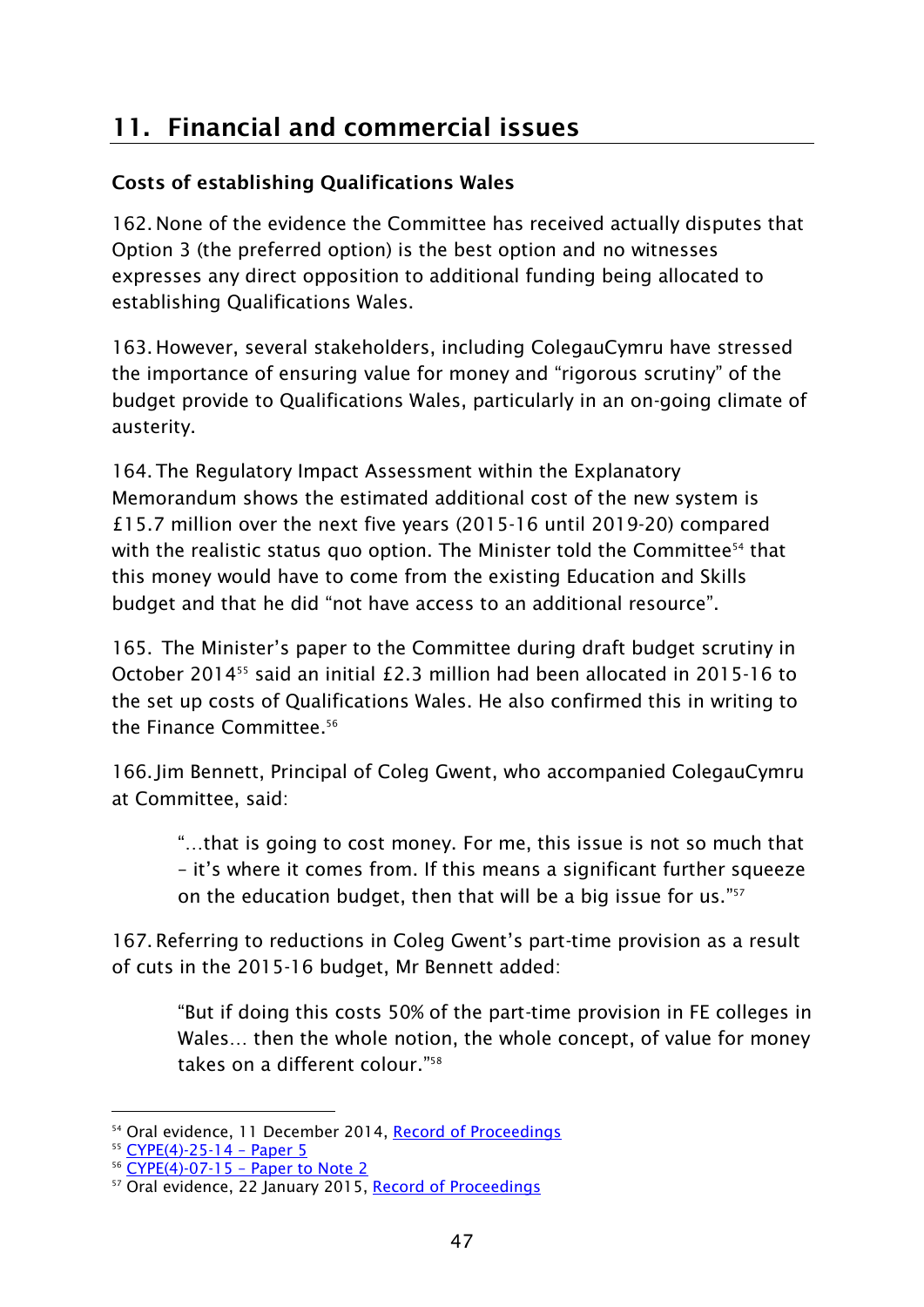168.As outlined in the Explanatory Memorandum, the Welsh Government's Cabinet has acknowledged the high additional costs as the "justifiable expense of the independence of the qualification system in Wales". <sup>59</sup> The Minister told Committee:

"We've made the commitment to Qualifications Wales. It is, perhaps, some would say, with some justification, the most expensive option, and I would be unembarrassed in defending ourselves going for the very best and most robust model for independent qualifications regulation in Wales, because the reputation of Welsh qualifications needs to be unimpeachable in terms of the future." 60

169. In a letter to the Chair of the Finance Committee,<sup>61</sup> the Minister provided a more detailed breakdown of the ICT and staff costs for establishing Qualifications Wales.

#### <span id="page-49-0"></span>*Committee view*

170.The Committee has noted the estimated costs of implementing the Bill and is in the main is content, but does share some of the concern expressed about ensuring value for money, and potential cuts elsewhere in the Education and Skills budget.

171.As part of their scrutiny of the Welsh Government's budget, the Committee will continue to check that the Welsh Government has made provision for these costs in the future budget allocations, and will seek assurances on the effect the funding of Qualifications Wales has had on other programmes and priorities within the Education and Skills portfolio.

#### <span id="page-49-1"></span>**Provision for Qualifications Wales to provide commercial services**

172.The WJEC express concern about section 40 which allows Qualifications Wales to provide consultancy and other services on a commercial basis. They wrote this "introduces significant potential for a conflict of interest", $\rm ^{62}$ particularly where these services relate to qualifications which are subsequently submitted for Qualifications Wales' approval.

173.The Welsh Government's Explanatory Notes to the Bill say Qualifications Wales may develop expertise in relation to qualifications that could be of

<sup>-</sup><sup>58</sup> Oral evidence, 22 January 2015, [Record of Proceedings](http://www.senedd.assembly.wales/documents/s35968/22%20January%202015.pdf)

<sup>59</sup> [Explanatory Memorandum,](http://www.assembly.wales/laid%20documents/pri-ld10026-em%20-%20qualifications%20wales%20bill%20-%20explanatory%20memorandum/pri-ld10026-em-e.pdf) paragraph 236

<sup>&</sup>lt;sup>60</sup> Oral evidence, 5 February 2015, [Record of Proceedings](http://www.senedd.assembly.wales/documents/s36636/5%20February%202015.pdf)

 $61$  CYPE(4)-07-15 – [Paper to note 2](http://www.senedd.assembly.wales/documents/s37157/CYPE4-07-15%20-%20Paper%20to%20note%202.pdf)

<sup>&</sup>lt;sup>62</sup> Written evidence, WIEC: OW01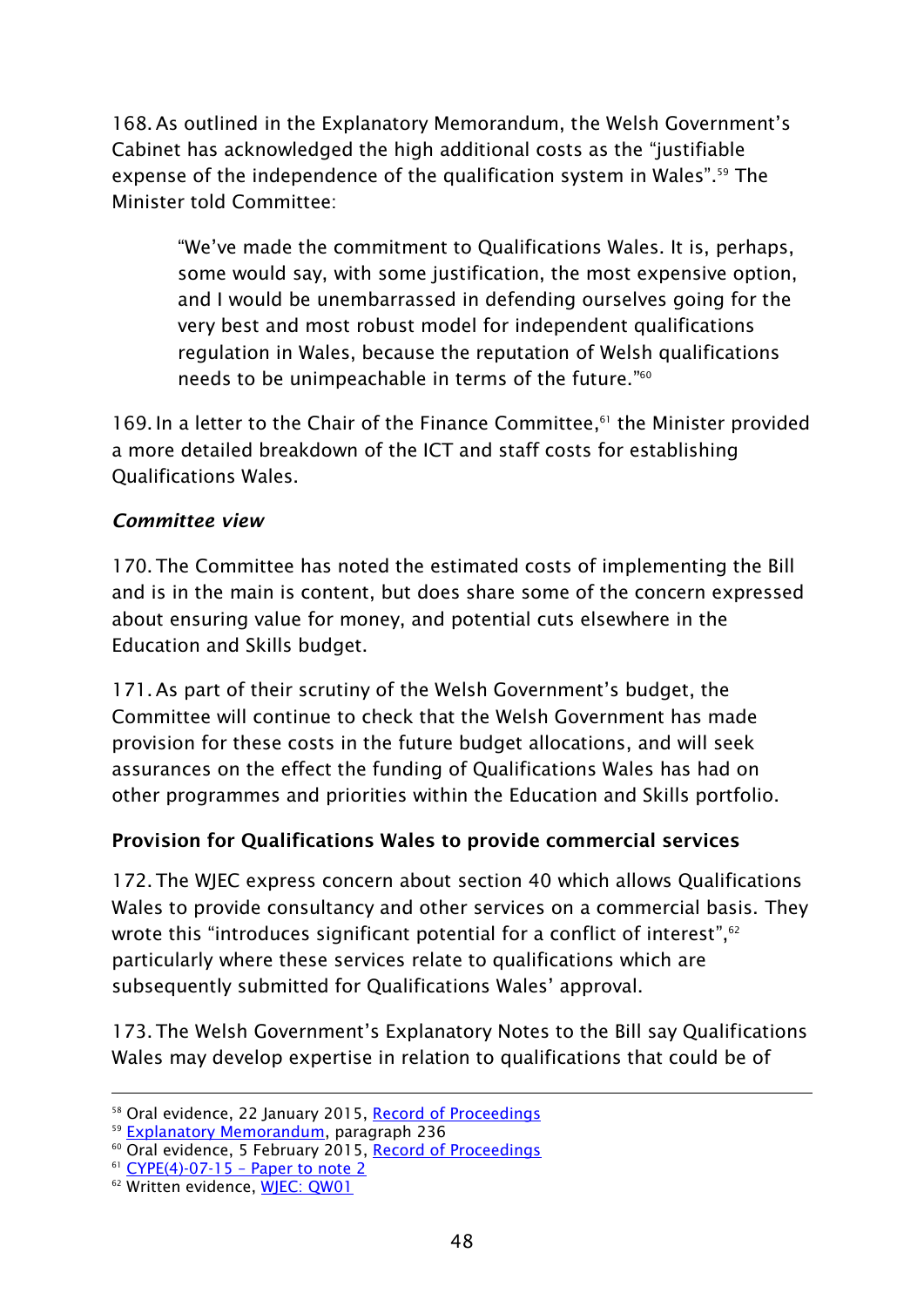commercial value. Section 40 enables the organisation to charge fees to organisations for such services and determine the scale of these without reference to the Welsh Government. This is different to any fees it charges for its regulatory activity, which must be approved by the Welsh Ministers.

174. WJEC Chief Executive, Gareth Pierce, told the Committee that he believed "there is very real potential for a conflict of interest here" <sup>63</sup> and that in his view "this should be deleted from the Bill. The potential for conflict further down the line is far too significant".<sup>64</sup>

175.Another awarding body, OCR, appeared to agree, stressing that care would be needed in how Qualifications Wales might use the powers in section 40 to provide commercial services.

176. When questioned by the Committee, the Minister explained it was important for Qualifications Wales to be able to capitalise on its expertise, and be able to use that expertise outside of its own building. In terms of the potential conflict of interest the Minister said:

"Qualifications Wales will be a public body. As such, it's going to have to set up its own protocols for avoiding any conflict of interest. That's part of its self-management as a public organisation, as a regulatory body. I don't see the need, really, to spell that out in the Bill, because it's already there as part of legislation governing the conduct of public bodies." 65

#### <span id="page-50-0"></span>*Committee view*

177.As an independent body, Qualifications Wales should have the ability to provide commercial services, and the Committee agrees in principle with the provisions set out in section 40 of the Bill.

178.The Committee is, however concerned that Qualifications Wales must have clear protocols in place to mitigate any potential conflict of interest that might arise through the provision of such services. The Committee therefore believes that work must be undertaken before enactment of the Bill to ensure that a protocol is in place.

<sup>-</sup><sup>63</sup> Oral evidence, 14 January 2015, [Record of Proceedings](http://www.senedd.assembly.wales/documents/s35697/14%20January%202015.pdf)

 $64$  Ibid

<sup>&</sup>lt;sup>65</sup> Oral evidence, 5 February 2015, [Record of Proceedings](http://www.senedd.assembly.wales/documents/s36636/5%20February%202015.pdf)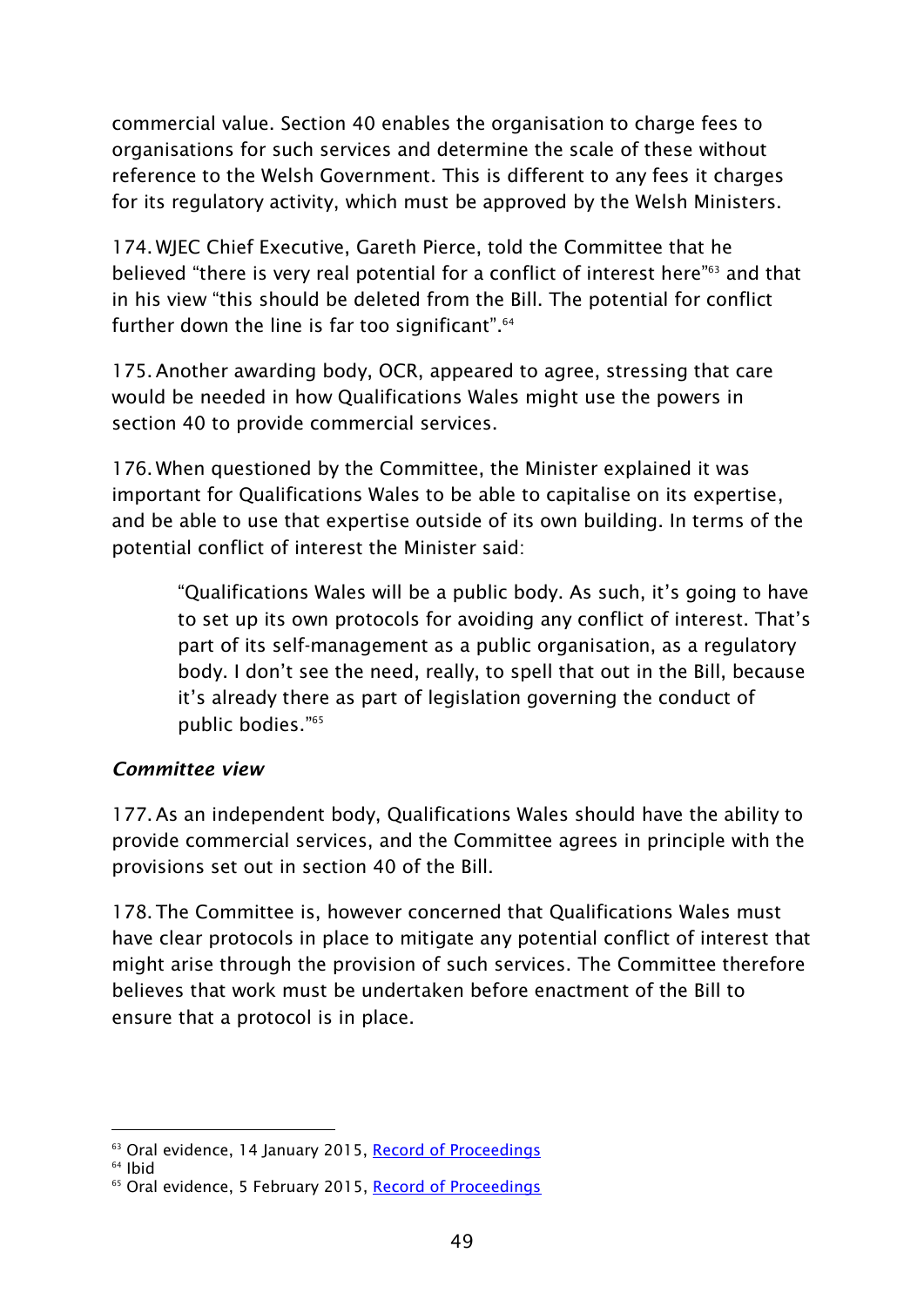**Recommendation: Prior to enactment of the Bill, the Minister / Qualifications Wales must ensure that a clear protocol is in place to mitigate any potential conflict of interest that might arise through the provision of commercial services under section 40 of the Bill.** 

#### <span id="page-51-0"></span>**Qualifications Wales' power to charge fees.**

179.The WJEC warned about the prospect of Qualifications Wales being able to charge for applications for recognition of awarding bodies and approval of their qualifications. Section 10(3)(b) gives Qualifications Wales a power to set fees which the Welsh Ministers already have (but do not use). However, the WJEC suggested Qualifications Wales may be more likely to resort to using the power than the Welsh Government if its financial situation left it with no alternative.

180.The WJEC and OCR were clear they would have to pass on such costs, if significant, to examination centres and Pearson said its position would depend on the transparency of whether these fees were merely to recoup administrative costs or being used by Qualifications Wales to generate income. All three awarding bodies confirmed that Ofqual does not levy routine fees on awarding bodies.

181.The Minister explained that section 10(3)(b) is simply transferring to Qualifications Wales powers that Welsh Ministers already have themselves:

"This is simply a carry over, as you say, of powers that I currently have, but no Welsh Minister has actually exercised since devolution came along. It's there to be prudent…. To change the situation would be to actually strip Qualifications Wales of the power I currently have. The prudence comes in, I suppose, in terms of future-proofing that ability for Qualifications Wales, given that we're in a very uncertain world and that financial considerations might change in the world of awarding bodies in ways in which we can't predict."<sup>66</sup>

182.The Minister added that the powers to cap fees charged to awarding bodies by Qualifications Wales were an important "safeguard" should they be needed in the future.

#### <span id="page-51-1"></span>*Committee view*

183.The Committee acknowledges that the powers contained in the Bill enabling Qualifications Wales to charge fees are a "carry over" of powers

<sup>-</sup><sup>66</sup> Oral evidence, 5 February 2015, [Record of Proceedings](http://www.senedd.assembly.wales/documents/s36636/5%20February%202015.pdf)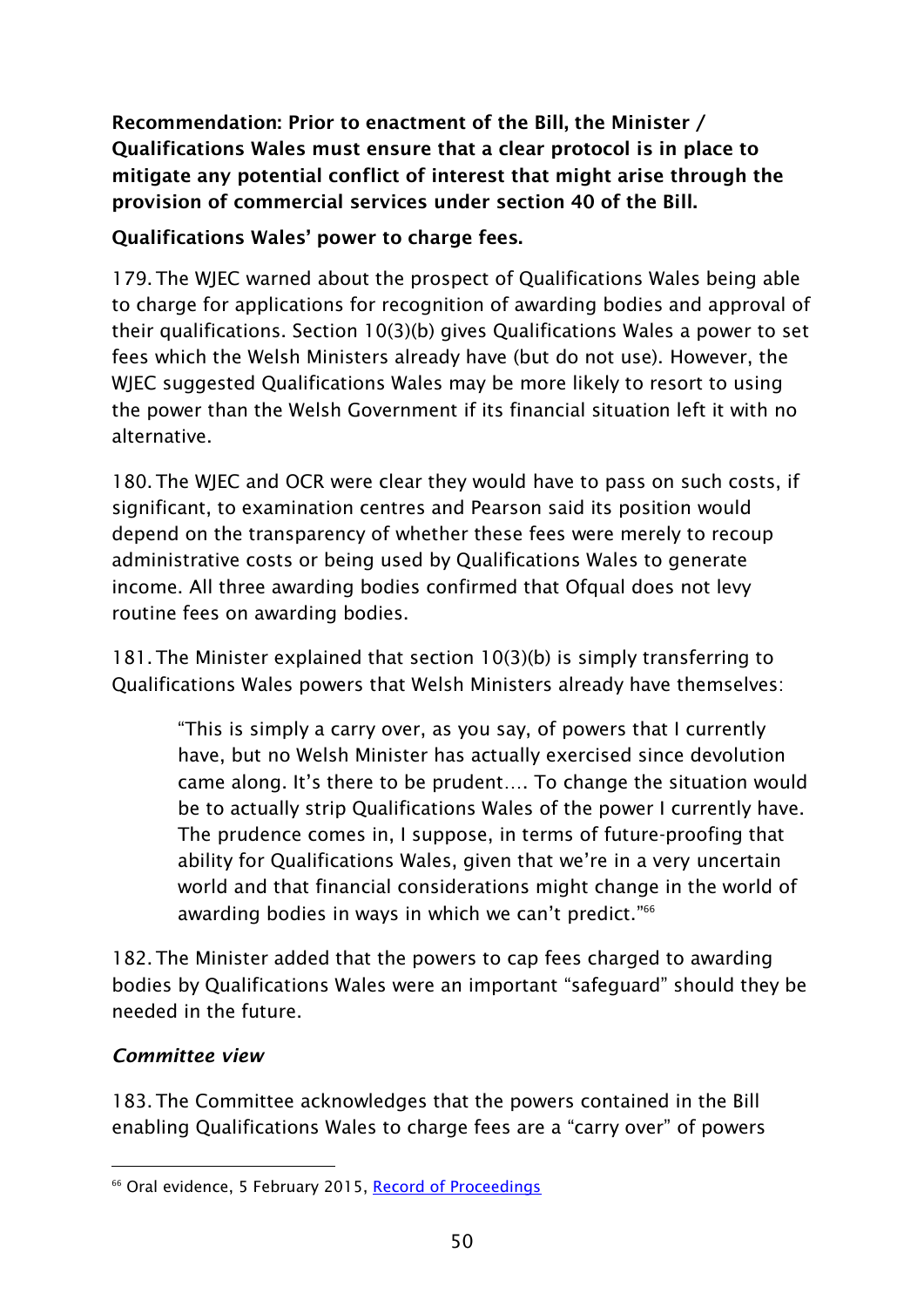already held by the Welsh Ministers. As that power currently exists for Welsh Ministers, the Committee is content that the same powers should be given to Qualifications Wales.

184. However, as the power has never been used by Welsh Ministers, it is not possible to provide a clear picture about the effect on awarding bodies, and others, should Qualifications Wales decide to charge fees. The Committee believes that should fees be charged, that Qualifications Wales should be required to undertake an assessment of the impact of charging fees, which should be included within its annual report.

<span id="page-52-0"></span>**Recommendation: Should Qualifications Wales use its powers to charge fees, it should be required to undertake an assessment of the impact of charging fees, which should be included within its annual report.**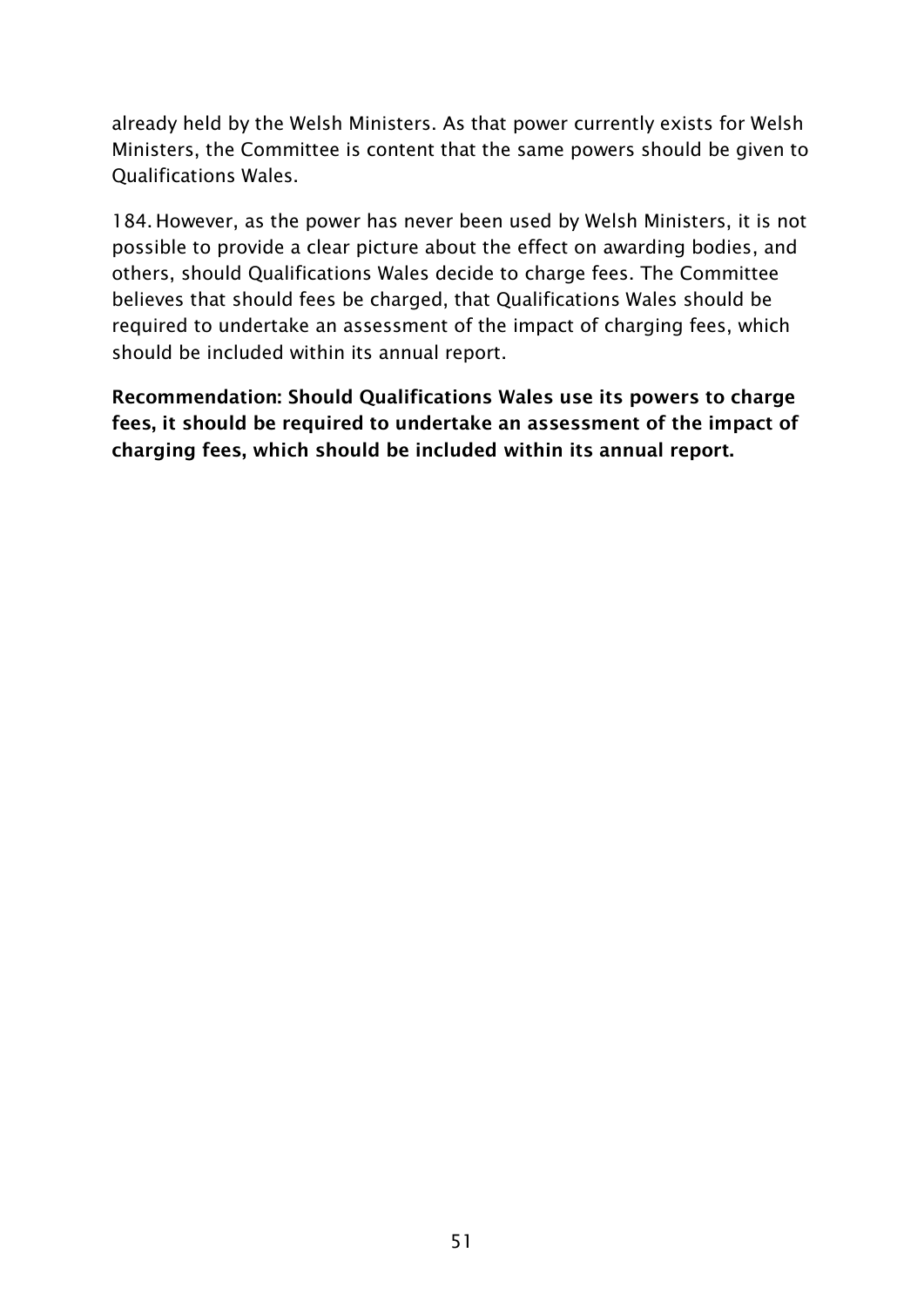### **12. Powers to make subordinate legislation**

185.The Bill contains only four provisions enabling the Welsh Ministers to make subordinate legislation. In relation to the provisions set out in sections 21(1) and 33(3) of the Bill, the Minister has proposed to use the affirmative procedure for making the relevant regulations.

186. Section 54 (1) of the Bill enables the Minister to make regulations relating to consequential and transitional provisions. The Minister confirms that where such provisions affect primary legislation, the affirmative procedure will be used. The Minister also confirms that where such provisions do not affect primary legislation and are relatively minor and technical, the negative procedure would be used.

187. Section 55 of the Bill enables the Minister to bring forward Commencement Orders at an appropriate point. The Minister confirms in the Explanatory Memorandum that as Commencement Orders "simply allow the policy in the Bill to be given effect", no Assembly procedure is applied to their making.

#### <span id="page-53-0"></span>*Committee view*

188.The Committee welcomes the approach in the Bill for regulations under sections 21(1), 33(3) and 54(1), as this allows for an appropriate level of scrutiny. However, while the Committee accepts that Commencement Orders do not change policy, it believes that the Orders provided for in section 55 of the Bill should be subject to the negative Assembly procedure.

**Recommendation: The Minister should ensure that the negative Assembly procedure is applied to Commencement Orders provided for in section 55 of the Bill.**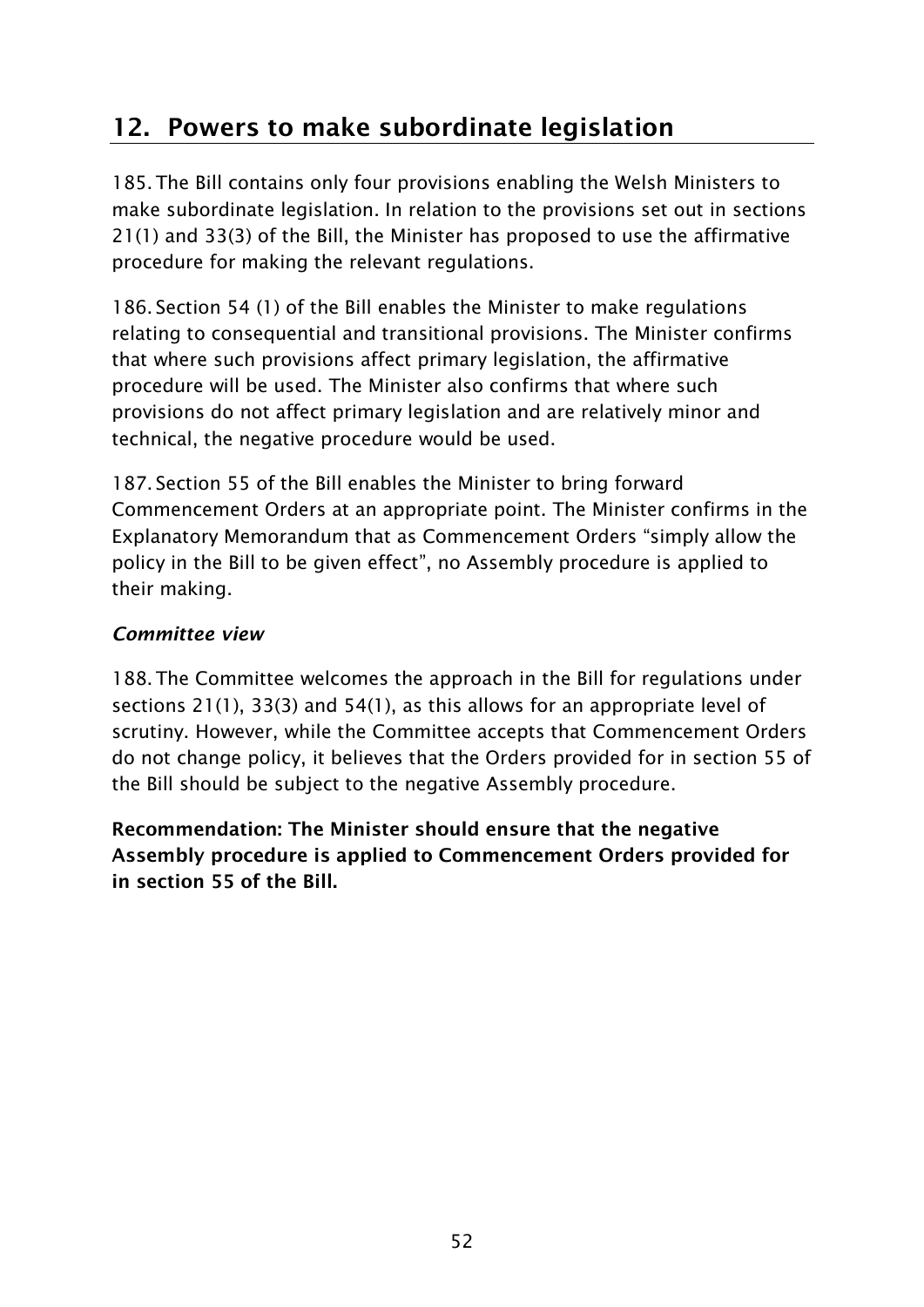### <span id="page-54-0"></span>**Annexe A - List of written evidence**

The following people and organisations provided written evidence to the Committee. All written evidence can be viewed in full at: [www.senedd.assembly.wales/mgConsultationDisplay.aspx?ID=161](http://www.senedd.assembly.wales/mgConsultationDisplay.aspx?ID=161)

| Organisation                                           | Reference    |
|--------------------------------------------------------|--------------|
| Welsh Joint Education Committee (WJEC)                 | QW 01        |
| National Association of Headteachers (NAHT)            | QW 02        |
| Association of School and College Lecturers (ASCL)     | QW 03        |
| Association of Teachers and Lecturers (ATL Cymru)      | QW 04        |
| <b>Catholic Education Service (Adviser for Wales)</b>  | QW 05        |
| Estyn                                                  | QW 06        |
| <b>Federation of Small Businesses</b>                  | QW 07        |
| National Union of Students (NUS Wales)                 | QW 08        |
| <b>Care Council for Wales</b>                          | QW 09        |
| The Council for Awards in Care, Health and Education   | QW 10        |
| <b>Universities Wales</b>                              | QW 11        |
| ColegauCymru                                           | QW 12        |
| Council for the Curriculum Examinations and Assessment | QW 13        |
| <b>Conwy Education Services</b>                        | QW 14        |
| <b>NUT Cymru</b>                                       | QW 15        |
| Federation of Awarding Bodies (FAB)                    | QW 16        |
| Highfield Awarding Body for Compliance (HABC)          | QW 17        |
| Edexcel (Pearson)                                      | QW 18        |
| Oxford Cambridge and RSA Examinations (OCR)            | QW 19        |
| Chartered Management Institute (CMI)                   | QW 20        |
| <b>Agored Cymru</b>                                    | QW 21        |
| Coleg y Cymoedd                                        | <b>QW 22</b> |
| <b>Cardiff Council</b>                                 | QW 23        |
| National Training Federation for Wales (NTfW)          | QW 24        |
| Undeb Cenedlaethol Athrawon (UCAC)                     | QW 25        |
| Ofqual                                                 | QW 26        |